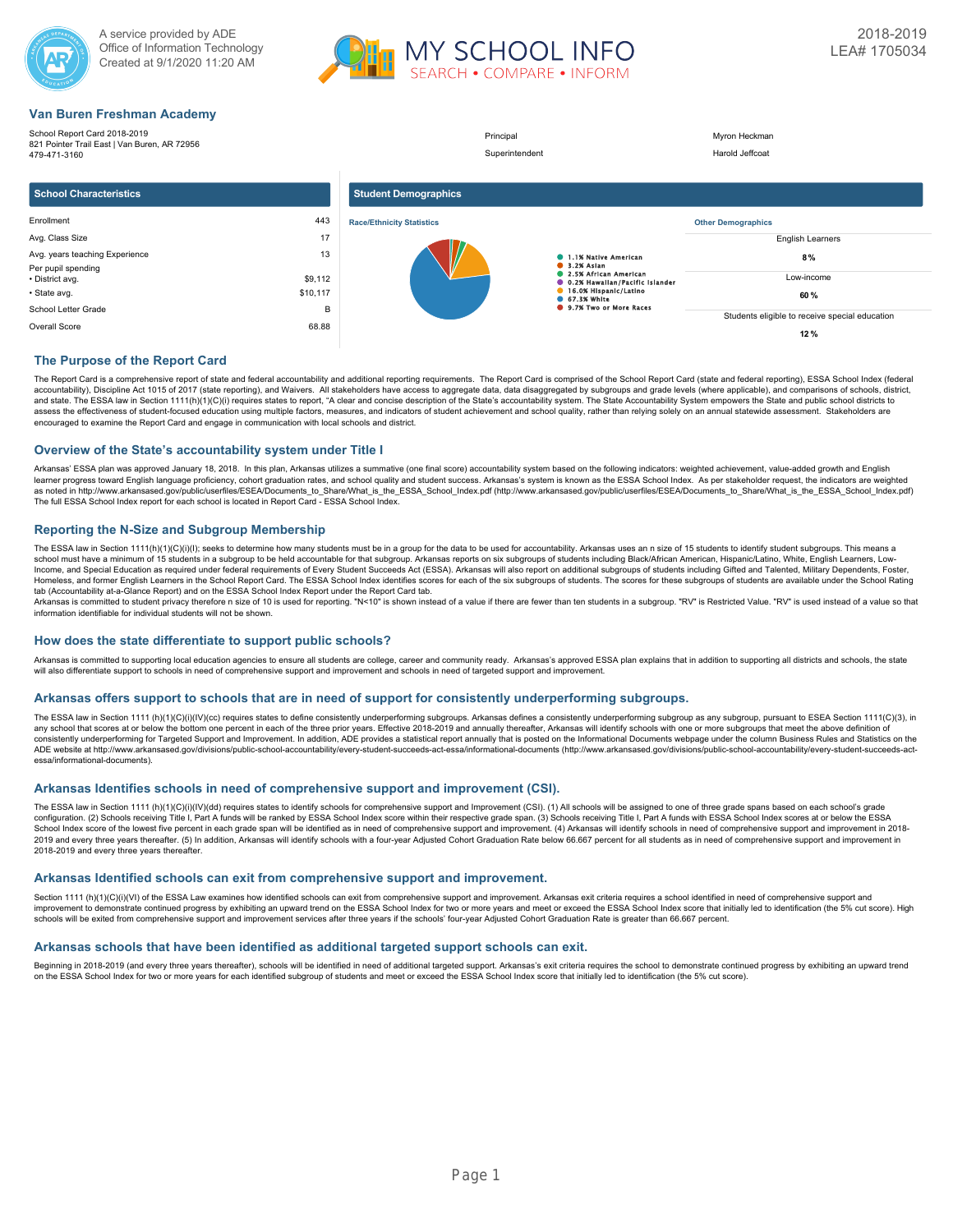



| Van Buren School District - 1705000 | Van Buren Freshman Academy - 1705034 |
|-------------------------------------|--------------------------------------|

| <b>MODULE: Achievement</b>                                                                                                                                                                                             |                          |                       |                 |           |                  |                                     |                                                        |                                                  |
|------------------------------------------------------------------------------------------------------------------------------------------------------------------------------------------------------------------------|--------------------------|-----------------------|-----------------|-----------|------------------|-------------------------------------|--------------------------------------------------------|--------------------------------------------------|
|                                                                                                                                                                                                                        | % Tested<br>2018-2019    | In Need<br>of Support | Close           | Ready     | <b>Exceeding</b> | <b>Ready or</b><br><b>Exceeding</b> | <b>District</b><br>Avg<br>Ready or<br><b>Exceeding</b> | <b>State Avg</b><br>Ready or<br><b>Exceeding</b> |
| <b>All Grades All Students Reading</b>                                                                                                                                                                                 |                          |                       |                 |           |                  |                                     |                                                        |                                                  |
| All Students Percentage of Students                                                                                                                                                                                    | $\overline{\phantom{a}}$ | 36.79                 | 25.68           | 22.72     | 14.81            | 37.53                               | $\overline{\phantom{a}}$                               | 41.27                                            |
| 9th Grade English Language Arts (ELA)                                                                                                                                                                                  |                          |                       |                 |           |                  |                                     |                                                        |                                                  |
| All Students Percentage of Students                                                                                                                                                                                    | >97%                     | 36.50                 | 17.27           | 23.60     | 22.63            | 46.23                               | 46.63                                                  | 42.96                                            |
| All Students Number of Students                                                                                                                                                                                        |                          | 150                   | 71              | 97        | 93               | 190                                 |                                                        |                                                  |
| African American                                                                                                                                                                                                       | 91.67                    | RV                    | <b>RV</b>       | 18.18     | 9.09             | 27.27                               | 33.33                                                  | 20.69                                            |
| Hispanic                                                                                                                                                                                                               | >95%                     | 32.84                 | <b>RV</b>       | 32.84     | <b>RV</b>        | 40.30                               | 40.30                                                  | 33.86                                            |
| Caucasian                                                                                                                                                                                                              | >95%                     | 37.77                 | 16.19           | 20.86     | 25.18            | 46.04                               | 46.62                                                  | 51.45                                            |
| Economically Disadvantaged                                                                                                                                                                                             | >95%                     | 45.34                 | 17.41           | 23.08     | 14.17            | 37.25                               | 38.10                                                  | 31.90                                            |
| Non-Economically Disadvantaged                                                                                                                                                                                         | >95%                     | 23.17                 | 17.07           | 24.39     | 35.37            | 59.76                               | 59.76                                                  | 60.14                                            |
| Students with Disabilities                                                                                                                                                                                             | 89.36                    | 78.57                 | <b>RV</b>       | RV        | $< 5\%$          | 9.52                                | 9.52                                                   | 6.88                                             |
| Students without Disabilities                                                                                                                                                                                          | >95%                     | 31.71                 | 17.89           | 25.47     | 24.93            | 50.41                               | 50.80                                                  | 47.80                                            |
| Students with the most significant cognitive disabilities who take an alternate assessment: Number (Percent)                                                                                                           |                          |                       |                 |           |                  | <b>RV (RV %)</b>                    |                                                        |                                                  |
| Current English Learners (EL)                                                                                                                                                                                          | >95%                     | 32.76                 | <b>RV</b>       | 31.03     | <b>RV</b>        | 39.66                               | 39.66                                                  | 25.52                                            |
| Non-English Learners (includes Former EL Monitored 1-4 years)                                                                                                                                                          | >95%                     | 37.11                 | 15.58           | 22.38     | 24.93            | 47.31                               | 47.77                                                  | 44.95                                            |
| Former English Learner (Monitored 1-4 years)                                                                                                                                                                           | >95%                     | <b>RV</b>             | <b>RV</b>       | 48.00     | 20.00            | 68.00                               | 68.00                                                  | 61.01                                            |
| Recently Arrived English Learners (RAEL) Excluded from Accountability Indicators: Number (Percent)                                                                                                                     |                          |                       |                 |           |                  | <b>RV (RV %)</b>                    |                                                        |                                                  |
| Homeless                                                                                                                                                                                                               | N<10                     | N<10                  | N<10            | N<10      | N<10             | N<10                                | 100.00                                                 | 27.13                                            |
| Children in Foster Care                                                                                                                                                                                                | N < 10                   | N <sub>10</sub>       | N<10            | N < 10    | N<10             | N<10                                | 66.67                                                  | 23.36                                            |
| Children with Parent that is Military Connected                                                                                                                                                                        | N < 10                   | N<10                  | N<10            | N < 10    | N<10             | N<10                                | 100.00                                                 | 57.37                                            |
| Gifted and Talented                                                                                                                                                                                                    | >95%                     | <b>RV</b>             | <b>RV</b>       | 18.18     | 79.55            | >95%                                | 97.78                                                  | 86.43                                            |
| <b>Female Students</b>                                                                                                                                                                                                 | >95%                     | 25.93                 | 16.67           | 27.78     | 29.63            | 57.41                               | 57.34                                                  | 50.91                                            |
| Male Students                                                                                                                                                                                                          | >95%                     | 48.21                 | 17.95           | 18.97     | 14.87            | 33.85                               | 34.85                                                  | 35.32                                            |
| Migrant                                                                                                                                                                                                                | >95%                     | RV                    | <b>RV</b>       | 33.33     | $< 5\%$          | 33.33                               | 33.33                                                  | 18.97                                            |
| N<10 is shown instead of a value if there are fewer than ten students is a subgroup. RV is Restricted Value. RV is used instead of a value so that information identifiable for individual students will not be shown. |                          |                       |                 |           |                  |                                     |                                                        |                                                  |
| <b>9th Grade Mathematics</b>                                                                                                                                                                                           |                          |                       |                 |           |                  |                                     |                                                        |                                                  |
| All Students Percentage of Students                                                                                                                                                                                    | >97%                     | 36.89                 | 26.46           | 20.15     | 16.50            | 36.65                               | 36.93                                                  | 35.64                                            |
| All Students Number of Students                                                                                                                                                                                        |                          | 152                   | 109             | 83        | 68               | 151                                 |                                                        |                                                  |
| African American                                                                                                                                                                                                       | 91.67                    | RV                    | <b>RV</b>       | 9.09      | 9.09             | 18.18                               | 25.00                                                  | 13.59                                            |
| Hispanic                                                                                                                                                                                                               | >95%                     | 37.31                 | 34.33           | <b>RV</b> | <b>RV</b>        | 28.36                               | 28.36                                                  | 26.79                                            |
| Caucasian                                                                                                                                                                                                              | >95%                     | 37.63                 | 24.37           | 19.71     | 18.28            | 37.99                               | 38.30                                                  | 43.96                                            |
| Economically Disadvantaged                                                                                                                                                                                             | >95%                     | 43.95                 | 28.23           | 17.34     | 10.48            | 27.82                               | 28.46                                                  | 24.74                                            |
| Non-Economically Disadvantaged                                                                                                                                                                                         | >95%                     | 26.22                 | 23.78           | 24.39     | 25.61            | 50.00                               | 50.00                                                  | 52.59                                            |
| Students with Disabilities                                                                                                                                                                                             | 89.36                    | 76.19                 | <b>RV</b>       | <b>RV</b> | $< 5\%$          | 7.14                                | 7.14                                                   | 6.30                                             |
| Students without Disabilities                                                                                                                                                                                          | >95%                     | 32.43                 | 27.57           | 21.89     | 18.11            | 40.00                               | 40.27                                                  | 39.57                                            |
| Students with the most significant cognitive disabilities who take an alternate assessment: Number (Percent)                                                                                                           |                          |                       |                 |           |                  | <b>RV (RV %)</b>                    |                                                        |                                                  |
| Current English Learners (EL)                                                                                                                                                                                          | >95%                     | 34.48                 | 32.76           | RV        | <b>RV</b>        | 32.76                               | 32.76                                                  | 20.23                                            |
| Non-English Learners (includes Former EL Monitored 1-4 years)                                                                                                                                                          | >95%                     | 37.29                 | 25.42           | 19.49     | 17.80            | 37.29                               | 37.60                                                  | 37.40                                            |
| Former English Learner (Monitored 1-4 years)                                                                                                                                                                           | >95%                     | RV                    | RV              | 40.00     | 16.00            | 56.00                               | 56.00                                                  | 46.79                                            |
| Recently Arrived English Learners (RAEL) Excluded from Accountability Indicators: Number (Percent)                                                                                                                     |                          |                       |                 |           |                  | <b>RV (RV %)</b>                    |                                                        |                                                  |
| Homeless                                                                                                                                                                                                               | N <sub>10</sub>          | N<10                  | N<10            | N<10      | N<10             | N<10                                | 100.00                                                 | 19.76                                            |
| Children in Foster Care                                                                                                                                                                                                | N < 10                   | N < 10                | N<10            | N < 10    | N<10             | N <sub>10</sub>                     | 66.67                                                  | 23.74                                            |
| Children with Parent that is Military Connected                                                                                                                                                                        | N < 10                   | N <sub>10</sub>       | N <sub>10</sub> | N < 10    | N<10             | N<10                                | 0.00                                                   | 46.39                                            |
| Gifted and Talented                                                                                                                                                                                                    | >95%                     | <b>RV</b>             | ${\sf RV}$      | 18.18     | 72.73            | 90.91                               | 91.11                                                  | 77.90                                            |
| Female Students                                                                                                                                                                                                        | >95%                     | 33.80                 | 25.46           | 24.07     | 16.67            | 40.74                               | 40.83                                                  | 36.69                                            |
| Male Students                                                                                                                                                                                                          | >95%                     | 40.31                 | 27.55           | 15.82     | 16.33            | 32.14                               | 32.66                                                  | 34.63                                            |
| Migrant                                                                                                                                                                                                                | >95%                     | RV                    | ${\sf RV}$      | 8.33      | 16.67            | 25.00                               | 25.00                                                  | 12.20                                            |
|                                                                                                                                                                                                                        |                          |                       |                 |           |                  |                                     |                                                        |                                                  |

N<10 is shown instead of a value if there are fewer than ten students is a subgroup. RV is Restricted Value. RV is used instead of a value so that information identifiable for individual students will not be shown.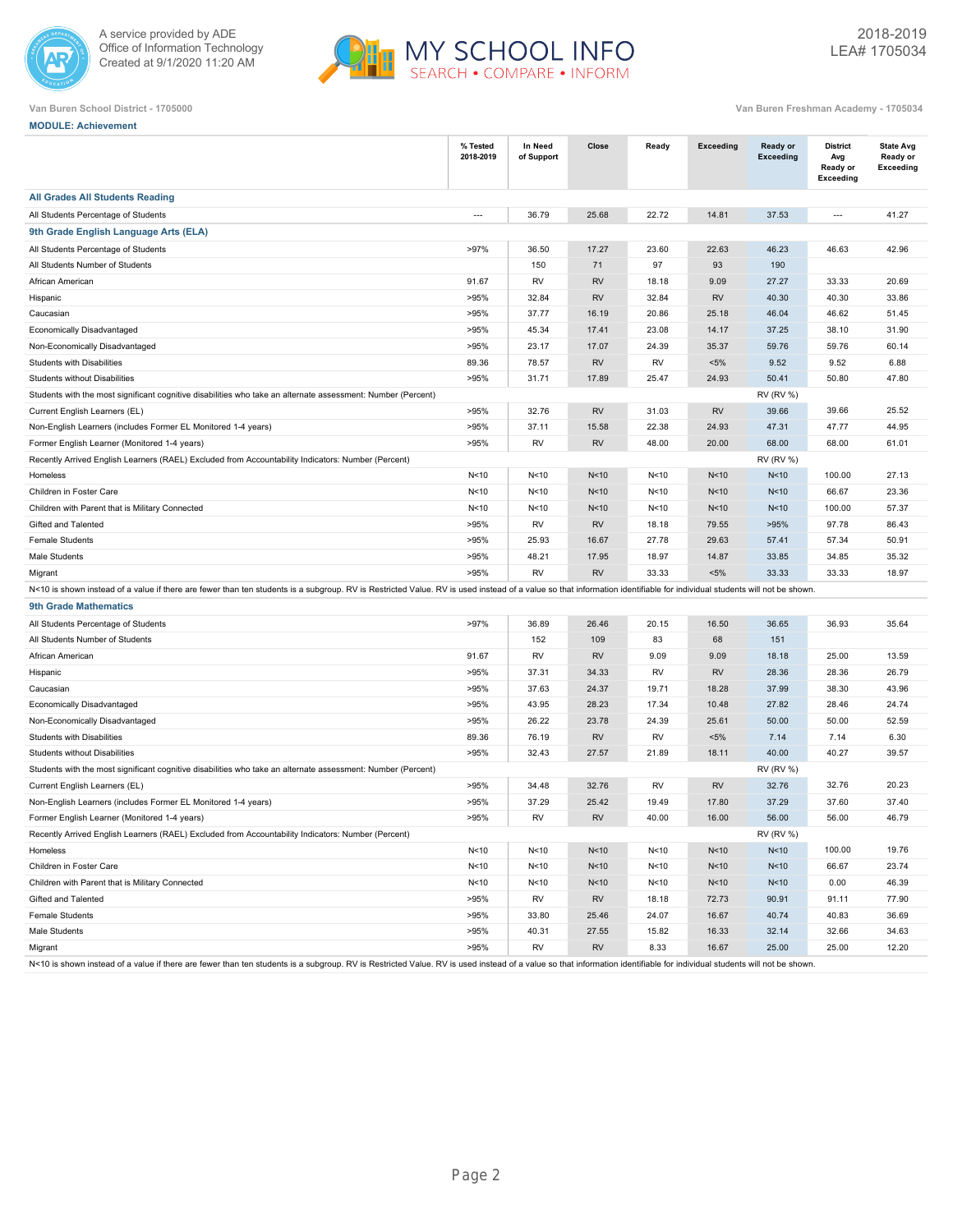



| <b>MODULE: Achievement</b>                                                                                                                                                                                             |                          |                          |                          |                          |                          |                          |                                                        |                                                  |
|------------------------------------------------------------------------------------------------------------------------------------------------------------------------------------------------------------------------|--------------------------|--------------------------|--------------------------|--------------------------|--------------------------|--------------------------|--------------------------------------------------------|--------------------------------------------------|
|                                                                                                                                                                                                                        | % Tested<br>2018-2019    | In Need<br>of Support    | Close                    | Ready                    | Exceeding                | Ready or<br>Exceeding    | <b>District</b><br>Avg<br>Ready or<br><b>Exceeding</b> | <b>State Avg</b><br>Ready or<br><b>Exceeding</b> |
| 9th Grade Science                                                                                                                                                                                                      |                          |                          |                          |                          |                          |                          |                                                        |                                                  |
| All Students Percentage of Students                                                                                                                                                                                    | >97%                     | 44.28                    | 22.87                    | 19.22                    | 13.63                    | 32.85                    | 33.17                                                  | 34.87                                            |
| All Students Number of Students                                                                                                                                                                                        |                          | 182                      | 94                       | 79                       | 56                       | 135                      |                                                        |                                                  |
| African American                                                                                                                                                                                                       | 91.67                    | RV                       | <b>RV</b>                | 9.09                     | 9.09                     | 18.18                    | 25.00                                                  | 13.73                                            |
| Hispanic                                                                                                                                                                                                               | <b>RV</b>                | 44.78                    | 34.33                    | <b>RV</b>                | <b>RV</b>                | 20.90                    | 20.90                                                  | 25.23                                            |
| Caucasian                                                                                                                                                                                                              | >95%                     | 46.04                    | 19.78                    | 17.63                    | 16.55                    | 34.17                    | 34.52                                                  | 43.18                                            |
| Economically Disadvantaged                                                                                                                                                                                             | >95%                     | 54.25                    | 22.67                    | 14.98                    | 8.10                     | 23.08                    | 23.81                                                  | 24.62                                            |
| Non-Economically Disadvantaged                                                                                                                                                                                         | >95%                     | 29.27                    | 23.17                    | 25.61                    | 21.95                    | 47.56                    | 47.56                                                  | 50.81                                            |
| Students with Disabilities                                                                                                                                                                                             | 89.36                    | 83.33                    | <b>RV</b>                | <b>RV</b>                | $< 5\%$                  | $< 5\%$                  | 4.76                                                   | 6.77                                             |
| <b>Students without Disabilities</b>                                                                                                                                                                                   | >95%                     | 39.84                    | 24.12                    | 20.87                    | 15.18                    | 36.04                    | 36.36                                                  | 38.63                                            |
| Students with the most significant cognitive disabilities who take an alternate assessment: Number (Percent)                                                                                                           |                          |                          |                          |                          |                          | <b>RV (RV %)</b>         |                                                        |                                                  |
| Current English Learners (EL)                                                                                                                                                                                          | <b>RV</b>                | 39.66                    | 34.48                    | RV                       | <b>RV</b>                | 25.86                    | 25.86                                                  | 18.29                                            |
| Non-English Learners (includes Former EL Monitored 1-4 years)                                                                                                                                                          | >95%                     | 45.04                    | 20.96                    | 18.70                    | 15.30                    | 33.99                    | 34.36                                                  | 36.76                                            |
| Former English Learner (Monitored 1-4 years)                                                                                                                                                                           | >95%                     | RV                       | <b>RV</b>                | 44.00                    | 8.00                     | 52.00                    | 52.00                                                  | 43.10                                            |
| Recently Arrived English Learners (RAEL) Excluded from Accountability Indicators: Number (Percent)                                                                                                                     |                          |                          |                          |                          |                          | <b>RV (RV %)</b>         |                                                        |                                                  |
| Homeless                                                                                                                                                                                                               | N < 10                   | N<10                     | N<10                     | N < 10                   | N<10                     | N<10                     | 0.00                                                   | 20.34                                            |
| Children in Foster Care                                                                                                                                                                                                | N < 10                   | N < 10                   | N<10                     | N<10                     | N<10                     | N <sub>10</sub>          | 33.33                                                  | 14.49                                            |
| Children with Parent that is Military Connected                                                                                                                                                                        | N < 10                   | N < 10                   | N<10                     | N<10                     | N<10                     | N <sub>10</sub>          | 0.00                                                   | 47.19                                            |
| Gifted and Talented                                                                                                                                                                                                    | >95%                     | RV                       | <b>RV</b>                | 34.09                    | 61.36                    | >95%                     | 95.56                                                  | 76.96                                            |
| <b>Female Students</b>                                                                                                                                                                                                 | >95%                     | 40.74                    | 23.61                    | 21.76                    | 13.89                    | 35.65                    | 35.78                                                  | 36.73                                            |
| Male Students                                                                                                                                                                                                          | >95%                     | 48.21                    | 22.05                    | 16.41                    | 13.33                    | 29.74                    | 30.30                                                  | 33.08                                            |
| Migrant                                                                                                                                                                                                                | >95%                     | RV                       | <b>RV</b>                | 16.67                    | $< 5\%$                  | 16.67                    | 16.67                                                  | 13.39                                            |
| N<10 is shown instead of a value if there are fewer than ten students is a subgroup. RV is Restricted Value. RV is used instead of a value so that information identifiable for individual students will not be shown. |                          |                          |                          |                          |                          |                          |                                                        |                                                  |
| 10th Grade English Language Arts (ELA)                                                                                                                                                                                 |                          |                          |                          |                          |                          |                          |                                                        |                                                  |
| All Students Percentage of Students                                                                                                                                                                                    | N<10                     | N < 10                   | N <sub>10</sub>          | N<10                     | N <sub>10</sub>          | N <sub>10</sub>          | 47.06                                                  | 41.51                                            |
| All Students Number of Students                                                                                                                                                                                        |                          | N < 10                   | N<10                     | N<10                     | N<10                     | N<10                     |                                                        |                                                  |
| African American                                                                                                                                                                                                       | $\hspace{0.05cm} \ldots$ | $\hspace{0.05cm} \ldots$ | $---$                    | $---$                    | ---                      | $\cdots$                 | 40.00                                                  | $---$                                            |
| Hispanic                                                                                                                                                                                                               | $\hspace{0.05cm} \ldots$ | $\hspace{0.05cm} \ldots$ | $\overline{\phantom{a}}$ | $\overline{\phantom{a}}$ | $\cdots$                 | $\cdots$                 | 35.87                                                  | $\overline{\phantom{a}}$                         |
| Caucasian                                                                                                                                                                                                              | N < 10                   | N < 10                   | N<10                     | N < 10                   | N<10                     | N<10                     | 52.49                                                  | 49.66                                            |
| Economically Disadvantaged                                                                                                                                                                                             | N<10                     | N < 10                   | N<10                     | N < 10                   | N<10                     | N<10                     | 37.22                                                  | 30.80                                            |
| Non-Economically Disadvantaged                                                                                                                                                                                         | $\overline{\phantom{a}}$ | $\overline{a}$           | $\overline{a}$           | $\overline{a}$           | ---                      | $\overline{a}$           | 58.92                                                  | $\overline{a}$                                   |
| Students with Disabilities                                                                                                                                                                                             | N < 10                   | N<10                     | N<10                     | N<10                     | N<10                     | N<10                     | 2.44                                                   | 8.74                                             |
| Students without Disabilities                                                                                                                                                                                          | $\cdots$                 | $\overline{\phantom{a}}$ | $\overline{a}$           | ---                      | $\overline{\phantom{a}}$ | $\overline{a}$           | 52.04                                                  | $\overline{\phantom{a}}$                         |
| Students with the most significant cognitive disabilities who take an alternate assessment: Number (Percent)                                                                                                           |                          |                          |                          |                          |                          | <b>RV (RV %)</b>         |                                                        |                                                  |
| Current English Learners (EL)                                                                                                                                                                                          | $\overline{\phantom{a}}$ | $\overline{\phantom{a}}$ | $\overline{a}$           | ---                      | $\overline{\phantom{a}}$ | $---$                    | 26.53                                                  | $---$                                            |
| Non-English Learners (includes Former EL Monitored 1-4 years)                                                                                                                                                          | N < 10                   | N<10                     | N<10                     | N < 10                   | N<10                     | N<10                     | 49.86                                                  | 43.55                                            |
| Former English Learner (Monitored 1-4 years)                                                                                                                                                                           | $\overline{\phantom{a}}$ | $\overline{a}$           | $\overline{a}$           | $\overline{a}$           | $\overline{a}$           | ---                      | 50.00                                                  | $\overline{a}$                                   |
| Recently Arrived English Learners (RAEL) Excluded from Accountability Indicators: Number (Percent)                                                                                                                     |                          |                          |                          |                          |                          | <b>RV (RV %)</b>         |                                                        |                                                  |
| Homeless                                                                                                                                                                                                               | $---$                    | $---$                    | $---$                    | $---$                    |                          | $\cdots$                 | 0.00                                                   |                                                  |
| Children in Foster Care                                                                                                                                                                                                | $\hspace{0.05cm} \ldots$ | $\hspace{0.05cm} \ldots$ | $\cdots$                 | $\sim$ $\sim$            | $\cdots$                 | $\overline{\phantom{a}}$ | 100.00                                                 | $---$                                            |
| Children with Parent that is Military Connected                                                                                                                                                                        | $\hspace{0.05cm} \ldots$ | $\overline{\phantom{a}}$ | $\overline{\phantom{a}}$ | ---                      | ---                      | $\cdots$                 | 50.00                                                  | $\overline{\phantom{a}}$                         |
| Gifted and Talented                                                                                                                                                                                                    | $\hspace{0.05cm} \ldots$ | $\hspace{0.05cm} \ldots$ | $\cdots$                 | $---$                    | $\cdots$                 | $\overline{\phantom{a}}$ | 95.35                                                  | $\overline{\phantom{a}}$                         |
| <b>Female Students</b>                                                                                                                                                                                                 | N<10                     | N<10                     | N<10                     | N<10                     | N<10                     | N <sub>10</sub>          | 54.41                                                  | 49.46                                            |
| Male Students                                                                                                                                                                                                          | N<10                     | N < 10                   | N<10                     | N<10                     | N<10                     | N <sub>10</sub>          | 39.71                                                  | 34.00                                            |
| Migrant                                                                                                                                                                                                                | $\cdots$                 | $\cdots$                 | $\overline{\phantom{a}}$ | $\overline{\phantom{a}}$ | $\hspace{0.05cm} \ldots$ | $\hspace{0.05cm} \ldots$ | 18.18                                                  | $\hspace{0.05cm} \ldots$                         |
| N<10 is shown instead of a value if there are fewer than ten students is a subgroup. RV is Restricted Value. RV is used instead of a value so that information identifiable for individual students will not be shown. |                          |                          |                          |                          |                          |                          |                                                        |                                                  |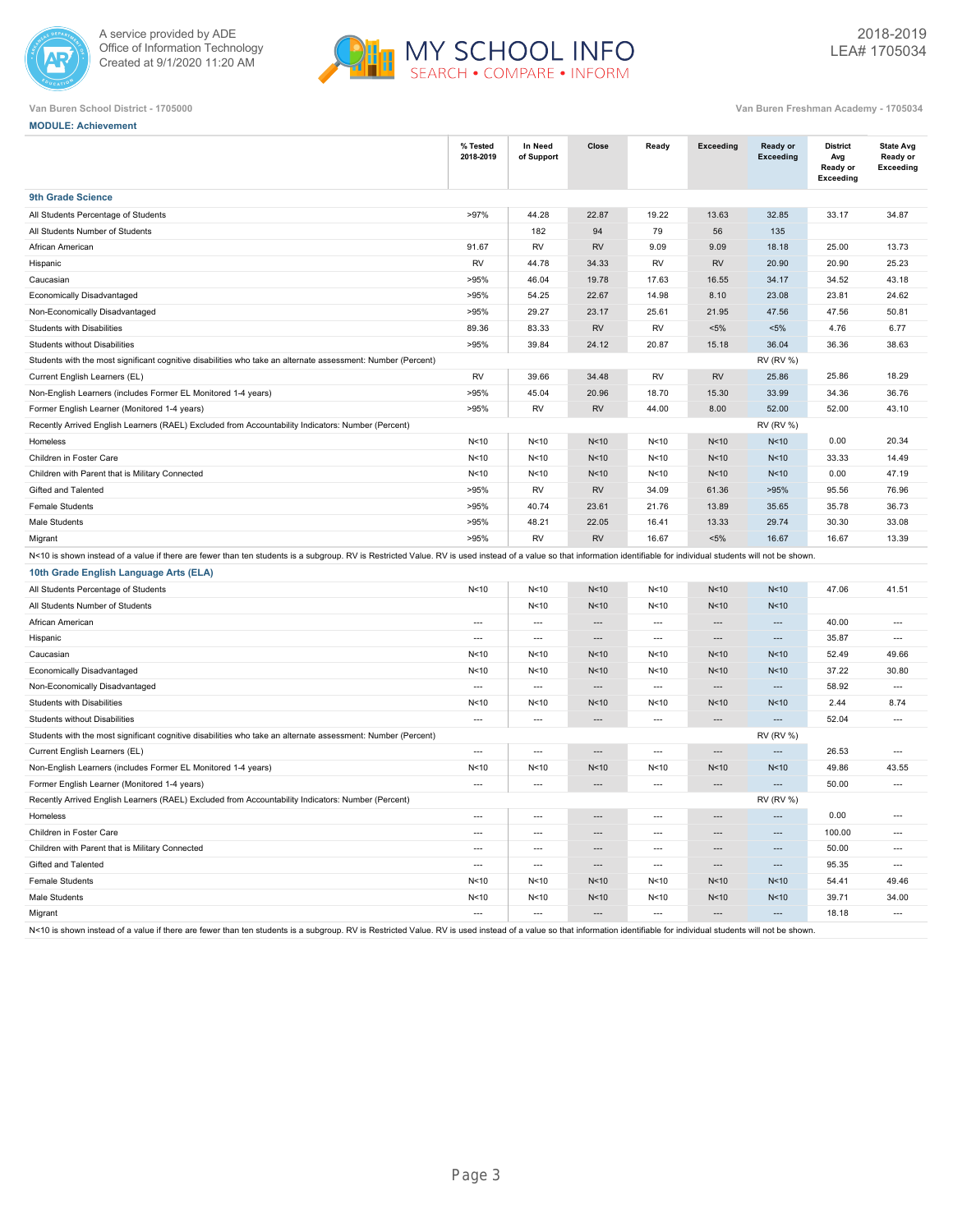



**MODULE: Achievement**

**Van Buren School District - 1705000 Van Buren Freshman Academy - 1705034**

|                                                                                                              | % Tested<br>2018-2019 | In Need<br>of Support    | Close                    | Ready                    | Exceeding | Ready or<br>Exceeding    | <b>District</b><br>Avg<br>Ready or<br>Exceeding | <b>State Avg</b><br>Ready or<br>Exceeding |
|--------------------------------------------------------------------------------------------------------------|-----------------------|--------------------------|--------------------------|--------------------------|-----------|--------------------------|-------------------------------------------------|-------------------------------------------|
| <b>10th Grade Mathematics</b>                                                                                |                       |                          |                          |                          |           |                          |                                                 |                                           |
| All Students Percentage of Students                                                                          | N<10                  | N<10                     | N <sub>10</sub>          | N<10                     | N<10      | N<10                     | 33.82                                           | 28.89                                     |
| All Students Number of Students                                                                              |                       | N<10                     | N <sub>10</sub>          | N<10                     | N<10      | N <sub>10</sub>          |                                                 |                                           |
| African American                                                                                             | $---$                 | $\hspace{0.05cm} \ldots$ | $\qquad \qquad -$        | $\hspace{0.05cm} \ldots$ | $\cdots$  | $\cdots$                 | 10.00                                           | $\cdots$                                  |
| Hispanic                                                                                                     | $---$                 | $\hspace{0.05cm} \ldots$ | $\qquad \qquad -$        | $\hspace{0.05cm} \ldots$ | $\cdots$  | $\cdots$                 | 22.83                                           | $---$                                     |
| Caucasian                                                                                                    | N<10                  | N<10                     | N <sub>10</sub>          | N<10                     | N<10      | N <sub>10</sub>          | 38.70                                           | 36.09                                     |
| Economically Disadvantaged                                                                                   | N<10                  | N<10                     | N <sub>10</sub>          | N<10                     | N<10      | N <sub>10</sub>          | 21.97                                           | 18.95                                     |
| Non-Economically Disadvantaged                                                                               | $---$                 | $---$                    | $---$                    | $---$                    | $---$     | $\cdots$                 | 48.11                                           | $---$                                     |
| Students with Disabilities                                                                                   | N<10                  | N<10                     | N <sub>10</sub>          | N<10                     | N<10      | N <sub>10</sub>          | 7.32                                            | 6.19                                      |
| <b>Students without Disabilities</b>                                                                         | $---$                 | $\hspace{0.05cm} \ldots$ | $\overline{\phantom{a}}$ | $\hspace{0.05cm} \ldots$ | $\cdots$  | $\overline{\phantom{a}}$ | 36.78                                           | $\cdots$                                  |
| Students with the most significant cognitive disabilities who take an alternate assessment: Number (Percent) |                       |                          |                          |                          |           | <b>RV (RV %)</b>         |                                                 |                                           |
| Current English Learners (EL)                                                                                | $---$                 | $\hspace{0.05cm} \ldots$ | $\qquad \qquad -$        | $\hspace{0.05cm} \ldots$ | $\cdots$  | $\overline{\phantom{a}}$ | 12.24                                           | $---$                                     |
| Non-English Learners (includes Former EL Monitored 1-4 years)                                                | N<10                  | N<10                     | N <sub>10</sub>          | N<10                     | N<10      | N <sub>10</sub>          | 36.77                                           | 30.40                                     |
| Former English Learner (Monitored 1-4 years)                                                                 | ---                   | $\hspace{0.05cm} \ldots$ | $\cdots$                 | $\hspace{0.05cm} \ldots$ | $\cdots$  | $---$                    | 20.00                                           | $\cdots$                                  |
| Recently Arrived English Learners (RAEL) Excluded from Accountability Indicators: Number (Percent)           |                       |                          |                          |                          |           | <b>RV (RV %)</b>         |                                                 |                                           |
| Homeless                                                                                                     | $---$                 | $\hspace{0.05cm} \ldots$ | $\qquad \qquad -$        | $\hspace{0.05cm} \ldots$ | $\cdots$  | $\cdots$                 | 0.00                                            | $---$                                     |
| Children in Foster Care                                                                                      | $---$                 | $---$                    | $---$                    | $---$                    | $---$     | $---$                    | 0.00                                            | $---$                                     |
| Children with Parent that is Military Connected                                                              | $---$                 | $\overline{\phantom{a}}$ | $\qquad \qquad -$        | $\hspace{0.05cm} \ldots$ | $\cdots$  | $\cdots$                 | 0.00                                            | $---$                                     |
| Gifted and Talented                                                                                          | $---$                 | $---$                    | $---$                    | $- - -$                  | $---$     | $---$                    | 86.05                                           | $\cdots$                                  |
| <b>Female Students</b>                                                                                       | N<10                  | N<10                     | N <sub>10</sub>          | N<10                     | N<10      | N <sub>10</sub>          | 33.82                                           | 29.43                                     |
| Male Students                                                                                                | N<10                  | N<10                     | N <sub>10</sub>          | N<10                     | N<10      | N <sub>10</sub>          | 33.82                                           | 28.38                                     |
| Migrant                                                                                                      | $---$                 | $\hspace{0.05cm} \ldots$ | $\qquad \qquad -$        | $\hspace{0.05cm} \ldots$ | $\cdots$  | $\cdots$                 | 18.18                                           | $\cdots$                                  |
|                                                                                                              |                       |                          |                          |                          |           |                          |                                                 |                                           |

N<10 is shown instead of a value if there are fewer than ten students is a subgroup. RV is Restricted Value. RV is used instead of a value so that information identifiable for individual students will not be shown.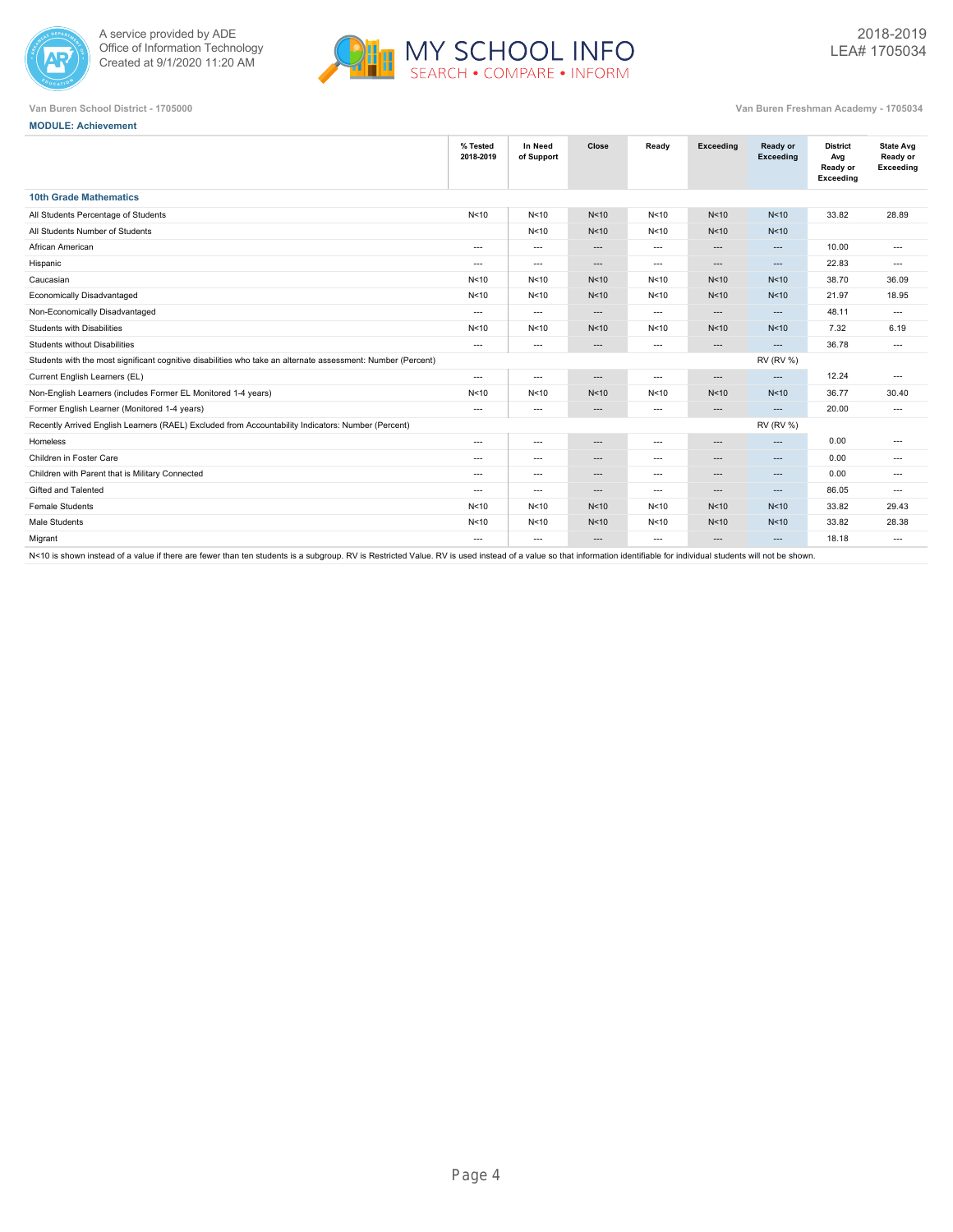



## **MODULE: Growth**

|                                                                                                                                                                                                                                | English<br><b>Language Arts</b><br>(ELA) | Math    | Average ELA +<br>Math (Content) | <b>Science</b> | ELP*    | Content** with<br><b>ELP</b> |
|--------------------------------------------------------------------------------------------------------------------------------------------------------------------------------------------------------------------------------|------------------------------------------|---------|---------------------------------|----------------|---------|------------------------------|
| Grade 9                                                                                                                                                                                                                        |                                          |         |                                 |                |         |                              |
| All Students                                                                                                                                                                                                                   | 80.8175                                  | 84.1328 | 82.4853                         | 80.9654        | 90.1345 | 83.0626                      |
| African-American                                                                                                                                                                                                               | 78.0503                                  | 80.3403 | 79.1953                         | 77.1479        | N < 10  | $\cdots$                     |
| Hispanic                                                                                                                                                                                                                       | 81.4905                                  | 84.9479 | 83.2192                         | 80.3183        | 89.3191 | 85.1011                      |
| Caucasian                                                                                                                                                                                                                      | 80.3415                                  | 83.8874 | 82.1305                         | 80.5650        | N<10    | $\cdots$                     |
| <b>Economically Disadvantaged</b>                                                                                                                                                                                              | 81.1898                                  | 84.1974 | 82.7102                         | 80.8282        | 89.5547 | 83.5231                      |
| Non-Economically Disadvantaged                                                                                                                                                                                                 | 80.2911                                  | 84.0411 | 82.1661                         | 81.1575        | N<10    | 82.3253                      |
| Students with Disabilities                                                                                                                                                                                                     | 84.9283                                  | 84.8384 | 84.8833                         | 83.2745        | N<10    | $\cdots$                     |
| Students without Disabilities                                                                                                                                                                                                  | 80.4635                                  | 84.0722 | 82.2794                         | 80.7724        | 90.1345 | 82.9190                      |
| Current English Learners (EL)                                                                                                                                                                                                  | 85.3094                                  | 87.8581 | 86.5837                         | 84.4506        | 90.1345 | 88.3318                      |
| Non-English Learners (includes Former EL Monitored 1-4 years)                                                                                                                                                                  | 80.4034                                  | 83.7904 | 82.1086                         | 80.6423        | N<10    | $\cdots$                     |
| Former English Learner (Monitored 1-4 years)                                                                                                                                                                                   | 80.8560                                  | 85.8241 | 83.3401                         | 81.6609        | N<10    | $\cdots$                     |
| Homeless                                                                                                                                                                                                                       | N<10                                     | N<10    | N<10                            | N < 10         | N<10    | $\cdots$                     |
| Children in Foster Care                                                                                                                                                                                                        | N<10                                     | N < 10  | N<10                            | N<10           | N<10    | $\cdots$                     |
| Children with Parent that is Military Connected                                                                                                                                                                                | N < 10                                   | N < 10  | N<10                            | N < 10         | N<10    | $\cdots$                     |
| Gifted and Talented                                                                                                                                                                                                            | 78.1620                                  | 83.9170 | 81.0395                         | 85.0242        | N<10    | $---$                        |
| Female Students                                                                                                                                                                                                                | 80.8520                                  | 84.0300 | 82.4410                         | 80.6261        | 86.1593 | 82.6140                      |
| Male Students                                                                                                                                                                                                                  | 80.7794                                  | 84.2456 | 82.5340                         | 81.3433        | 91.9414 | 83.5242                      |
| Migrant                                                                                                                                                                                                                        | 82.2502                                  | 85.5919 | 83.9211                         | 82.5578        | N < 10  | 85.9484                      |
| *FI P is English Learner Progress toward English language proficiency from ELP421. Content with ELP is the school growth score. ELP is thoused a proportionately weighted in school growth depending on the perceptage of stud |                                          |         |                                 |                |         |                              |

"ELP is English Learner Progress toward English language proficiency from ELPA21. Content with ELP is the school growth score. ELP is proportionately weighted in school growth depending on the percentage of students with E

|                                                                                                                                                                                                                                | English<br><b>Language Arts</b><br>(ELA) | Math    | Average ELA +<br>Math (Content) | Science | ELP*    | Content** with<br><b>ELP</b> |
|--------------------------------------------------------------------------------------------------------------------------------------------------------------------------------------------------------------------------------|------------------------------------------|---------|---------------------------------|---------|---------|------------------------------|
| <b>All Grades</b>                                                                                                                                                                                                              |                                          |         |                                 |         |         |                              |
| All Students                                                                                                                                                                                                                   | 80.8175                                  | 84.1328 | 82.4853                         | 80.9654 | 90.1345 | 83.0626                      |
| African-American                                                                                                                                                                                                               | 78.0503                                  | 80.3403 | 79.1953                         | 77.1479 | N<10    | $\cdots$                     |
| Hispanic                                                                                                                                                                                                                       | 81.4905                                  | 84.9479 | 83.2192                         | 80.3183 | 89.3191 | 85.1011                      |
| Caucasian                                                                                                                                                                                                                      | 80.3415                                  | 83.8874 | 82.1305                         | 80.5650 | N<10    | $\cdots$                     |
| Economically Disadvantaged                                                                                                                                                                                                     | 81.1898                                  | 84.1974 | 82.7102                         | 80.8282 | 89.5547 | 83.5231                      |
| Non-Economically Disadvantaged                                                                                                                                                                                                 | 80.2911                                  | 84.0411 | 82.1661                         | 81.1575 | N < 10  | 82.3253                      |
| Students with Disabilities                                                                                                                                                                                                     | 84.9283                                  | 84.8384 | 84.8833                         | 83.2745 | N < 10  | $\cdots$                     |
| Students without Disabilities                                                                                                                                                                                                  | 80.4635                                  | 84.0722 | 82.2794                         | 80.7724 | 90.1345 | 82.9190                      |
| Current English Learners (EL)                                                                                                                                                                                                  | 85.3094                                  | 87.8581 | 86.5837                         | 84.4506 | 90.1345 | 88.3318                      |
| Non-English Learners (includes Former EL Monitored 1-4 years)                                                                                                                                                                  | 80.4034                                  | 83.7904 | 82.1086                         | 80.6423 | N<10    | $\cdots$                     |
| Former English Learner (Monitored 1-4 years)                                                                                                                                                                                   | 80.8560                                  | 85.8241 | 83.3401                         | 81.6609 | N<10    | $\cdots$                     |
| Homeless                                                                                                                                                                                                                       | N < 10                                   | N < 10  | N<10                            | N < 10  | N<10    | $\cdots$                     |
| Children in Foster Care                                                                                                                                                                                                        | N < 10                                   | N < 10  | N<10                            | N < 10  | N<10    | $\cdots$                     |
| Children with Parent that is Military Connected                                                                                                                                                                                | N < 10                                   | N<10    | N<10                            | N<10    | N < 10  | $\cdots$                     |
| Gifted and Talented                                                                                                                                                                                                            | 78.1620                                  | 83,9170 | 81.0395                         | 85.0242 | N<10    | $\cdots$                     |
| Female Students                                                                                                                                                                                                                | 80.8520                                  | 84.0300 | 82.4410                         | 80.6261 | 86.1593 | 82.6140                      |
| Male Students                                                                                                                                                                                                                  | 80.7794                                  | 84.2456 | 82.5340                         | 81.3433 | 91.9414 | 83.5242                      |
| Migrant                                                                                                                                                                                                                        | 82.2502                                  | 85,5919 | 83.9211                         | 82.5578 | N<10    | 85.9484                      |
| *ELP is English Learner Progress toward English language proficiency from ELPA21. Content with ELP is the school growth score. ELP is proportionately weighted in school growth depending on the percentage of students with E |                                          |         |                                 |         |         |                              |

\*ELP is English Learner Progress toward English language proficiency from ELPA21. Content with ELP is the school growth score. ELP is proportionately weighted in school growth depending on the percentage of students with E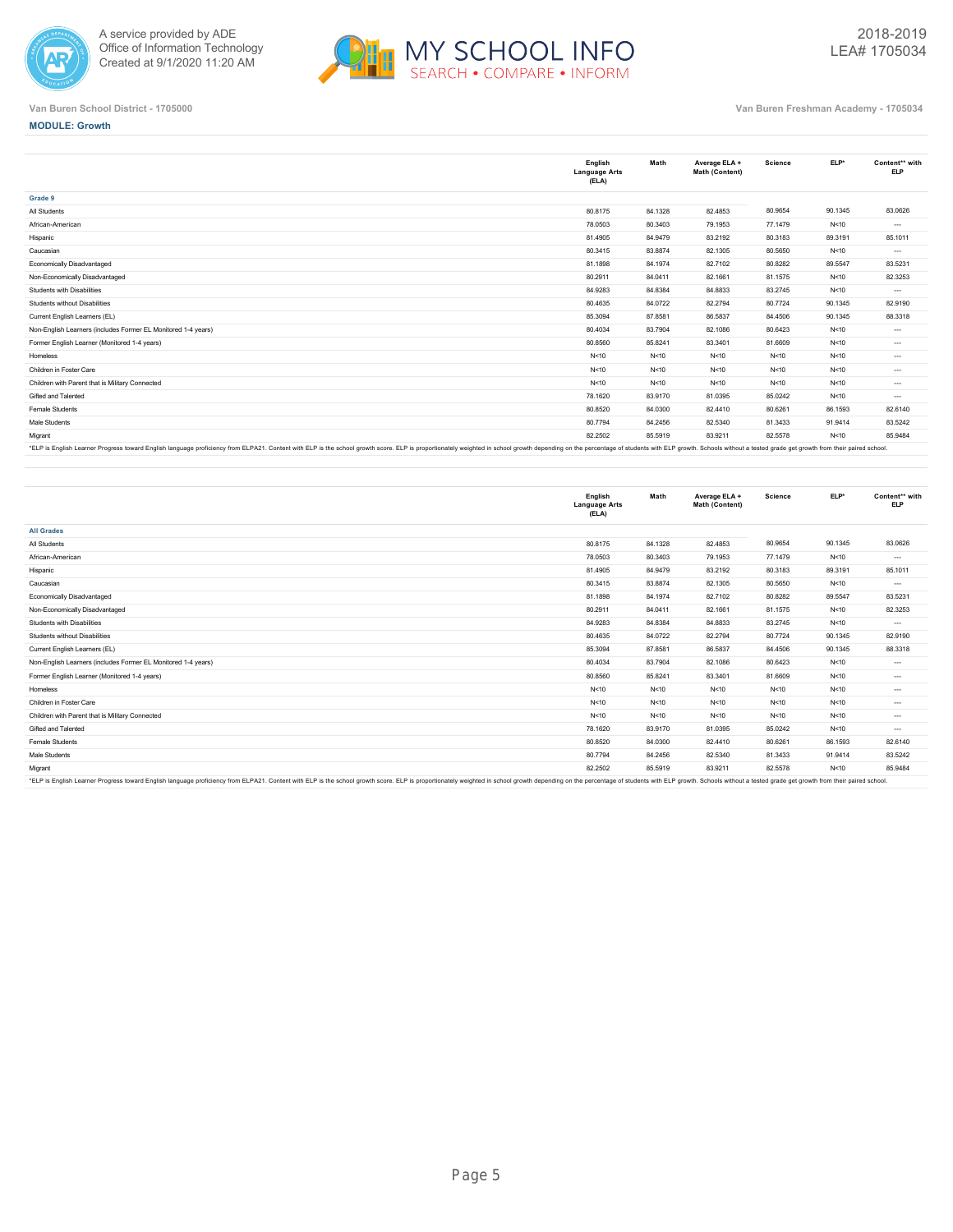



**MODULE: English Language Proficiency of English Learners on English Language Proficiency Exam (ELPA21)**

|           | Number ELs Number ELs Percent ELs<br><b>Tested</b> | Proficient | Proficient |
|-----------|----------------------------------------------------|------------|------------|
| Grade All | 30                                                 |            | 16.67 %    |
| Grade 09  | 30                                                 |            | 16.67 %    |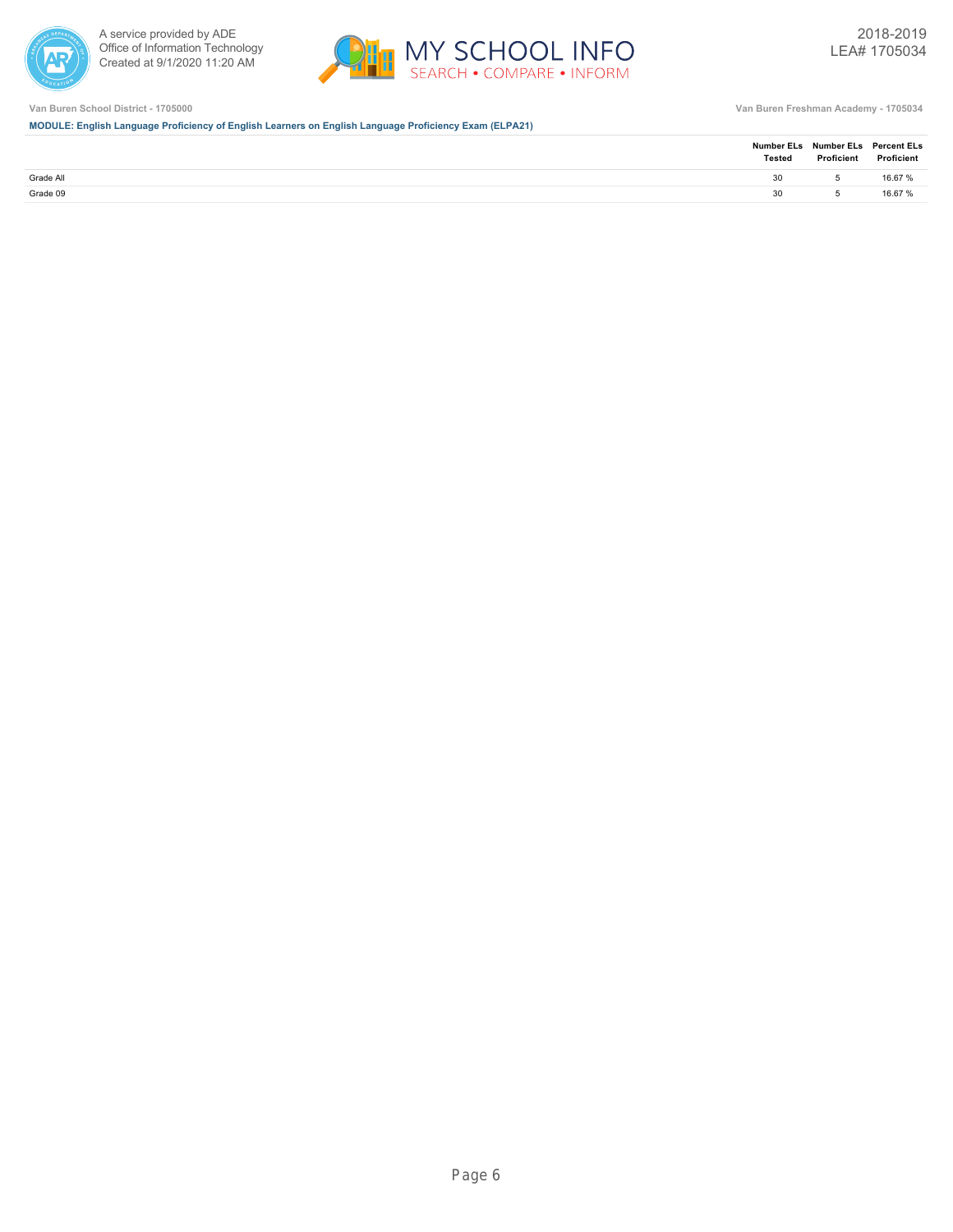



## **MODULE: SQSS**

|                                                                  | <b>Student</b><br>Engagement | Science<br>Achievement | <b>Reading At</b><br><b>Grade Level</b> | Science<br>Growth | <b>ACT</b><br>Composite<br>$>=19$ | Final GPA >=2.8 | Community<br>Service<br>Learning | Computer<br><b>Science</b><br>Credits | On-Time<br>Credits | <b>ACT Readiness</b><br><b>Benchmark</b> | AP/IB/Concurrent<br>Credit | Total  |
|------------------------------------------------------------------|------------------------------|------------------------|-----------------------------------------|-------------------|-----------------------------------|-----------------|----------------------------------|---------------------------------------|--------------------|------------------------------------------|----------------------------|--------|
| Grade 9                                                          |                              |                        |                                         |                   |                                   |                 |                                  |                                       |                    |                                          |                            |        |
| All Students                                                     | 67.88                        | 33.94                  | 38.32                                   | 52.67             | N<10                              | N<10            | N < 10                           | N < 10                                | 91.58              | N<10                                     | N < 10                     | 57.35  |
| African-American                                                 | 63.64                        | 10.00                  | N<10                                    | N < 10            | N<10                              | N<10            | N < 10                           | N<10                                  | 81.82              | N<10                                     | N<10                       | 43.00  |
| Hispanic                                                         | 78.47                        | 21.21                  | 29.23                                   | 49.23             | N<10                              | N<10            | N<10                             | N<10                                  | 100.00             | N<10                                     | N<10                       | 56.40  |
| Caucasian                                                        | 62.42                        | 35.16                  | 39.53                                   | 51.22             | N<10                              | N<10            | N < 10                           | N < 10                                | 88.76              | N<10                                     | N<10                       | 55.76  |
| Economically Disadvantaged                                       | 60.93                        | 24.22                  | 30.28                                   | 53.77             | N<10                              | N<10            | N<10                             | N<10                                  | 88.00              | N<10                                     | N<10                       | 51.78  |
| Non-Economically Disadvantaged                                   | 76.82                        | 47.24                  | 49.08                                   | 51.23             | N<10                              | N<10            | N < 10                           | N<10                                  | 96.41              | N<10                                     | N<10                       | 64.76  |
| <b>Students with Disabilities</b>                                | 55.43                        | 5.26                   | 12.12                                   | 57.14             | N<10                              | N<10            | N < 10                           | N<10                                  | 85.00              | N<10                                     | N<10                       | 44.05  |
| <b>Students without Disabilities</b>                             | 69.34                        | 37.07                  | 40.80                                   | 52.31             | N<10                              | N<10            | N < 10                           | N<10                                  | 92.33              | N<10                                     | N<10                       | 58.73  |
| Current English Learners (EL)                                    | 84.29                        | 6.45                   | 6.45                                    | 60.61             | N<10                              | N<10            | N < 10                           | N<10                                  | 100.00             | N<10                                     | N<10                       | 53.35  |
| Non-English Learners (includes Former EL Monitored 1-4<br>years) | 66.46                        | 36.34                  | 41.14                                   | 51.91             | N<10                              | N<10            | N < 10                           | N<10                                  | 90.78              | N<10                                     | N<10                       | 57.72  |
| Former English Learner (Monitored 1-4 years)                     | 84.00                        | 52.00                  | 56.00                                   | 54.00             | N<10                              | N<10            | N < 10                           | N<10                                  | 100.00             | N<10                                     | N<10                       | 69.20  |
| Homeless                                                         | N<10                         | N < 10                 | N<10                                    | N < 10            | N<10                              | N<10            | N < 10                           | N<10                                  | N < 10             | N<10                                     | N<10                       | N<10   |
| Children in Foster Care                                          | N<10                         | N<10                   | N<10                                    | N < 10            | N<10                              | N<10            | N < 10                           | N<10                                  | N < 10             | N<10                                     | N<10                       | N<10   |
| Children with Parent that is Military Connected                  | N<10                         | N<10                   | N < 10                                  | N < 10            | N<10                              | N<10            | N<10                             | N<10                                  | N < 10             | N<10                                     | N<10                       | N < 10 |
| Gifted and Talented                                              | 88.64                        | 95.45                  | 90.91                                   | 61.36             | N<10                              | N<10            | N < 10                           | N<10                                  | 100.00             | N<10                                     | N<10                       | 87.27  |
| Female Students                                                  | 68.94                        | 37.37                  | 46.43                                   | 52.08             | N<10                              | N<10            | N < 10                           | N<10                                  | 93.47              | N<10                                     | N<10                       | 60.03  |
| Male Students                                                    | 66.75                        | 30.32                  | 29.73                                   | 53.30             | N<10                              | N<10            | N < 10                           | N < 10                                | 89.64              | N<10                                     | N < 10                     | 54.53  |
| Migrant                                                          | 83.33                        | 18.18                  | 18.18                                   | 54.17             | N<10                              | N<10            | N < 10                           | N<10                                  | 100.00             | N<10                                     | N<10                       | 56.03  |
|                                                                  |                              |                        |                                         |                   |                                   |                 |                                  |                                       |                    |                                          |                            |        |

|                                                                  | <b>Student</b><br>Engagement | Science<br>Achievement | <b>Reading At</b><br><b>Grade Level</b> | Science<br>Growth | <b>ACT</b><br>Composite<br>$>=19$ | Final GPA >=2.8 | Community<br>Service<br>Learning | Computer<br><b>Science</b><br><b>Credits</b> | On-Time<br>Credits | <b>ACT Readiness</b><br><b>Benchmark</b> | AP/IB/Concurrent<br>Credit | Total    |
|------------------------------------------------------------------|------------------------------|------------------------|-----------------------------------------|-------------------|-----------------------------------|-----------------|----------------------------------|----------------------------------------------|--------------------|------------------------------------------|----------------------------|----------|
| Grade 11                                                         |                              |                        |                                         |                   |                                   |                 |                                  |                                              |                    |                                          |                            |          |
| All Students                                                     | N<10                         | N<10                   | N<10                                    | N<10              | N<10                              | N<10            | N<10                             | N < 10                                       | N<10               | N<10                                     | N<10                       | N < 10   |
| African-American                                                 | $---$                        | $\sim$                 | $\sim$                                  | $\cdots$          | $\cdots$                          | $---$           | $---$                            | $\sim$                                       | $\sim$             | $\cdots$                                 | $- - -$                    | $---$    |
| Hispanic                                                         | $---$                        | $\sim$                 | $\sim$                                  | $\cdots$          | $\cdots$                          | $---$           | $\cdots$                         | $\cdots$                                     | $\sim$             | $\cdots$                                 | $- - -$                    | $---$    |
| Caucasian                                                        | N<10                         | N < 10                 | N < 10                                  | N<10              | N<10                              | N<10            | N<10                             | N < 10                                       | N<10               | N<10                                     | N<10                       | N < 10   |
| Economically Disadvantaged                                       | $- - -$                      | $- - -$                | $\sim$                                  | $\cdots$          | $\cdots$                          | $---$           | $---$                            | $\cdots$                                     | $\sim$             | $---$                                    | $\cdots$                   | $- - -$  |
| Non-Economically Disadvantaged                                   | N<10                         | N < 10                 | N<10                                    | N<10              | N<10                              | N<10            | N<10                             | N < 10                                       | N<10               | N<10                                     | N<10                       | N < 10   |
| Students with Disabilities                                       | $---$                        | $\sim$ $\sim$          | $\sim$                                  | $\cdots$          | $\cdots$                          | $---$           | $---$                            | $\cdots$                                     | $\sim$             | $\cdots$                                 | $- - -$                    | $---$    |
| Students without Disabilities                                    | N<10                         | N < 10                 | N<10                                    | N<10              | N<10                              | N<10            | N<10                             | N < 10                                       | N<10               | N<10                                     | N<10                       | N < 10   |
| Current English Learners (EL)                                    | $\cdots$                     | $\cdots$               | $\sim$                                  | $\cdots$          | $---$                             | $---$           | $- - -$                          | $\cdots$                                     | $\sim$             | $\cdots$                                 | $-1$                       | $---$    |
| Non-English Learners (includes Former EL Monitored 1-4<br>years) | N<10                         | N < 10                 | N<10                                    | N<10              | N<10                              | N<10            | N<10                             | N < 10                                       | N<10               | N<10                                     | N<10                       | N < 10   |
| Former English Learner (Monitored 1-4 years)                     | $---$                        | $\cdots$               | $\cdots$                                | $\cdots$          | $\cdots$                          | $---$           | $\cdots$                         | $\cdots$                                     | $\sim$             | $\cdots$                                 | $\cdots$                   | $\cdots$ |
| Homeless                                                         | N<10                         | N < 10                 | N<10                                    | N<10              | N<10                              | N < 10          | N<10                             | N < 10                                       | N<10               | N<10                                     | N<10                       | N < 10   |
| Children in Foster Care                                          | $---$                        | $\sim$ $\sim$          | $\sim$                                  | $\cdots$          | $\cdots$                          | $---$           | $---$                            | $\cdots$                                     | $\sim$             | $\cdots$                                 | $- - -$                    | $\cdots$ |
| Children with Parent that is Military Connected                  | $---$                        | $\sim$                 | $\sim$                                  | $\cdots$          | $\cdots$                          | $---$           | $---$                            | $\cdots$                                     | $\sim$             | $\cdots$                                 | $- - -$                    | $\cdots$ |
| Gifted and Talented                                              | $\cdots$                     | $\sim$                 | $\sim$                                  | $\cdots$          | $\cdots$                          | $---$           |                                  | $\cdots$                                     | $\sim$             | $\cdots$                                 | $- - -$                    | $---$    |
| Female Students                                                  | $\cdots$                     | $\cdots$               | $\sim$                                  | $\cdots$          | $\cdots$                          | $---$           | $---$                            | $\cdots$                                     | $\sim$             | $---$                                    | $- - -$                    | $- - -$  |
| Male Students                                                    | N<10                         | N < 10                 | N<10                                    | N<10              | N<10                              | N<10            | N<10                             | N < 10                                       | N<10               | N<10                                     | N<10                       | N < 10   |
| Migrant                                                          | $\cdots$                     | $\cdots$               | $\sim$                                  | $\cdots$          | $\cdots$                          | $\cdots$        |                                  | $\cdots$                                     | $\sim$             | $\cdots$                                 | $\cdots$                   | $\cdots$ |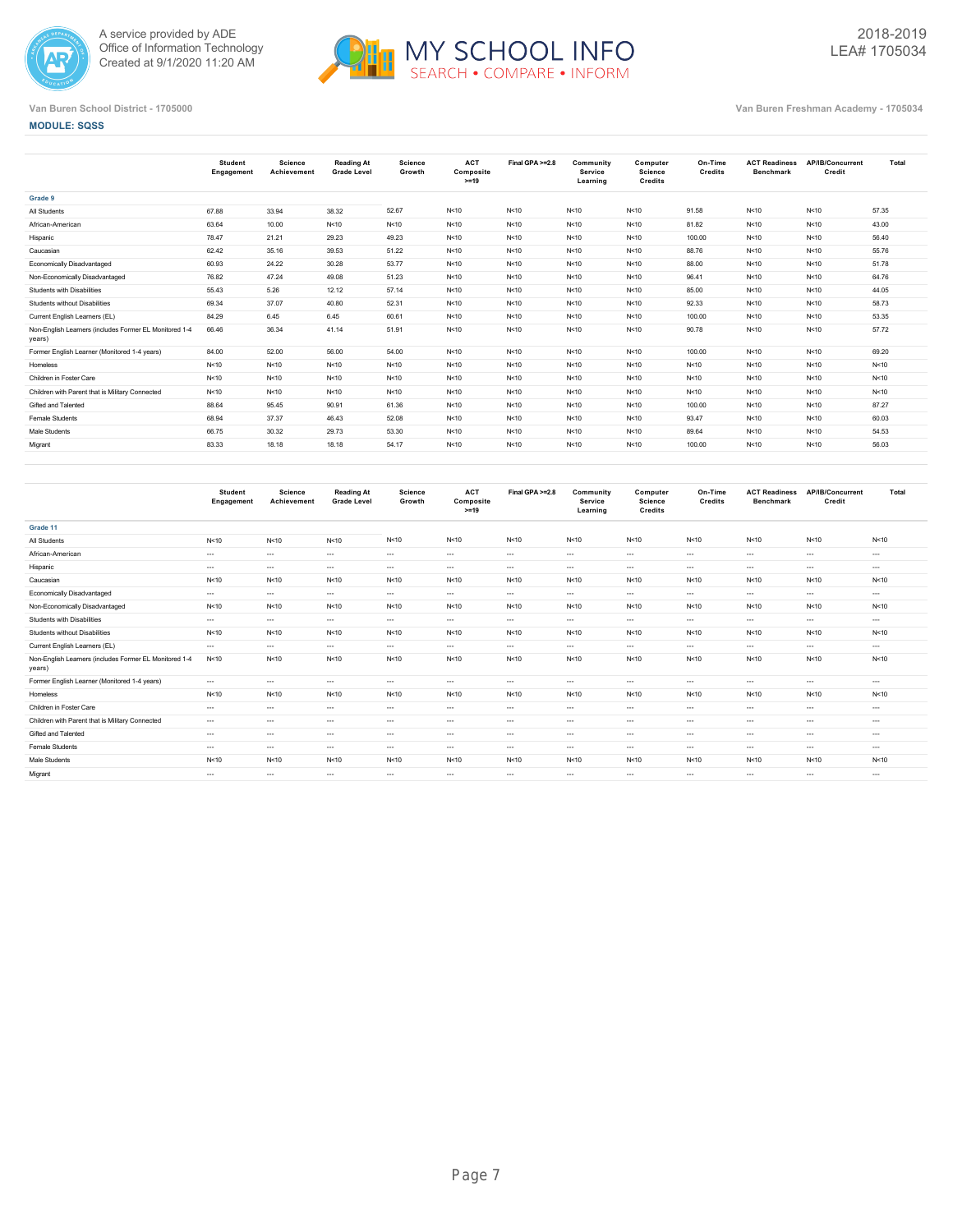

**MODULE: SQSS**



|                                                                  | <b>Student</b><br>Engagement | <b>Science</b><br>Achievement | <b>Reading At</b><br><b>Grade Level</b> | <b>Science</b><br>Growth | <b>ACT</b><br>Composite<br>$>=19$ | Final GPA >=2.8 | Community<br>Service<br>Learning | Computer<br>Science<br>Credits | On-Time<br><b>Credits</b> | <b>ACT Readiness</b><br><b>Benchmark</b> | AP/IB/Concurrent<br>Credit | Total  |
|------------------------------------------------------------------|------------------------------|-------------------------------|-----------------------------------------|--------------------------|-----------------------------------|-----------------|----------------------------------|--------------------------------|---------------------------|------------------------------------------|----------------------------|--------|
| <b>All Grades</b>                                                |                              |                               |                                         |                          |                                   |                 |                                  |                                |                           |                                          |                            |        |
| All Students                                                     | 67.69                        | 33.94                         | 38.32                                   | 52.67                    | N<10                              | N < 10          | N < 10                           | N < 10                         | 91.58                     | N<10                                     | N<10                       | 57.32  |
| African-American                                                 | 63.64                        | 10.00                         | N<10                                    | N<10                     | N<10                              | N < 10          | N < 10                           | N < 10                         | 81.82                     | N<10                                     | N<10                       | 43.00  |
| Hispanic                                                         | 78.47                        | 21.21                         | 29.23                                   | 49.23                    | N<10                              | N < 10          | N < 10                           | N < 10                         | 100.00                    | N<10                                     | N < 10                     | 56.40  |
| Caucasian                                                        | 62.17                        | 35.16                         | 39.53                                   | 51.22                    | N<10                              | N < 10          | N<10                             | N<10                           | 88.76                     | N<10                                     | N<10                       | 55.71  |
| Economically Disadvantaged                                       | 60.93                        | 24.22                         | 30.28                                   | 53.77                    | N<10                              | N < 10          | N < 10                           | N<10                           | 88.00                     | N<10                                     | N < 10                     | 51.78  |
| Non-Economically Disadvantaged                                   | 76.29                        | 47.24                         | 49.08                                   | 51.23                    | N<10                              | N < 10          | N<10                             | N<10                           | 96.41                     | N<10                                     | N<10                       | 64.66  |
| Students with Disabilities                                       | 55.43                        | 5.26                          | 12.12                                   | 57.14                    | N < 10                            | N < 10          | N<10                             | N < 10                         | 85.00                     | N<10                                     | N < 10                     | 44.05  |
| <b>Students without Disabilities</b>                             | 69.11                        | 37.07                         | 40.80                                   | 52.31                    | N<10                              | N < 10          | N < 10                           | N<10                           | 92.33                     | N<10                                     | N<10                       | 58.69  |
| Current English Learners (EL)                                    | 84.29                        | 6.45                          | 6.45                                    | 60.61                    | N < 10                            | N < 10          | N<10                             | N < 10                         | 100.00                    | N<10                                     | N<10                       | 53.35  |
| Non-English Learners (includes Former EL Monitored 1-4<br>years) | 66.26                        | 36.34                         | 41.14                                   | 51.91                    | N<10                              | N < 10          | N<10                             | N < 10                         | 90.78                     | N<10                                     | N<10                       | 57.68  |
| Former English Learner (Monitored 1-4 years)                     | 84.00                        | 52.00                         | 56.00                                   | 54.00                    | N<10                              | N < 10          | N < 10                           | N < 10                         | 100.00                    | N<10                                     | N<10                       | 69.20  |
| Homeless                                                         | N<10                         | N < 10                        | N<10                                    | N<10                     | N<10                              | N < 10          | N < 10                           | N < 10                         | N<10                      | N<10                                     | N<10                       | N < 10 |
| Children in Foster Care                                          | N<10                         | N < 10                        | N<10                                    | N < 10                   | N<10                              | N < 10          | N < 10                           | N < 10                         | N<10                      | N<10                                     | N < 10                     | N < 10 |
| Children with Parent that is Military Connected                  | N<10                         | N < 10                        | N<10                                    | N < 10                   | N<10                              | N < 10          | N < 10                           | N < 10                         | N<10                      | N<10                                     | N<10                       | N < 10 |
| Gifted and Talented                                              | 88.64                        | 95.45                         | 90.91                                   | 61.36                    | N<10                              | N < 10          | N<10                             | N < 10                         | 100.00                    | N<10                                     | N<10                       | 87.27  |
| Female Students                                                  | 68.94                        | 37.37                         | 46.43                                   | 52.08                    | N<10                              | N < 10          | N < 10                           | N < 10                         | 93.47                     | N<10                                     | N<10                       | 60.03  |
| Male Students                                                    | 66.36                        | 30.32                         | 29.73                                   | 53.30                    | N<10                              | N < 10          | N < 10                           | N < 10                         | 89.64                     | N<10                                     | N < 10                     | 54.47  |
| Migrant                                                          | 83.33                        | 18.18                         | 18.18                                   | 54.17                    | N<10                              | N<10            | N<10                             | N < 10                         | 100.00                    | N<10                                     | N<10                       | 56.03  |
|                                                                  |                              |                               |                                         |                          |                                   |                 |                                  |                                |                           |                                          |                            |        |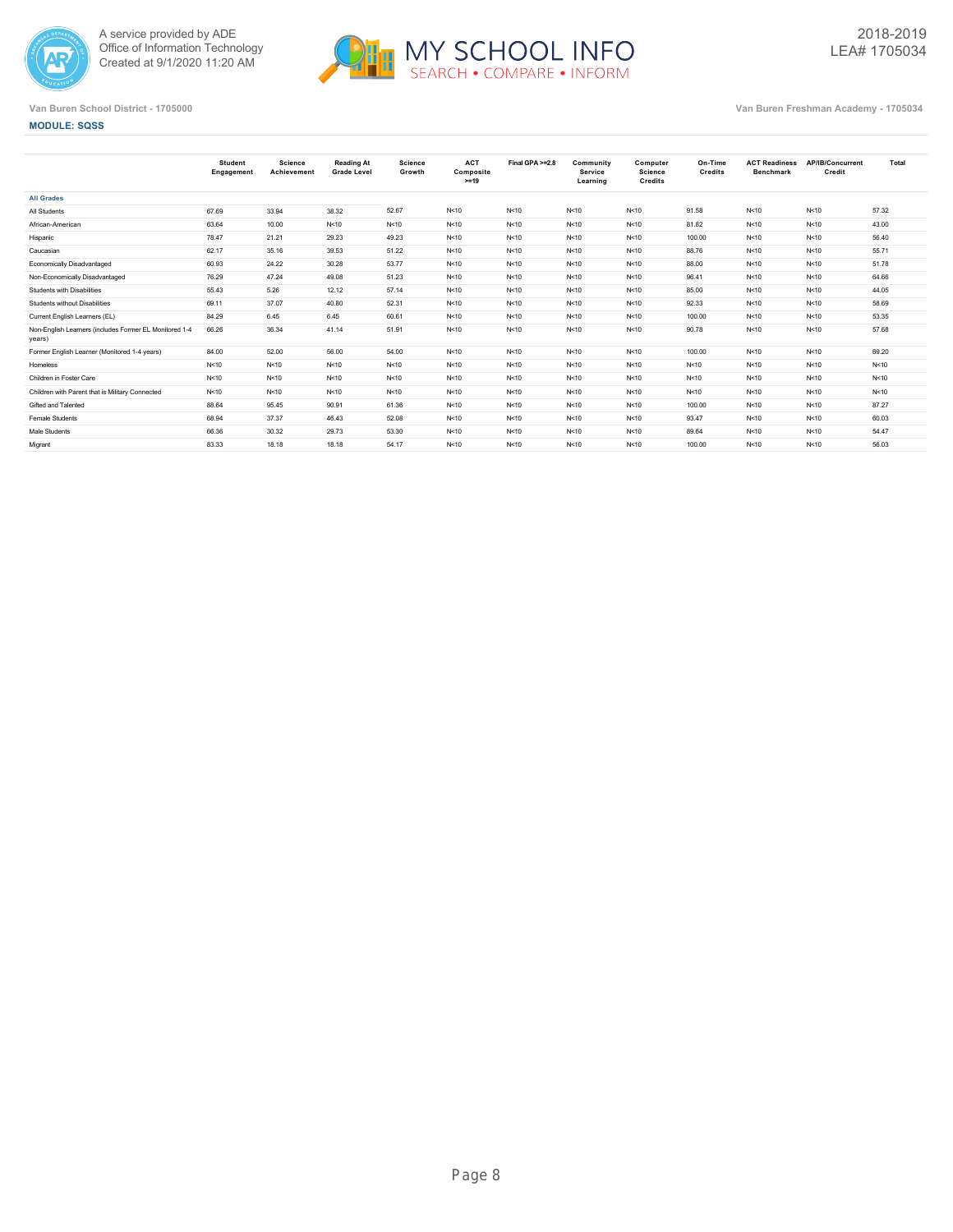







|                                                                                         | School         | <b>District</b> | <b>State</b> |
|-----------------------------------------------------------------------------------------|----------------|-----------------|--------------|
| <b>Four-Year Graduation Rate</b>                                                        |                |                 |              |
| Four-Year Graduation Rate All Students                                                  | ---            | 89.1%           | 87.6%        |
| Four-Year Graduation Rate African-American                                              | ---            | 91.7%           | 83.4 %       |
| Four-Year Graduation Rate Asian                                                         | ---            | >95%            | 93.9%        |
| Four-Year Graduation Rate Caucasian                                                     | ---            | 87.3%           | 89.6%        |
| Four-Year Graduation Rate Hawaiian/Pacific Islander                                     | ---            | N<10            | 76.1%        |
| Four-Year Graduation Rate Hispanic                                                      | ---            | >95%            | 84.7%        |
| Four-Year Graduation Rate Native American                                               | ---            | N<10            | 78.6%        |
| Four-Year Graduation Rate Two or More Races                                             | ---            | 88.5%           | 87.1%        |
| Four-Year Graduation Rate Economically Disadvantaged                                    | ---            | 86.2%           | 84.8%        |
| Four-Year Graduation Rate Non-Economically Disadvantaged                                | N/A            | N/A             | N/A          |
| Four-Year Graduation Rate Students with Disabilities                                    | $\overline{a}$ | 85.4 %          | 82.6%        |
| Four-Year Graduation Rate Students without Disabilities                                 | N/A            | N/A             | N/A          |
| Four-Year Graduation Rate Current English Learners (EL)                                 | $---$          | 94.3%           | 82.8%        |
| Four-Year Graduation Rate Non-English Learners (includes Former EL Monitored 1-4 years) | N/A            | N/A             | N/A          |
| Four-Year Graduation Rate Homeless                                                      | ---            | N<10            | 75.6%        |
| Four-Year Graduation Rate Children in Foster Care                                       | ---            | N<10            | 68.0%        |
| Four-Year Graduation Rate Children with Parent that is Military Connected               | ---            | N<10            | 95.3%        |
| Four-Year Graduation Rate Gifted and Talented                                           | ---            | N <sub>10</sub> | 97.3%        |
| Four-Year Graduation Rate Female Students                                               | ---            | 91.0%           | 90.0%        |
| Four-Year Graduation Rate Male Students                                                 | ---            | 87.3%           | 85.2%        |
| Four-Year Graduation Rate Migrant                                                       | ---            | >95%            | 82.6%        |

|                                                                                         | School          | <b>District</b> | <b>State</b> |
|-----------------------------------------------------------------------------------------|-----------------|-----------------|--------------|
| <b>Five-Year Graduation Rate</b>                                                        |                 |                 |              |
| Five-Year Graduation Rate All Students                                                  | N<10            | 88.5%           | 90.2%        |
| Five-Year Graduation Rate African-American                                              | N<10            | >95%            | 86.8%        |
| Five-Year Graduation Rate Asian                                                         | N<10            | >95%            | 96.3%        |
| Five-Year Graduation Rate Caucasian                                                     | N<10            | 87.1%           | 91.8%        |
| Five-Year Graduation Rate Hawaiian/Pacific Islander                                     | N<10            | N<10            | 77.1%        |
| Five-Year Graduation Rate Hispanic                                                      | N <sub>10</sub> | 89.2%           | 87.5%        |
| Five-Year Graduation Rate Native American                                               | N<10            | N<10            | 85.7%        |
| Five-Year Graduation Rate Two or More Races                                             | N<10            | >95%            | 90.5%        |
| Five-Year Graduation Rate Economically Disadvantaged                                    | N<10            | 87.4 %          | 87.9%        |
| Five-Year Graduation Rate Non-Economically Disadvantaged                                | N/A             | N/A             | N/A          |
| Five-Year Graduation Rate Students with Disabilities                                    | N<10            | 83.9%           | 86.7%        |
| Five-Year Graduation Rate Students without Disabilities                                 | N/A             | N/A             | N/A          |
| Five-Year Graduation Rate Current English Learners (EL)                                 | N<10            | 92.1%           | 85.3%        |
| Five-Year Graduation Rate Non-English Learners (includes Former EL Monitored 1-4 years) | N/A             | N/A             | N/A          |
| Five-Year Graduation Rate Homeless                                                      | N<10            | N<10            | 82.7%        |
| Five-Year Graduation Rate Children in Foster Care                                       | N<10            | N<10            | 77.3%        |
| Five-Year Graduation Rate Children with Parent that is Military Connected               | N<10            | N<10            | 94.7%        |
| Five-Year Graduation Rate Gifted and Talented                                           | N<10            | N<10            | 97.8%        |
| Five-Year Graduation Rate Female Students                                               | 100.0%          | 90.0%           | 92.7%        |
| Five-Year Graduation Rate Male Students                                                 | $---$           | 86.9%           | 87.8%        |
| Five-Year Graduation Rate Migrant                                                       | N < 10          | >95%            | 86.2%        |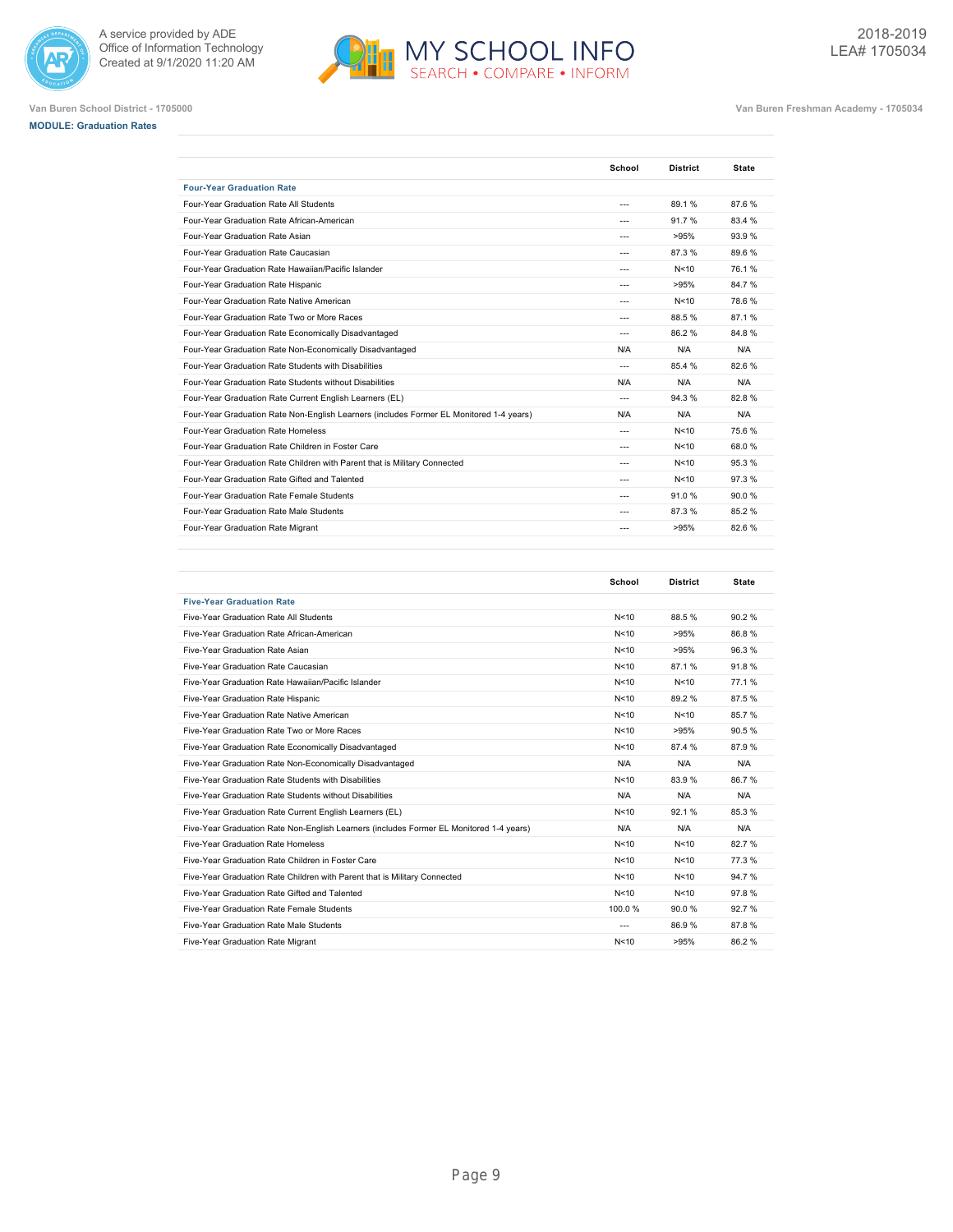



# **MODULE: College Readiness**

|                                                                                                                                                                                                                                                                                                             | School                   | <b>District</b> | <b>State</b> |
|-------------------------------------------------------------------------------------------------------------------------------------------------------------------------------------------------------------------------------------------------------------------------------------------------------------|--------------------------|-----------------|--------------|
| <b>American College Test (ACT)</b>                                                                                                                                                                                                                                                                          |                          |                 |              |
| Participation in Grade 11 Statewide ACT Administration                                                                                                                                                                                                                                                      |                          | 424             | 31,568       |
| District Provided Remediation for Students Taking ACT                                                                                                                                                                                                                                                       |                          |                 |              |
| Number of Students Taking ACT in Grades 9-11                                                                                                                                                                                                                                                                |                          | 560             | 39,377       |
| Number of Graduates that have taken ACT in High School                                                                                                                                                                                                                                                      |                          | 390             | 29,631       |
| <b>ACT Reading Average</b>                                                                                                                                                                                                                                                                                  |                          | 20.26           | 20.18        |
| <b>ACT English Average</b>                                                                                                                                                                                                                                                                                  |                          | 19.79           | 19.28        |
| <b>ACT Math Average</b>                                                                                                                                                                                                                                                                                     |                          | 19.66           | 18.91        |
| <b>ACT Science Average</b>                                                                                                                                                                                                                                                                                  |                          | 20.13           | 19.74        |
| <b>ACT Composite Average</b>                                                                                                                                                                                                                                                                                |                          | 20.11           | 19.68        |
| The School Performance website at the following link has comparison of state and national ACT scores: http://www.arkansased.gov/divisions/public-school-accountability/school-<br>performance/report-card (http://www.arkansased.gov/divisions/public-school-accountability/school-performance/report-card) |                          |                 |              |
| <b>SAT® by College Board</b>                                                                                                                                                                                                                                                                                |                          |                 |              |
| Number of Students Taking SAT College Admission Test                                                                                                                                                                                                                                                        |                          | 8               | 1,351        |
| SAT Critical Reading Mean                                                                                                                                                                                                                                                                                   |                          | 545             | 591          |
| SAT Math Mean                                                                                                                                                                                                                                                                                               |                          | 555             | 569          |
| SAT Writing Mean                                                                                                                                                                                                                                                                                            |                          |                 |              |
| <b>Advanced Placement Courses (AP)</b>                                                                                                                                                                                                                                                                      |                          |                 |              |
| Number of Students Taking Advanced Placement (AP) Courses                                                                                                                                                                                                                                                   |                          | 375             | 28,163       |
| Number of AP Exams Taken                                                                                                                                                                                                                                                                                    |                          | 593             | 46,500       |
| Number of AP Exams Scored 3, 4, or 5                                                                                                                                                                                                                                                                        |                          | 255             | 16,863       |
| <b>International Baccalaureate Courses</b>                                                                                                                                                                                                                                                                  |                          |                 |              |
| Number of Students Taking International Baccalaureate Courses                                                                                                                                                                                                                                               | $\overline{\phantom{a}}$ | ---             | 367          |
| <b>College Going Rates</b>                                                                                                                                                                                                                                                                                  |                          |                 |              |
| All Students                                                                                                                                                                                                                                                                                                | $\overline{\phantom{a}}$ | 45.3%           | 48.8%        |
| African-American                                                                                                                                                                                                                                                                                            | $\overline{a}$           | 45.5 %          | 43.8%        |
| Hispanic                                                                                                                                                                                                                                                                                                    | $\overline{a}$           | 46.1%           | 39.8%        |
| Caucasian                                                                                                                                                                                                                                                                                                   | $\overline{a}$           | 44.0%           | 52.3%        |
| Economically Disadvantaged                                                                                                                                                                                                                                                                                  | $\overline{a}$           | 37.7%           | 41.2%        |
| Students with Disabilities                                                                                                                                                                                                                                                                                  | $\overline{a}$           | 9.1%            | 18.3%        |
| Current English Learners (EL)                                                                                                                                                                                                                                                                               | $\overline{a}$           | 31.0%           | 25.9%        |
| Homeless                                                                                                                                                                                                                                                                                                    | $\overline{a}$           | 25.0%           | 32.7%        |
| Children in Foster Care                                                                                                                                                                                                                                                                                     | $\overline{a}$           | 100.0%          | 40.5%        |
| Children with Parent that is Military Connected                                                                                                                                                                                                                                                             | $\overline{a}$           | 0.0%            | 54.1%        |
| Gifted and Talented                                                                                                                                                                                                                                                                                         | $\overline{a}$           | 62.9%           | 71.8%        |
| <b>College Credit Accumulation Rates</b>                                                                                                                                                                                                                                                                    |                          |                 |              |
| All Students                                                                                                                                                                                                                                                                                                | 0.0%                     | 59.4 %          | 56.1%        |
| African-American                                                                                                                                                                                                                                                                                            | 0.0%                     | 20.0%           | 39.4 %       |
| Hispanic                                                                                                                                                                                                                                                                                                    | 0.0%                     | 54.8%           | 47.5%        |
| Caucasian                                                                                                                                                                                                                                                                                                   | 0.0%                     | 61.4 %          | 61.4%        |
| Economically Disadvantaged                                                                                                                                                                                                                                                                                  | 0.0%                     | 53.4 %          | 44.9%        |
| Students with Disabilities                                                                                                                                                                                                                                                                                  | 0.0%                     | 40.0%           | 23.5%        |
| Current English Learners (EL)                                                                                                                                                                                                                                                                               | 0.0%                     | 55.6 %          | 38.1%        |
| Homeless                                                                                                                                                                                                                                                                                                    | 0.0%                     | 28.6%           | 35.5%        |
| Children in Foster Care                                                                                                                                                                                                                                                                                     | 0.0%                     | 0.0%            | 42.0%        |
| Children with Parent that is Military Connected                                                                                                                                                                                                                                                             | 0.0%                     | 0.0%            | 60.8%        |
| Gifted and Talented                                                                                                                                                                                                                                                                                         | 0.0%                     | 86.1%           | 71.2%        |
|                                                                                                                                                                                                                                                                                                             |                          |                 |              |

\* The College Credit Accumulation Rate definition from the U.S. Department of Education gives high school graduates two years at an institution of higher education to complete at least one year's worth of college credit th a degree. Students graduating in the last school year listed have not yet had two years to complete a year of college credit. Only a basic level of suppression had been applied to CGR and CCAR datasets.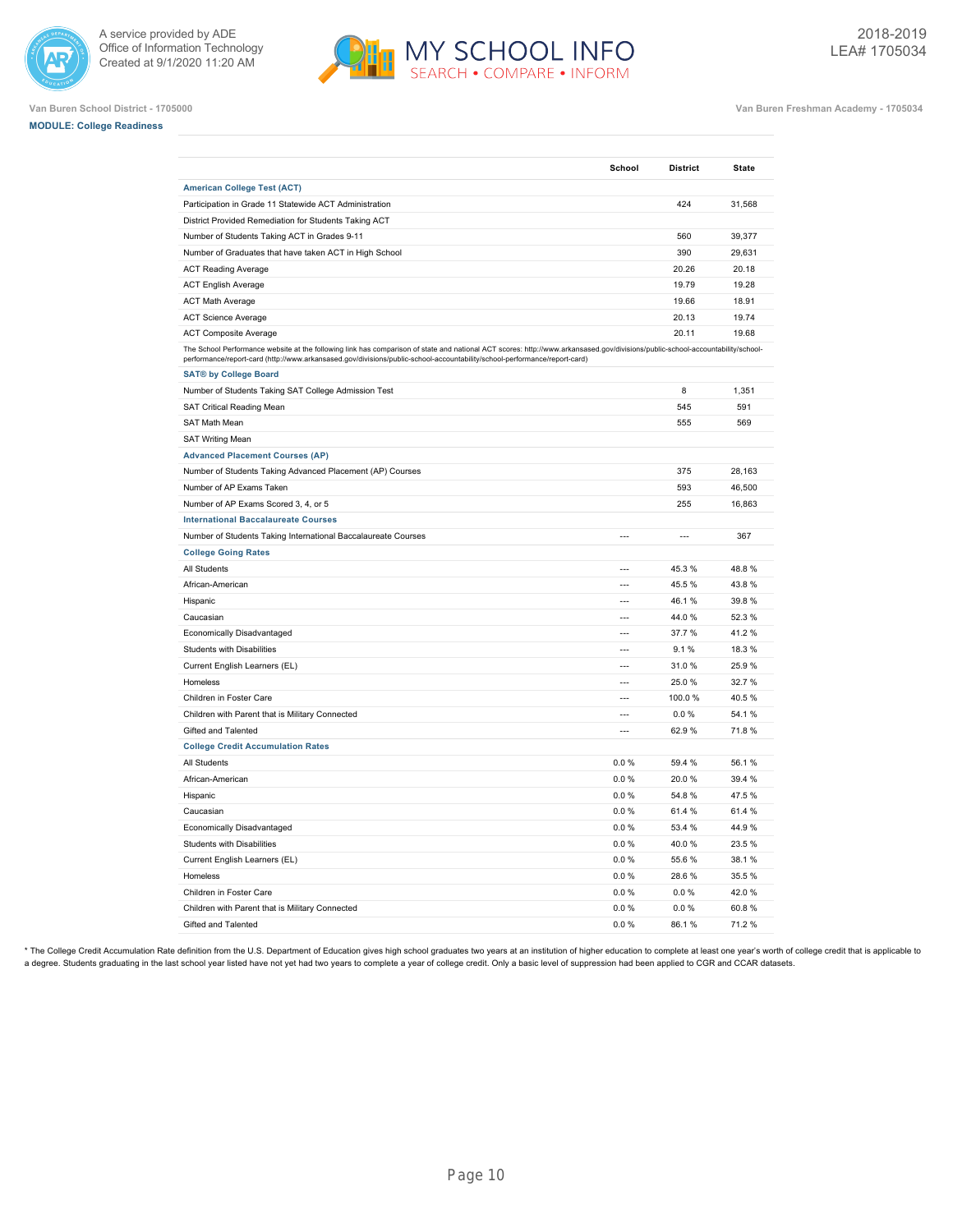





|                                                                                                                                                                                                                                                                    | School          | <b>District</b> | <b>State</b> |
|--------------------------------------------------------------------------------------------------------------------------------------------------------------------------------------------------------------------------------------------------------------------|-----------------|-----------------|--------------|
| <b>School Performance Rating</b>                                                                                                                                                                                                                                   | в               | N/A             | N/A          |
| Overall ESSA Index Score                                                                                                                                                                                                                                           | 68.88           | N/A             | N/A          |
| The following link has more information about school rating: http://www.arkansased.gov/divisions/public-school-accountability/school-<br>performance/report-card (http://www.arkansased.gov/divisions/public-school-accountability/school-performance/report-card) |                 |                 |              |
| Count of Schools with Rating = A                                                                                                                                                                                                                                   |                 | 3               | 169          |
| Count of Schools with Rating = B                                                                                                                                                                                                                                   |                 | 3               | 311          |
| Count of Schools with Rating = C                                                                                                                                                                                                                                   |                 | 5               | 358          |
| Count of Schools with Rating = D                                                                                                                                                                                                                                   |                 | 0               | 150          |
| Count of Schools with Rating = F                                                                                                                                                                                                                                   |                 | 0               | 38           |
| District Provides Textbooks or Digital Resources for all Pupils                                                                                                                                                                                                    |                 |                 |              |
| District Provides Textbooks or Digital Resources for all Pupils                                                                                                                                                                                                    |                 | Y               | 100 %        |
| <b>Annual Accreditation Status</b>                                                                                                                                                                                                                                 |                 |                 |              |
| Accredited                                                                                                                                                                                                                                                         | Y               | 11              | 1,053        |
| <b>Accredited Cited</b>                                                                                                                                                                                                                                            | N               | 0               | 0            |
| <b>Accredited Probationary</b>                                                                                                                                                                                                                                     | N               | 0               | 1            |
| <b>Attendance Rate</b>                                                                                                                                                                                                                                             |                 |                 |              |
| Attendance Rate All Students                                                                                                                                                                                                                                       | 94.53 %         | 95.1%           | 94.11%       |
| Attendance Rate African American                                                                                                                                                                                                                                   | 92.31 %         | 94.7%           | 93.87 %      |
| Attendance Rate Hispanic                                                                                                                                                                                                                                           | 95.25 %         | 95.92%          | 94.25 %      |
| Attendance Rate Caucasian                                                                                                                                                                                                                                          | 92.72%          | 94.68%          | 93.68%       |
| Attendance Rate Economically Disadvantaged                                                                                                                                                                                                                         | 93.95 %         | 94.85%          | 93.83%       |
| Attendance Rate Non-Economically Disadvantaged                                                                                                                                                                                                                     | 95.76 %         | 95.68%          | 93.67 %      |
| Attendance Rate Students with Disabilities                                                                                                                                                                                                                         | 92.24 %         | 94.96%          | 93.91 %      |
| Attendance Rate Students without Disabilities                                                                                                                                                                                                                      | 94.99%          | 95.17%          | 94.16%       |
| Attendance Rate English Learners (EL)                                                                                                                                                                                                                              | 97.33 %         | 96.12%          | 94.72%       |
| Attendance Rate Non-EL (includes Former EL Monitored 1-4 years)                                                                                                                                                                                                    | 97.59 %         | 96.29%          | 95.05 %      |
| Attendance Rate Former EL (Monitored 1-4 years)                                                                                                                                                                                                                    | 97.8%           | 96.98%          | 95.75 %      |
| <b>Attendance Rate Homeless</b>                                                                                                                                                                                                                                    | N<10            | 88.16%          | 90.33 %      |
| Attendance Rate Children in Foster Care                                                                                                                                                                                                                            | N<10            | 94.96%          | 92.7%        |
| Attendance Rate Children with Parent on Active Military Duty                                                                                                                                                                                                       | N <sub>10</sub> | 95.47%          | 94.92%       |
| Attendance Rate Gifted and Talented                                                                                                                                                                                                                                | 94.84 %         | 95.95%          | 95.95 %      |
| Attendance Rate Female Students                                                                                                                                                                                                                                    | 94.45 %         | 95.1%           | 94.06 %      |
| Attendance Rate Male Students                                                                                                                                                                                                                                      | 94.61%          | 95.06 %         | 94.15%       |
| Attendance Rate Migrant                                                                                                                                                                                                                                            | 96.96%          | 95.33 %         | 91.92 %      |
| <b>Dropout Rate</b>                                                                                                                                                                                                                                                |                 |                 |              |
| Dropout Rate                                                                                                                                                                                                                                                       |                 | 2.10%           | 2.00%        |
| <b>College Remediation Rate</b>                                                                                                                                                                                                                                    |                 |                 |              |
| <b>College Remediation Rate</b>                                                                                                                                                                                                                                    |                 | 57.7%           | 64.9%        |
| <b>Enrollment</b>                                                                                                                                                                                                                                                  |                 |                 |              |
| October 1 Enrollment                                                                                                                                                                                                                                               | 443             | 5.732           | 478,318      |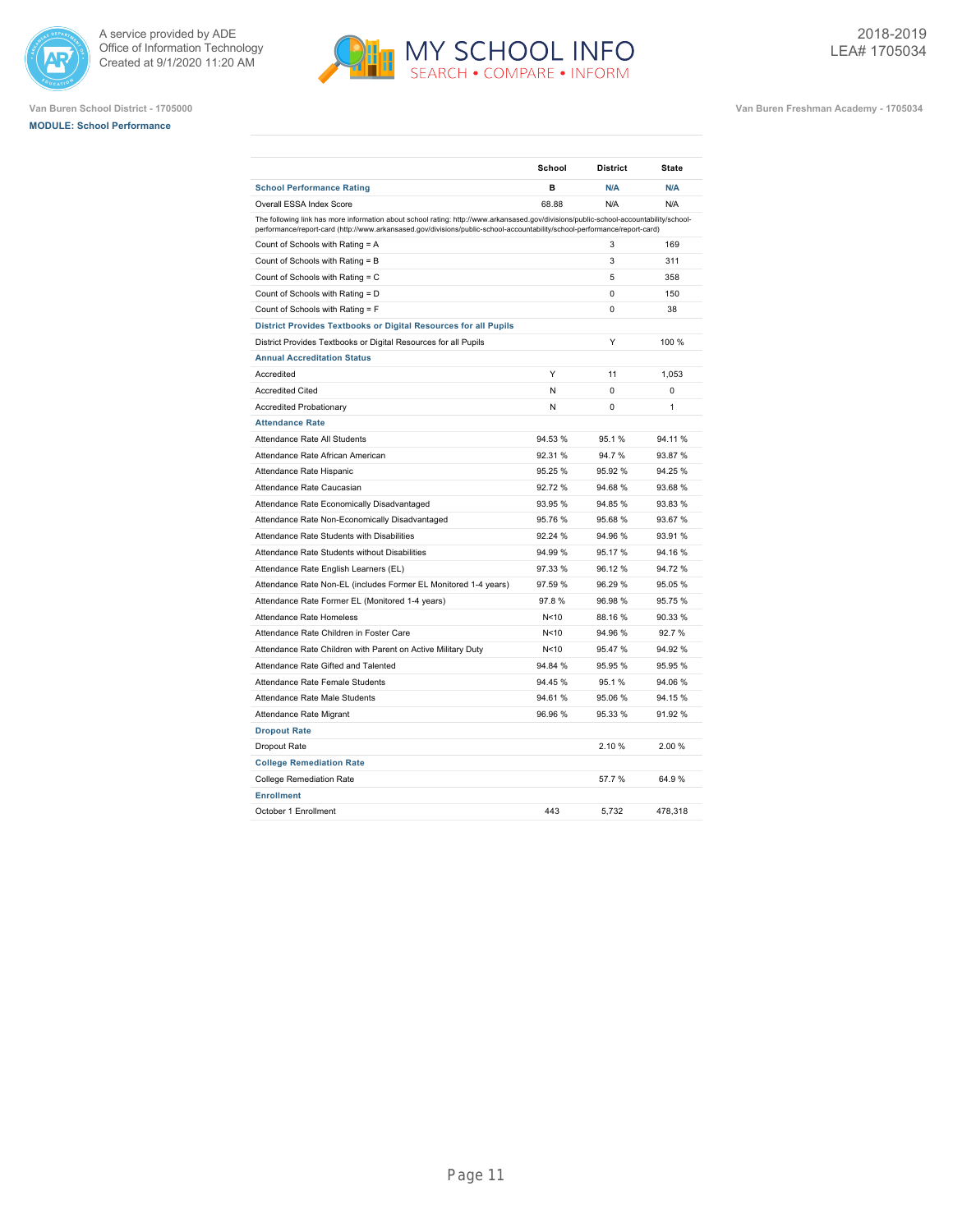





### **Van Buren School District - 1705000 Van Buren Freshman Academy - 1705034**

|                                                      | School | <b>District</b> | <b>State</b> |
|------------------------------------------------------|--------|-----------------|--------------|
| Discipline Policies Distributed to Parents           | Υ      | 100 %           | 100%         |
| Discipline Training Provided to Staff                | Υ      | 100 %           | 100%         |
| Parental Involvement Plan Adopted                    | Υ      | 100 %           | 100%         |
| District Alternative Learning Environment Compliance |        | Y               | 100%         |
| Expulsions                                           | 5      | 15              | 926          |
| Weapons Incidents                                    | 11     | 20              | 787          |
| <b>Staff Assaults</b>                                |        | $\overline{2}$  | 744          |
| <b>Student Assaults</b>                              |        | 8               | 2.761        |
| Referrals to Law Enforcement                         |        | $\Omega$        | 95           |
| School-related Arrests                               |        | $\Omega$        | 30           |
|                                                      |        |                 |              |

### **Civil Rights Data Collection (CRDC) 2015-2016**

|                                      | Chronic<br>Absences | In-School<br><b>Suspensions</b> | Out-of-<br>School<br><b>Suspensions</b> | <b>Expulsions</b> | Incidents<br>of<br>Violence | <b>Referrals to</b><br>Law<br>Enforcement | School-<br>Related<br><b>Arrests</b> |
|--------------------------------------|---------------------|---------------------------------|-----------------------------------------|-------------------|-----------------------------|-------------------------------------------|--------------------------------------|
| <b>All Students</b>                  | $- - -$             | $- - -$                         | $- - -$                                 | $- - -$           | ---                         | $- - -$                                   | $- - -$                              |
| African-<br>American                 | $- - -$             | $- - -$                         | ---                                     | $- - -$           | ---                         | $- - -$                                   | ---                                  |
| Hispanic                             | $- - -$             | ---                             | $- - -$                                 | $- - -$           | ---                         | $- - -$                                   | ---                                  |
| Caucasian                            | $- - -$             | $- - -$                         | $- - -$                                 | $- - -$           | ---                         | $- - -$                                   | ---                                  |
| Economically<br>Disadvantaged        | $- - -$             | ---                             | ---                                     | $- - -$           | ---                         | $- - -$                                   | ---                                  |
| Students with<br><b>Disabilities</b> | $- - -$             | ---                             | ---                                     | ---               | ---                         | $- - -$                                   | ---                                  |
| English<br>Learner                   | $- - -$             | $---$                           | $- - -$                                 | $---$             | ---                         | $- - -$                                   | ---                                  |
| Male                                 | $- - -$             | $- - -$                         | $- - -$                                 | $- - -$           | $- - -$                     | $- - -$                                   | ---                                  |
| Female                               | ---                 | ---                             | ---                                     | $- - -$           | ---                         | $- - -$                                   | ---                                  |

## **Civil Rights Data Collection (CRDC) 2015-2016**

|                                      | Pre-K<br>Enrollment | Percentage<br>in Pre-K | <b>AP</b><br>Enrollment | IB<br>Enrollment | Concurrent<br>Enrollment | Percentage in<br><b>AP/IB/Concurrent</b> |
|--------------------------------------|---------------------|------------------------|-------------------------|------------------|--------------------------|------------------------------------------|
| All Students                         | ---                 | ---                    | ---                     | $- - -$          | ---                      | $- - -$                                  |
| African-American                     | ---                 | ---                    | ---                     | $- - -$          | ---                      | $- - -$                                  |
| Hispanic                             | ---                 | ---                    | ---                     | $- - -$          | ---                      | $- - -$                                  |
| Caucasian                            | ---                 | ---                    | ---                     | $- - -$          | ---                      | $- - -$                                  |
| Economically<br>Disadvantaged        | ---                 | ---                    | ---                     | $- - -$          | ---                      | $- - -$                                  |
| Students with<br><b>Disabilities</b> | ---                 |                        | ---                     |                  | ---                      | $- - -$                                  |
| English Learner                      | $- - -$             | ---                    | $- - -$                 | $- - -$          | $- - -$                  | $- - -$                                  |
| Male                                 | $- - -$             | $- - -$                | $- - -$                 | $- - -$          | ---                      | $- - -$                                  |
| Female                               | $- - -$             | ---                    | $- - -$                 | $- - -$          | ---                      | $- - -$                                  |

Link for Civil Rights Data Collection: [https://ocrdata.ed.gov/ \(https://ocrdata.ed.gov/\)](https://ocrdata.ed.gov/)

The CRDC is required by the Office for Civil Rights. CRDC collects data on key education and civil rights issues in the nation's public schools. It collects a variety of information on enrollment, programs, and services, m disaggregated into the subgroups of race/ethnicity, sex, limited English proficiency, and disability. The latest CRDS data is from year 2015-2016.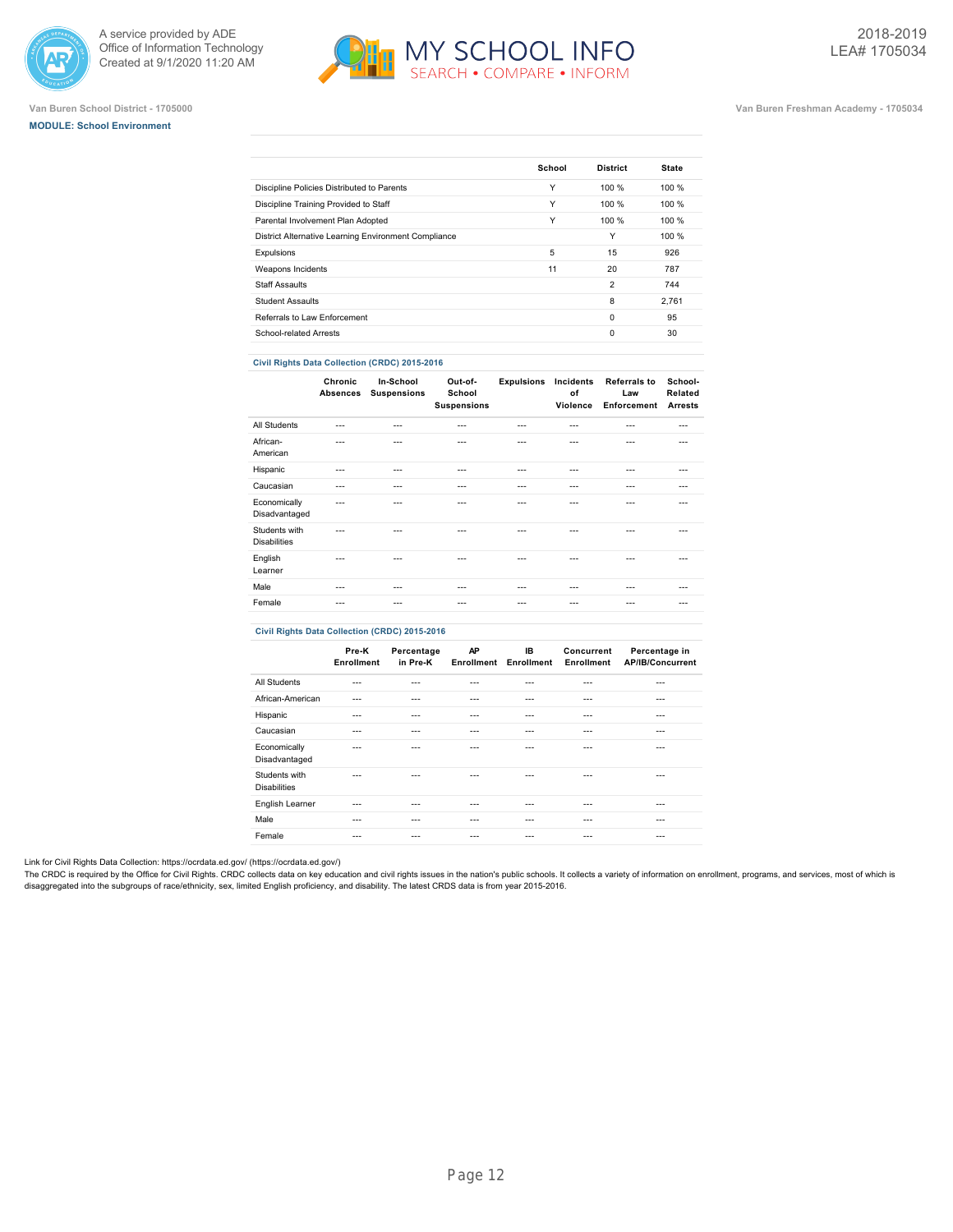





|                                         | School   | <b>District</b> | <b>State</b> |
|-----------------------------------------|----------|-----------------|--------------|
| Number of Students Retained at Grade 1  | $\Omega$ | 1               | 948          |
| Percent of Students Retained at Grade 1 | 0.00 %   | 0.25%           | 2.58%        |
| Number of Students Retained at Grade 2  | $\Omega$ | $\Omega$        | 338          |
| Percent of Students Retained at Grade 2 | 0.00 %   | 0.00%           | 0.94%        |
| Number of Students Retained at Grade 3  | $\Omega$ | $\Omega$        | 133          |
| Percent of Students Retained at Grade 3 | 0.00 %   | 0.00%           | 0.36%        |
| Number of Students Retained at Grade 4  | $\Omega$ | $\Omega$        | 59           |
| Percent of Students Retained at Grade 4 | 0.00 %   | 0.00%           | 0.16%        |
| Number of Students Retained at Grade 5  | $\Omega$ | $\Omega$        | 53           |
| Percent of Students Retained at Grade 5 | 0.00%    | 0.00%           | 0.14%        |
| Number of Students Retained at Grade 6  | $\Omega$ | 1               | 129          |
| Percent of Students Retained at Grade 6 | 0.00 %   | 0.22%           | 0.33%        |
| Number of Students Retained at Grade 7  | $\Omega$ | $\Omega$        | 208          |
| Percent of Students Retained at Grade 7 | 0.00 %   | 0.00%           | 0.57%        |
| Number of Students Retained at Grade 8  | $\Omega$ | $\Omega$        | 169          |
| Percent of Students Retained at Grade 8 | 0.00 %   | 0.00%           | 0.46%        |
|                                         |          |                 |              |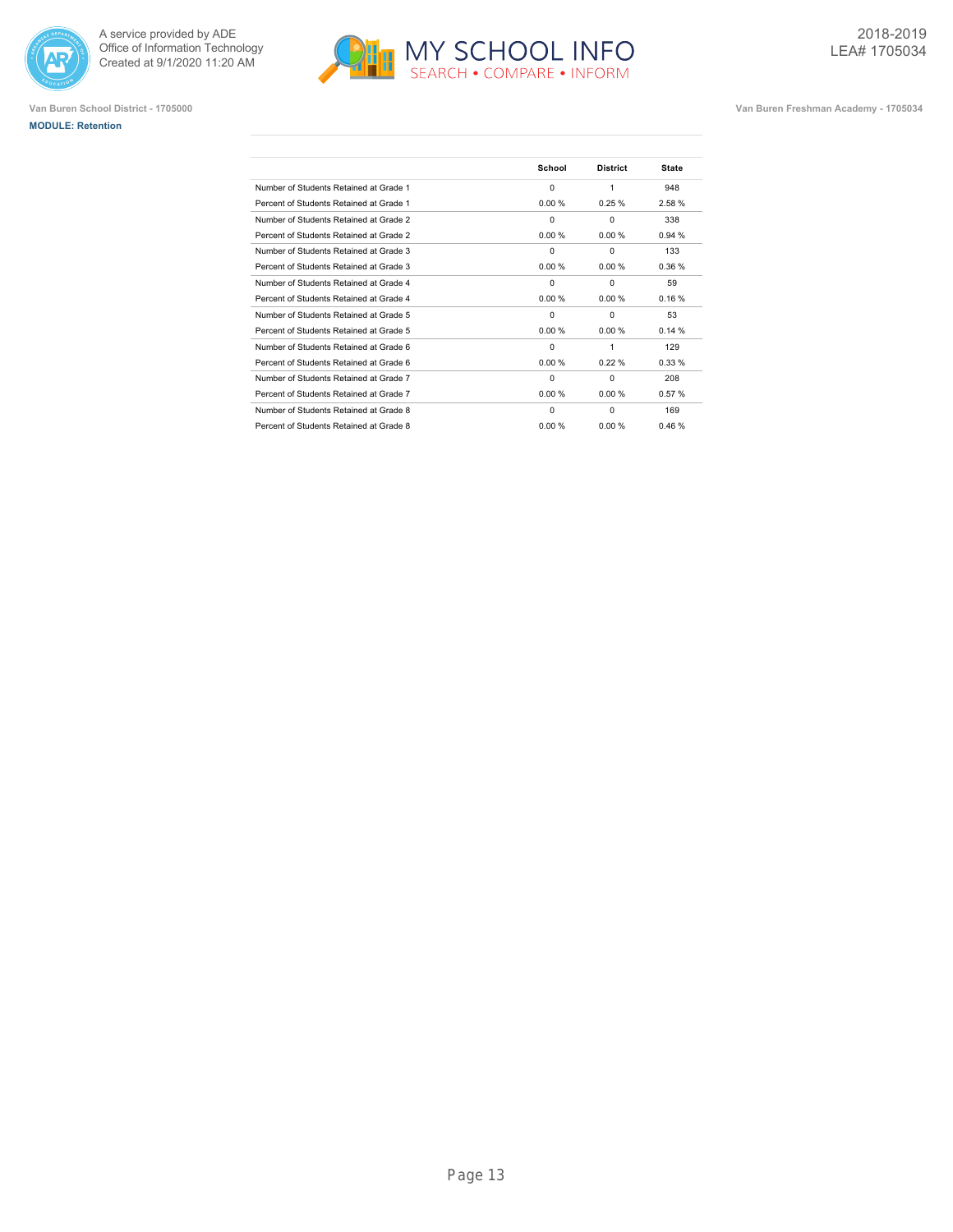







|                                                                                                                                              | School         | <b>District</b> | <b>State</b>   |
|----------------------------------------------------------------------------------------------------------------------------------------------|----------------|-----------------|----------------|
| Percentage of Teachers Certified (Licensed)                                                                                                  | 98.2%          | 92.1%           | 95.9%          |
| Percentage of Teachers having Bachelor's Degree as Highest Degree Awarded                                                                    | 71.0%          | 74.0%           | 52.0%          |
| Percentage of Teachers having Master's Degree as Highest Degree Awarded                                                                      | 25.0%          | 25.0 %          | 43.0%          |
| Percentage of Teachers with Advanced Degree                                                                                                  | 4.0%           | 1.0%            | 1.0%           |
|                                                                                                                                              | School         | <b>District</b> | <b>State</b>   |
| All Economic Levels (All Quartiles All Schools)                                                                                              |                |                 |                |
| Number of Teachers (Certified Teachers)                                                                                                      | 55             | 488             | 42,200         |
| Number of Teachers Required to Receive a Summative Evaluation this year under Teacher Excellence and<br>Support System                       | $\overline{a}$ | $\overline{a}$  | 6,952          |
| Number of Teachers Effective or Above under Teacher Excellence and Support System                                                            | $\overline{a}$ | $\overline{a}$  | 6,731          |
| Number Certified by National Board for Professional Teaching Standards                                                                       | 1              | 44              | 2,377          |
| Number of Teachers Teaching with Licensure Exceptions (AWL, CWL or SOI) *                                                                    | $\overline{2}$ | 6               | 1.142          |
| Percentage of Teachers Teaching with Licensure Exceptions (AWL, CWL or SOI)                                                                  | 3.6%           | 1.2%            | 2.7%           |
| Number of Teachers Teaching Out-of-field on Additional Licensure Plan (ALP)                                                                  | $\mathbf{1}$   | 6               | 867            |
| Percentage of Teachers Teaching Out-of-field on Additional Licensure Plan (ALP)                                                              | 1.8%           | 1.2%            | 2.1%           |
| Number of Inexperienced Teachers                                                                                                             | 4              | 61              | 7,348          |
| Percentage of Teachers who are Inexperienced                                                                                                 | 7.3%           | 12.5 %          | 17.4 %         |
| Number of Teachers, Principals, and Assistant Principals                                                                                     | 57             | 510             | 1,862          |
| Number of Inexperienced Teachers, Principals, and Assistant Principals                                                                       | $\overline{a}$ | $\overline{a}$  | $\overline{a}$ |
| Percentage of Teachers, Principals, and Assistant Principals who are Inexperienced                                                           | $\overline{a}$ | $\overline{a}$  | $\overline{a}$ |
| * AWL - Act 1240 Waive Licensure, CWL - Charter School Waive Licensure, SOI - Schools of Innovation                                          |                |                 |                |
|                                                                                                                                              | School         | <b>District</b> | <b>State</b>   |
| High Poverty (Highest Quartile of Schools Free and Reduced Lunch Percentage)                                                                 |                |                 |                |
| Number of Teachers (Certified Teachers)                                                                                                      | $\overline{a}$ | $\overline{a}$  | 6,990          |
| Number of Teachers Required to Receive a Summative Evaluation this year under Teacher Excellence and<br>Support System                       | $\overline{a}$ | $\overline{a}$  | 875            |
| Number of Teachers Effective or Above under Teacher Excellence and Support System                                                            | $\overline{a}$ | $\overline{a}$  | 819            |
| Number Certified by National Board for Professional Teaching Standards                                                                       | $\overline{a}$ | $\overline{a}$  | 251            |
| Number of Teachers Teaching with Licensure Exceptions (AWL, CWL or SOI) *                                                                    | $\overline{a}$ | $\overline{a}$  | 328            |
| Percentage of Teachers Teaching with Licensure Exceptions (AWL, CWL or SOI)                                                                  | $\overline{a}$ | $\overline{a}$  | 4.7%           |
| Number of Teachers Teaching Out-of-field on Additional Licensure Plan (ALP)                                                                  | $\overline{a}$ | $\overline{a}$  | 162            |
| Percentage of Teachers Teaching Out-of-field on Additional Licensure Plan (ALP)                                                              | $\overline{a}$ | $\overline{a}$  | 2.3%           |
| Number of Inexperienced Teachers                                                                                                             | $\overline{a}$ | $\overline{a}$  | 1,367          |
| Percentage of Teachers who are Inexperienced                                                                                                 | $\overline{a}$ | $\overline{a}$  | 19.6%          |
| Number of Teachers, Principals, and Assistant Principals                                                                                     | $\overline{a}$ | $\overline{a}$  | 302            |
| Number of Inexperienced Teachers, Principals, and Assistant Principals                                                                       | $\overline{a}$ | $\overline{a}$  |                |
| Percentage of Teachers, Principals, and Assistant Principals who are Inexperienced                                                           | $\overline{a}$ | $\overline{a}$  | $\overline{a}$ |
| * AWL - Act 1240 Waive Licensure, CWL - Charter School Waive Licensure, SOI - Schools of Innovation                                          |                |                 |                |
|                                                                                                                                              | School         | <b>District</b> | <b>State</b>   |
| Low Poverty (Lowest Quartile of Schools Free and Reduced Lunch Percentage)                                                                   |                |                 |                |
| Number of Teachers (Certified Teachers)                                                                                                      | ---            | 73              | 14,212         |
| Number of Teachers Required to Receive a Summative Evaluation this year under Teacher Excellence and<br>Support System                       | ---            | $---$           | 2,466          |
| Number of Teachers Effective or Above under Teacher Excellence and Support System                                                            | ---            | ---             | 2,407          |
| Number Certified by National Board for Professional Teaching Standards                                                                       | $\overline{a}$ | 13              | 1,085          |
| Number of Teachers Teaching with Licensure Exceptions (AWL, CWL or SOI) *                                                                    | $\overline{a}$ | 0               | 261            |
| Percentage of Teachers Teaching with Licensure Exceptions (AWL, CWL or SOI)                                                                  | $\overline{a}$ | $0.0 \%$        | 1.8%           |
| Number of Teachers Teaching Out-of-field on Additional Licensure Plan (ALP)                                                                  | $---$          | 0               | 265            |
| Percentage of Teachers Teaching Out-of-field on Additional Licensure Plan (ALP)                                                              | $\overline{a}$ | $0.0 \%$        | 1.9%           |
|                                                                                                                                              | $---$          | 11              | 2,422          |
|                                                                                                                                              | $---$          | 15.1 %          | 17.0%          |
|                                                                                                                                              |                |                 |                |
| Number of Inexperienced Teachers<br>Percentage of Teachers who are Inexperienced<br>Number of Teachers, Principals, and Assistant Principals | $---$          | 77              | 643            |
| Number of Inexperienced Teachers, Principals, and Assistant Principals                                                                       | $\overline{a}$ | ---             | ---            |

**District**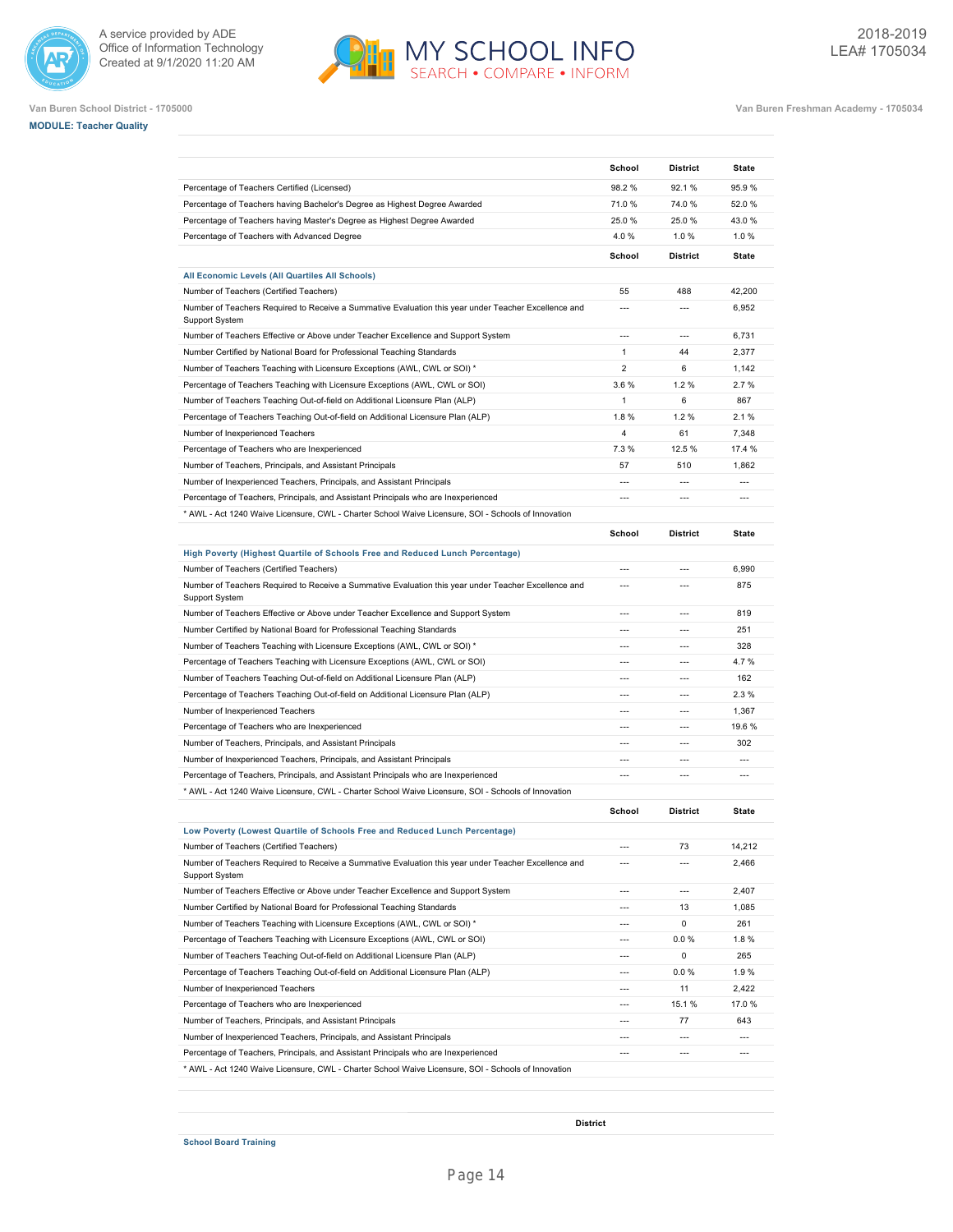



| <b>School Board Member</b>     | <b>Hours of Training</b> |
|--------------------------------|--------------------------|
| Kevin Bell                     | 10.50                    |
| Theresa Bell                   | 17.75                    |
| Bob Freeman                    | 34.50                    |
| Lance Lanier                   | 33.75                    |
| Christy Mayo                   | 23.25                    |
| <b>Candice Settle-Beshears</b> | 16.50                    |
| Carman Young                   | 23.25                    |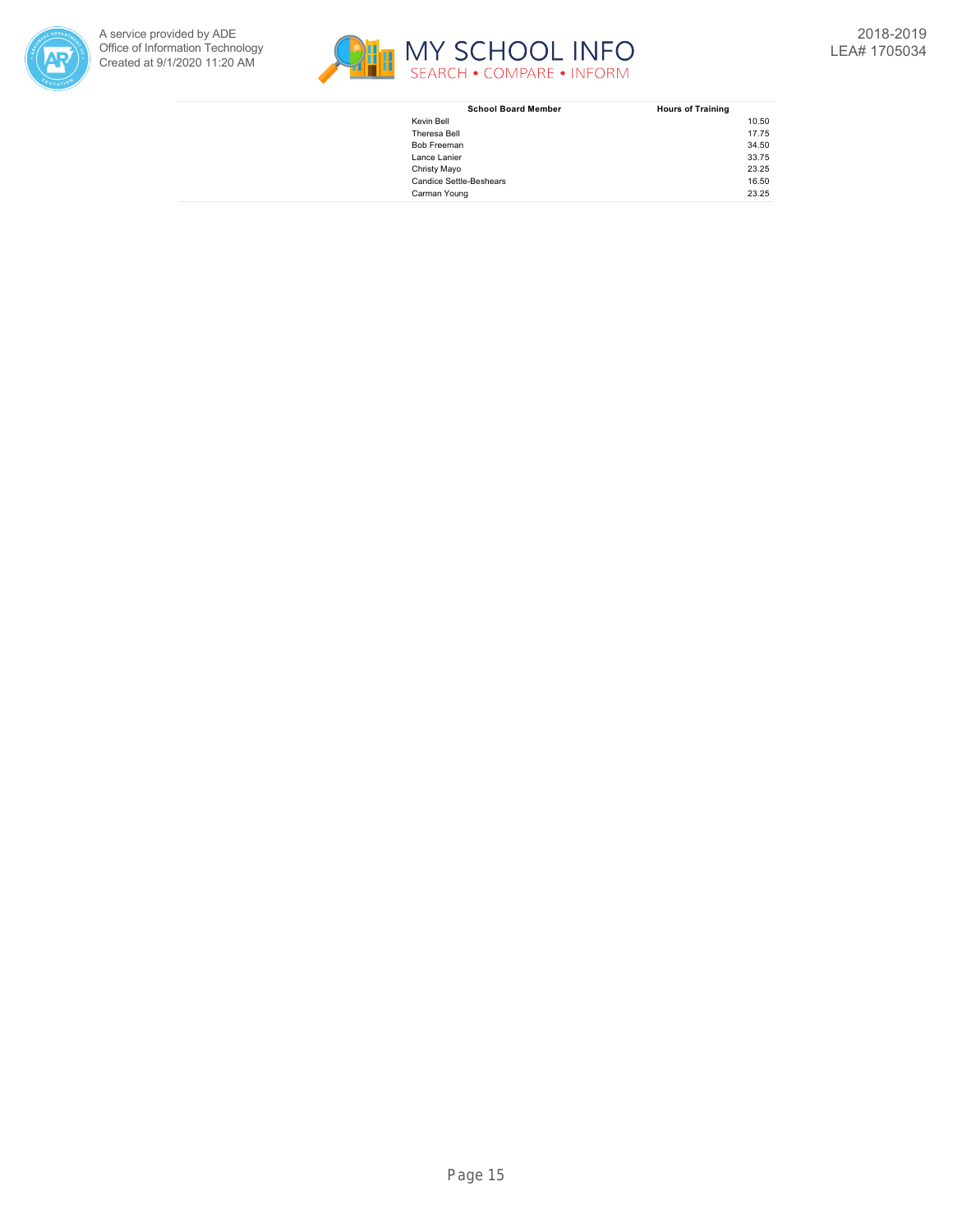



**Van Buren School District - 1705000 Van Buren Freshman Academy - 1705034**

**School District State**

# **MODULE: School Expenditures**

| <b>State and Local Expenditures</b>                  |               |                 |                 |
|------------------------------------------------------|---------------|-----------------|-----------------|
| State and Local Personnel Expenditures               | \$2,795,087   | \$35,428,484    | \$3,000,419,199 |
| State and Local Non-Personnel Expenditures           | \$662,778     | \$9,510,709     | \$1,026,560,444 |
| State and Local Grand Total Expenditures             | \$3,457,865   | \$44,939,193    | \$4,026,979,643 |
| State and Local Personnel Per-pupil Expenditures     | \$6,399       | \$6,201         | \$6,316         |
| State and Local Non-Personnel Per-pupil Expenditures | \$1,517       | \$1,665         | \$2,161         |
| State and Local Per-pupil Expenditures               | \$7,916       | \$7,866         | \$8,477         |
|                                                      | <b>School</b> | <b>District</b> | <b>State</b>    |
| <b>Federal Expenditures</b>                          |               |                 |                 |
| <b>Federal Personnel Expenditures</b>                | \$453,347     | \$5,240,337     | \$622,312,827   |
| Federal Non-Personnel Expenditures                   | \$107,883     | \$1,880,982     | \$157,024,285   |
| <b>Federal Grand Total Expenditures</b>              | \$561,230     | \$7,121,319     | \$779,337,112   |
| Federal Personnel Per-pupil Expenditures             | \$1,038       | \$917           | \$1,310         |
| Federal Non-Personnel Per-pupil Expenditures         | \$247         | \$329           | \$331           |
| Federal Per-pupil Expenditures                       | \$1,285       | \$1,246         | \$1,641         |
|                                                      | <b>School</b> | <b>District</b> | <b>State</b>    |
| <b>Total Expenditures</b>                            |               |                 |                 |
| <b>Total Personnel Expenditures</b>                  | \$3,248,434   | \$40,668,821    | \$3,622,732,026 |
| <b>Total Non-Personnel Expenditures</b>              | \$770,661     | \$11,391,691    | \$1,183,584,728 |
| <b>Total Grand Total Expenditures</b>                | \$4,019,095   | \$52,060,512    | \$4,806,316,754 |
| <b>Total Personnel Per-pupil Expenditures</b>        | \$7,436       | \$7,118         | \$7,626         |
| Total Non-Personnel Per-pupil Expenditures           | \$1,764       | \$1,994         | \$2,491         |
| <b>Total Per-pupil Expenditures</b>                  | \$9.201       | \$9.112         | \$10.117        |

\* Personnel Expenditures Salaries and Employee Benefits (Object Series 100 and 200)

\*\* Non-Personnel Expenditures = Personnel Expenditures subtracted from Total Expenditures.

|                                                         | School | <b>District</b> | <b>State</b>  |
|---------------------------------------------------------|--------|-----------------|---------------|
| Mills Voted                                             |        | 42.6            | 38.5          |
| Average Teacher Salary                                  |        | \$51.731        | \$50,295      |
| <b>Extracurricular Expenditures</b>                     |        | \$4,608,569     | \$188,643,761 |
| Capital Expenditures                                    |        | \$11.580.875    | \$728,022,446 |
| Debt Service Expenditures                               |        | \$5,082,321     | \$317.051.272 |
| <b>Free and Reduced Meals</b>                           |        |                 |               |
| Percent of Students Eligible for Free and Reduced Meals | 60.3%  | 59.4 %          | 59.6 %        |
| State Free and Reduced-Price Meal Rate++                |        |                 | 59.7 %        |
| National Free and Reduced-Price Meal Rate+              |        |                 | 56.9%         |

† Source: FNS National databank.

†† State Free and Reduced Meal Rate includes preschool and adult education students.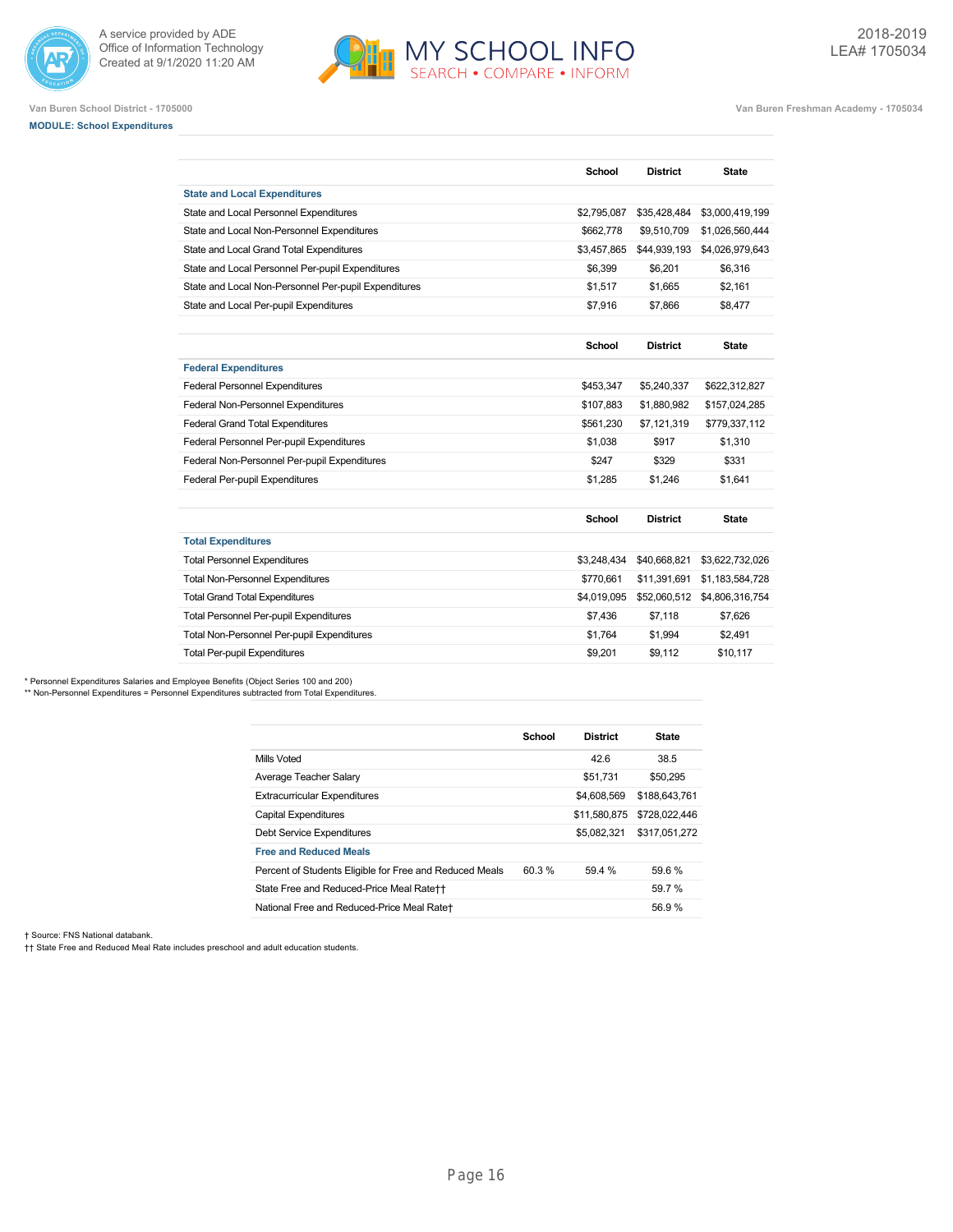







|          | <b>ELA</b> | Math      | Science   |
|----------|------------|-----------|-----------|
| Grade 9  | <b>RV</b>  | RV        | <b>RV</b> |
| Grade 10 | <b>RV</b>  | <b>RV</b> | $---$     |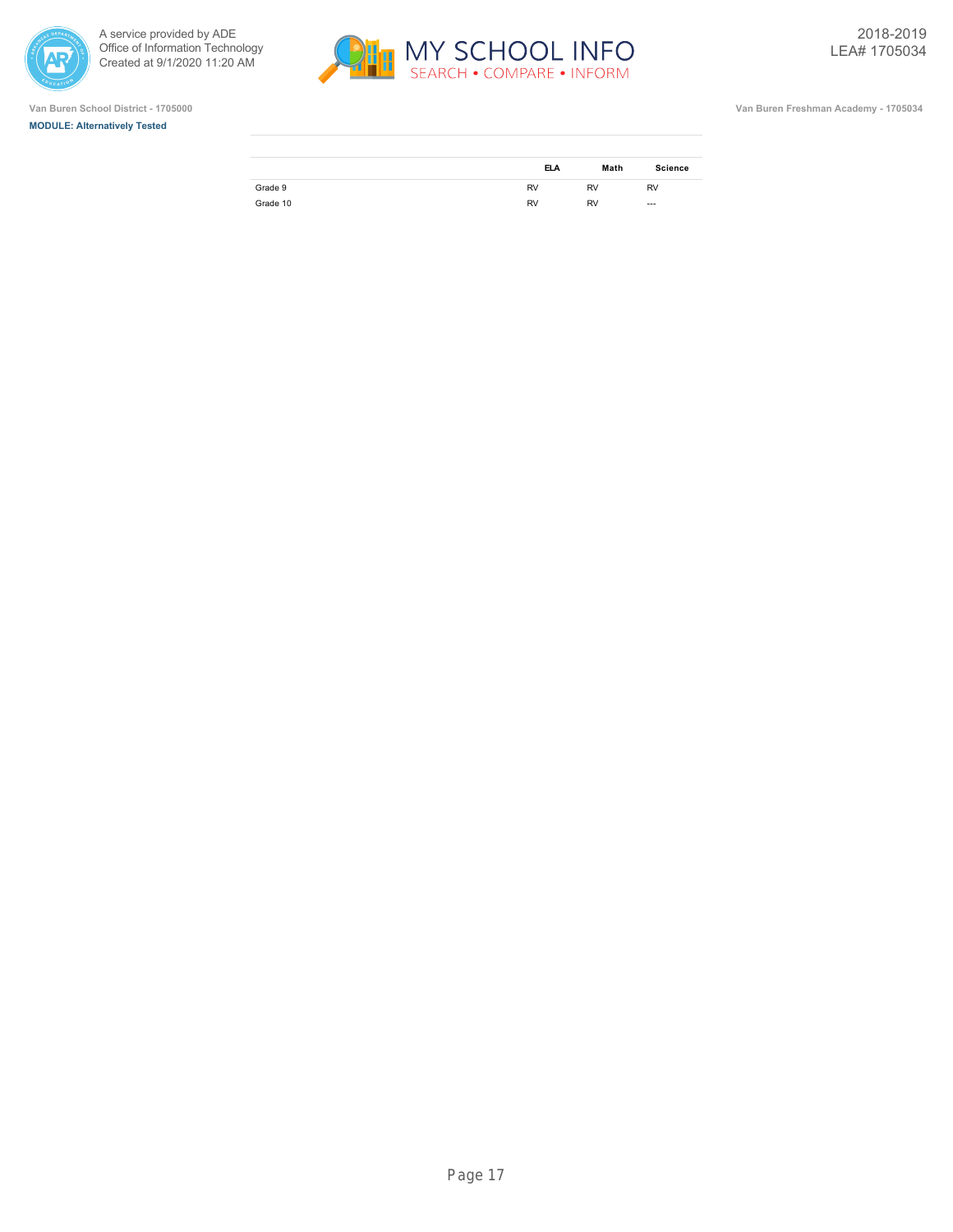





|                                                                      | % Tested        | % In Need<br>of Support | % Close   | % Ready         | % Exceeds |
|----------------------------------------------------------------------|-----------------|-------------------------|-----------|-----------------|-----------|
| Grade 9 English Language Arts (ELA)                                  |                 |                         |           |                 |           |
| All                                                                  | >97%            | 36.5                    | 17.27     | 23.6            | 22.63     |
| <b>Students with Disabilities</b>                                    | 89.36           | 78.57                   | <b>RV</b> | <b>RV</b>       | $< 5\%$   |
| Students without Disabilities                                        | >95%            | 31.71                   | 17.89     | 25.47           | 24.93     |
| English Learner                                                      | >95%            | 32.76                   | <b>RV</b> | 31.03           | <b>RV</b> |
| Non-English Learner                                                  | >95%            | 37.11                   | 15.58     | 22.38           | 24.93     |
| English Learner Students with<br><b>Disabilities</b>                 | N<10            | N<10                    | N<10      | N <sub>10</sub> | N<10      |
| English Learner Students without<br><b>Disabilities</b>              | >95%            | <b>RV</b>               | 29.63     | 33.33           | <b>RV</b> |
| Non-English Learner Students with<br><b>Disabilities</b>             | 88.37           | 76.32                   | <b>RV</b> | <b>RV</b>       | $< 5\%$   |
| Non-English Learner Students<br>without Disabilities                 | >95%            | 32.38                   | 15.87     | 24.13           | 27.62     |
| Female                                                               | >95%            | 25.93                   | 16.67     | 27.78           | 29.63     |
| Female Students with Disabilities                                    | 93.75           | <b>RV</b>               | <b>RV</b> | 6.67            | $< 5\%$   |
| Female Students without Disabilities                                 | >95%            | 21.39                   | 17.41     | 29.35           | 31.84     |
| Female English Learner                                               | >95%            | <b>RV</b>               | <b>RV</b> | 46.43           | 10.71     |
| Female Non-English Learner                                           | >95%            | 26.6                    | 15.96     | 25              | 32.45     |
| Female English Learner with<br><b>Disabilities</b>                   | N<10            | N<10                    | N<10      | N <sub>10</sub> | N<10      |
| Female English Learner without<br><b>Disabilities</b>                | >95%            | <b>RV</b>               | <b>RV</b> | 48.15           | 11.11     |
| Female Non-English Learner with<br><b>Disabilities</b>               | 93.33           | <b>RV</b>               | <b>RV</b> | 7.14            | $< 5\%$   |
| Female Non-English Learner without<br><b>Disabilities</b>            | >95%            | 21.84                   | 16.67     | 26.44           | 35.06     |
| Male                                                                 | >95%            | 48.21                   | 17.95     | 18.97           | 14.87     |
| Male Students with Disabilities                                      | 87.1            | 74.07                   | <b>RV</b> | <b>RV</b>       | $< 5\%$   |
| Male Students without Disabilities                                   | >95%            | 44.05                   | 18.45     | 20.83           | 16.67     |
| Male English Learner                                                 | >95%            | 43.33                   | 33.33     | <b>RV</b>       | <b>RV</b> |
| Male Non-English Learner                                             | >95%            | 49.09                   | 15.15     | 19.39           | 16.36     |
| Male English Learner with Disabilities                               | N<10            | N < 10                  | N < 10    | N <sub>10</sub> | N<10      |
| Male English Learner without<br><b>Disabilities</b>                  | >95%            | 37.04                   | 37.04     | <b>RV</b>       | <b>RV</b> |
| Male Non-English Learner with<br><b>Disabilities</b>                 | 85.71           | 70.83                   | <b>RV</b> | <b>RV</b>       | $< 5\%$   |
| Male Non-English Learner without<br><b>Disabilities</b>              | >95%            | 45.39                   | 14.89     | 21.28           | 18.44     |
| African-American                                                     | 91.67           | <b>RV</b>               | <b>RV</b> | 18.18           | 9.09      |
| African-American Students with<br><b>Disabilities</b>                | N <sub>10</sub> | N<10                    | N < 10    | N <sub>10</sub> | N<10      |
| African-American Students without<br><b>Disabilities</b>             | N <sub>10</sub> | N<10                    | N < 10    | N <sub>10</sub> | N<10      |
| African-American Non-English<br>Learner                              | 91.67           | RV                      | RV        | 18.18           | 9.09      |
| African-American Non-English<br>Learner with Disabilities            | N <sub>10</sub> | N<10                    | N<10      | N<10            | N<10      |
| African-American Non-English<br>Learner without Disabilities         | N <sub>10</sub> | N<10                    | N<10      | N<10            | N<10      |
| African-American Female                                              | N<10            | N<10                    | N<10      | N <sub>10</sub> | N<10      |
| African-American Female with<br><b>Disabilities</b>                  | N<10            | N<10                    | N<10      | N<10            | N<10      |
| African-American Female without<br><b>Disabilities</b>               | N <sub>10</sub> | N<10                    | N<10      | N <sub>10</sub> | N<10      |
| African-American Female Non-<br>English Learner                      | N <sub>10</sub> | N<10                    | N<10      | N<10            | N<10      |
| African-American Female Non-<br>English Learner with Disabilities    | N<10            | N<10                    | N<10      | N<10            | N<10      |
| African-American Female Non-<br>English Learner without Disabilities | N <sub>10</sub> | N<10                    | N<10      | N<10            | N<10      |
| African-American Male                                                | N<10            | N<10                    | N<10      | N<10            | N<10      |
| African-American Male with<br><b>Disabilities</b>                    | N<10            | N<10                    | N<10      | N<10            | N<10      |
| African-American Male without<br><b>Disabilities</b>                 | N<10            | N<10                    | N < 10    | N<10            | N<10      |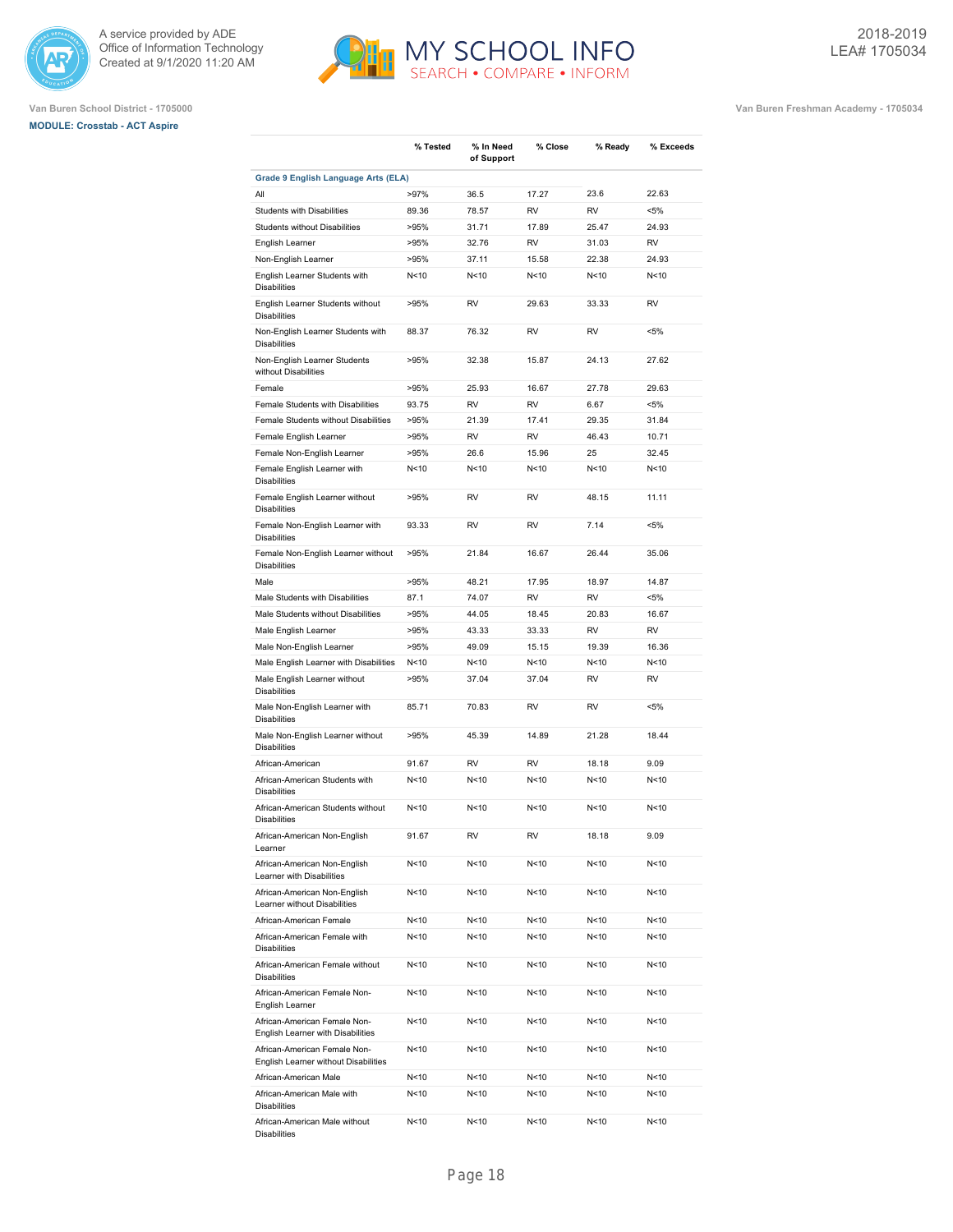



| African-American Male Non-English<br>Learner                      | N<10            | N<10      | N<10            | N <sub>10</sub> | N<10      |
|-------------------------------------------------------------------|-----------------|-----------|-----------------|-----------------|-----------|
| African-American Male Non-English<br>Learner with Disabilities    | N<10            | N<10      | N <sub>10</sub> | N <sub>10</sub> | N<10      |
| African-American Male Non-English<br>Learner without Disabilities | N <sub>10</sub> | N<10      | N <sub>10</sub> | N<10            | N<10      |
| Hispanic                                                          | >95%            | 32.84     | <b>RV</b>       | 32.84           | <b>RV</b> |
| Hispanic Students with Disabilities                               | N<10            | N<10      | N <sub>10</sub> | N <sub>10</sub> | N<10      |
| Hispanic Students without Disabilities                            | >95%            | 30.16     | <b>RV</b>       | 34.92           | <b>RV</b> |
| Hispanic English Learner                                          | >95%            | 32.65     | <b>RV</b>       | 30.61           | <b>RV</b> |
| Hispanic Non-English Learner                                      | 94.74           | <b>RV</b> | <b>RV</b>       | 38.89           | 5.56      |
| Hispanic English Learner with                                     | N<10            | N<10      | N <sub>10</sub> | N <sub>10</sub> | N<10      |
| <b>Disabilities</b><br>Hispanic English Learner without           | >95%            | <b>RV</b> | 30.43           | 32.61           | <b>RV</b> |
| <b>Disabilities</b>                                               | N <sub>10</sub> | N<10      | N <sub>10</sub> | N <sub>10</sub> | N<10      |
| Hispanic Non-English Learner with<br><b>Disabilities</b>          |                 |           |                 |                 |           |
| Hispanic Non-English Learner without<br><b>Disabilities</b>       | 94.44           | <b>RV</b> | <b>RV</b>       | 41.18           | 5.88      |
| Hispanic Female                                                   | >95%            | <b>RV</b> | <b>RV</b>       | 50              | 9.38      |
| Hispanic Female with Disabilities                                 | N<10            | N<10      | N <sub>10</sub> | N <sub>10</sub> | N<10      |
| Hispanic Female without Disabilities                              | >95%            | <b>RV</b> | <b>RV</b>       | 51.61           | 9.68      |
| Hispanic Female English Learner                                   | >95%            | <b>RV</b> | <b>RV</b>       | 45.83           | 12.5      |
| Hispanic Female Non-English<br>Learner                            | N<10            | N<10      | N <sub>10</sub> | N <sub>10</sub> | N<10      |
| Hispanic Female English Learner with<br><b>Disabilities</b>       | N<10            | N<10      | N <sub>10</sub> | N <sub>10</sub> | N<10      |
| Hispanic Female English Learner<br>without Disabilities           | >95%            | <b>RV</b> | <b>RV</b>       | 47.83           | 13.04     |
| Hispanic Female Non-English<br>Learner without Disabilities       | N<10            | N < 10    | N<10            | N <sub>10</sub> | N<10      |
| Hispanic Male                                                     | >95%            | 42.86     | 34.29           | <b>RV</b>       | <b>RV</b> |
| Hispanic Male with Disabilities                                   | N<10            | N<10      | N<10            | N <sub>10</sub> | N<10      |
| Hispanic Male without Disabilities                                | >95%            | 40.63     | 34.38           | <b>RV</b>       | <b>RV</b> |
| Hispanic Male English Learner                                     | >95%            | 44        | <b>RV</b>       | <b>RV</b>       | $< 5\%$   |
| Hispanic Male Non-English Learner                                 | >95%            | <b>RV</b> | <b>RV</b>       | 20              | 10        |
| Hispanic Male English Learner with<br><b>Disabilities</b>         | N<10            | N<10      | N <sub>10</sub> | N <sub>10</sub> | N<10      |
| Hispanic Male English Learner<br>without Disabilities             | >95%            | RV        | <b>RV</b>       | 17.39           | $< 5\%$   |
| Hispanic Male Non-English Learner<br>with Disabilities            | N <sub>10</sub> | N<10      | N <sub>10</sub> | N <sub>10</sub> | N<10      |
| Hispanic Male Non-English Learner<br>without Disabilities         | N<10            | N<10      | N<10            | N<10            | N<10      |
| Caucasian                                                         | >95%            | 37.77     | 16.19           | 20.86           | 25.18     |
| Caucasian Students with Disabilities                              | 91.18           | RV        | <b>RV</b>       | $< 5\%$         | $< 5\%$   |
| Caucasian Students without                                        | >95%            | 31.98     | 17              | 23.08           | 27.94     |
| <b>Disabilities</b>                                               |                 |           |                 |                 |           |
| Caucasian Non-English Learner                                     | >95%            | 37.77     | 16.19           | 20.86           | 25.18     |
| Caucasian Non-English Learner with<br><b>Disabilities</b>         | 91.18           | RV        | RV              | <5%             | <5%       |
| Caucasian Non-English Learner<br>without Disabilities             | >95%            | 31.98     | 17              | 23.08           | 27.94     |
| Caucasian Female                                                  | >95%            | 27.7      | 17.57           | 22.97           | 31.76     |
| Caucasian Female with Disabilities                                | 92.31           | RV        | RV              | $< 5\%$         | <5%       |
| Caucasian Female without Disabilities                             | >95%            | 22.06     | 18.38           | 25              | 34.56     |
| Caucasian Female Non-English<br>Learner                           | >95%            | 27.7      | 17.57           | 22.97           | 31.76     |
| Caucasian Female Non-English<br>Learner with Disabilities         | 92.31           | RV        | RV              | $< 5\%$         | $< 5\%$   |
| Caucasian Female Non-English<br>Learner without Disabilities      | >95%            | 22.06     | 18.38           | 25              | 34.56     |
| Caucasian Male                                                    | >95%            | 49.23     | 14.62           | 18.46           | 17.69     |
| Caucasian Male with Disabilities                                  | 90.48           | RV        | RV              | 5.26            | 5.26      |
| Caucasian Male without Disabilities                               | >95%            | 44.14     | 15.32           | 20.72           | 19.82     |
| Caucasian Male Non-English Learner                                | >95%            | 49.23     | 14.62           | 18.46           | 17.69     |
| Caucasian Male Non-English Learner                                | 90.48           | RV        | RV              | 5.26            | 5.26      |
| with Disabilities<br>Caucasian Male Non-English Learner           | >95%            | 44.14     | 15.32           | 20.72           | 19.82     |
| without Disabilities                                              |                 |           |                 |                 |           |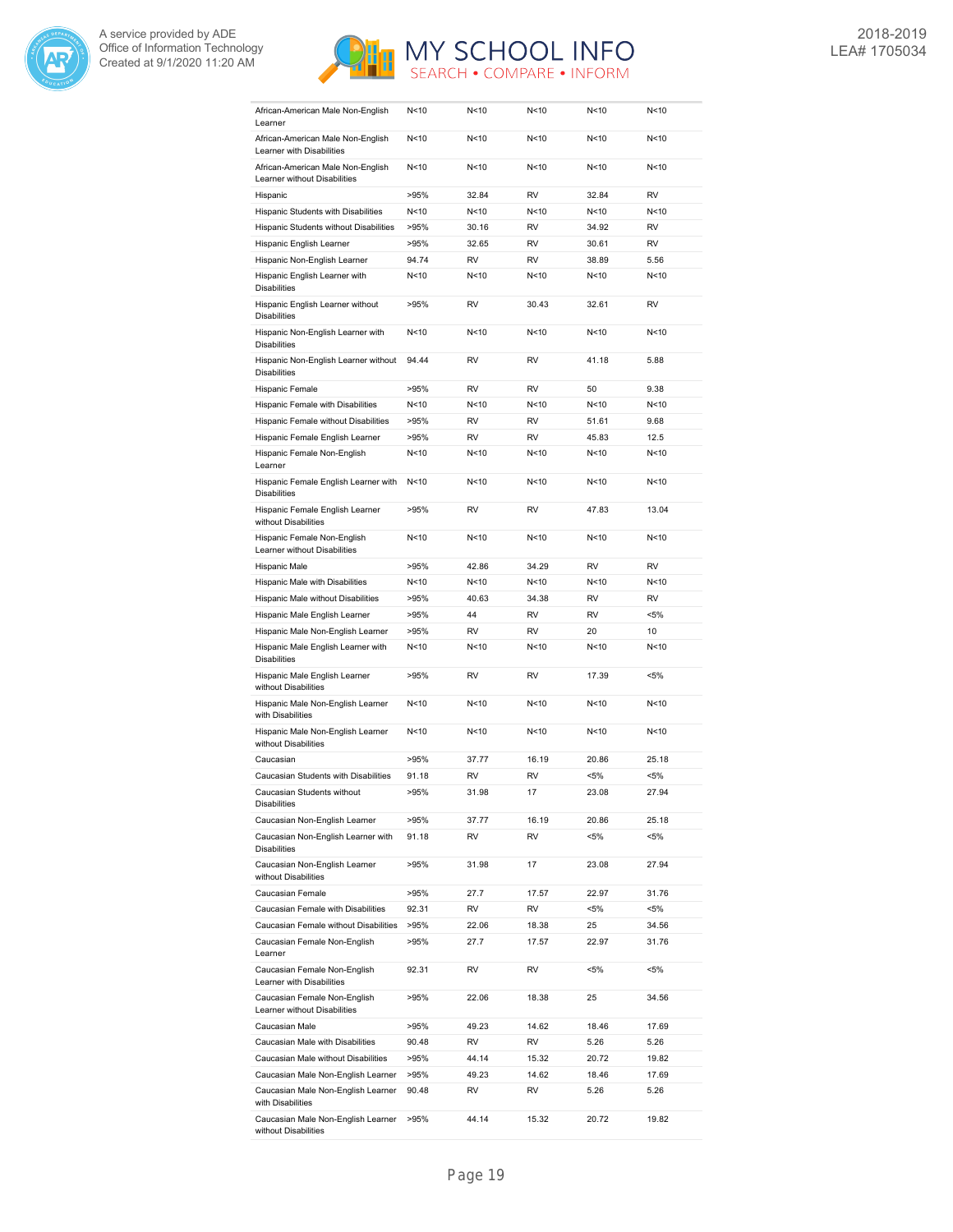





|                                                                      | % Tested        | % In Need<br>of Support | % Close         | % Ready         | % Exceeds |
|----------------------------------------------------------------------|-----------------|-------------------------|-----------------|-----------------|-----------|
| <b>Grade 9 Mathematics</b>                                           |                 |                         |                 |                 |           |
| All                                                                  | >97%            | 36.89                   | 26.46           | 20.15           | 16.5      |
| <b>Students with Disabilities</b>                                    | 89.36           | 76.19                   | <b>RV</b>       | <b>RV</b>       | $< 5\%$   |
| <b>Students without Disabilities</b>                                 | >95%            | 32.43                   | 27.57           | 21.89           | 18.11     |
| English Learner                                                      | >95%            | 34.48                   | 32.76           | <b>RV</b>       | <b>RV</b> |
| Non-English Learner                                                  | >95%            | 37.29                   | 25.42           | 19.49           | 17.8      |
| English Learner Students with<br><b>Disabilities</b>                 | N<10            | N<10                    | N<10            | N<10            | N<10      |
| English Learner Students without<br><b>Disabilities</b>              | >95%            | 31.48                   | 33.33           | <b>RV</b>       | <b>RV</b> |
| Non-English Learner Students with<br><b>Disabilities</b>             | 88.37           | 76.32                   | <b>RV</b>       | <b>RV</b>       | <5%       |
| Non-English Learner Students<br>without Disabilities                 | >95%            | 32.59                   | 26.58           | 21.2            | 19.62     |
| Female                                                               | >95%            | 33.8                    | 25.46           | 24.07           | 16.67     |
| Female Students with Disabilities                                    | 93.75           | <b>RV</b>               | <b>RV</b>       | 6.67            | 6.67      |
| Female Students without Disabilities                                 | >95%            | 29.85                   | 27.36           | 25.37           | 17.41     |
| Female English Learner                                               | >95%            | <b>RV</b>               | <b>RV</b>       | 28.57           | 7.14      |
| Female Non-English Learner                                           | >95%            | 34.04                   | 24.47           | 23.4            | 18.09     |
| Female English Learner with<br><b>Disabilities</b>                   | N<10            | N<10                    | N<10            | N<10            | N<10      |
| Female English Learner without<br><b>Disabilities</b>                | >95%            | RV                      | RV              | 29.63           | 7.41      |
| Female Non-English Learner with<br><b>Disabilities</b>               | 93.33           | RV                      | RV              | 7.14            | 7.14      |
| Female Non-English Learner without<br><b>Disabilities</b>            | >95%            | 29.89                   | 26.44           | 24.71           | 18.97     |
| Male                                                                 | >95%            | 40.31                   | 27.55           | 15.82           | 16.33     |
| Male Students with Disabilities                                      | 87.1            | 70.37                   | RV              | <b>RV</b>       | <5%       |
| Male Students without Disabilities                                   | >95%            | 35.5                    | 27.81           | 17.75           | 18.93     |
| Male English Learner                                                 | >95%            | 36.67                   | 33.33           | <b>RV</b>       | <b>RV</b> |
| Male Non-English Learner                                             | >95%            | 40.96                   | 26.51           | 15.06           | 17.47     |
| Male English Learner with Disabilities                               | N<10            | N<10                    | N <sub>10</sub> | N <sub>10</sub> | N<10      |
| Male English Learner without<br><b>Disabilities</b>                  | >95%            | <b>RV</b>               | <b>RV</b>       | 22.22           | 11.11     |
| Male Non-English Learner with<br><b>Disabilities</b>                 | 85.71           | 70.83                   | <b>RV</b>       | <b>RV</b>       | $< 5\%$   |
| Male Non-English Learner without<br><b>Disabilities</b>              | >95%            | 35.92                   | 26.76           | 16.9            | 20.42     |
| African-American                                                     | 91.67           | <b>RV</b>               | <b>RV</b>       | 9.09            | 9.09      |
| African-American Students with<br><b>Disabilities</b>                | N<10            | N<10                    | N<10            | N<10            | N<10      |
| African-American Students without<br><b>Disabilities</b>             | N <sub>10</sub> | N<10                    | N<10            | N<10            | N<10      |
| African-American Non-English<br>Learner                              | 91.67           | RV                      | RV              | 9.09            | 9.09      |
| African-American Non-English<br>Learner with Disabilities            | N<10            | N<10                    | N<10            | N<10            | N<10      |
| African-American Non-English<br>Learner without Disabilities         | N<10            | N<10                    | N<10            | N<10            | N<10      |
| African-American Female                                              | N<10            | N<10                    | N<10            | N<10            | N<10      |
| African-American Female with<br><b>Disabilities</b>                  | N<10            | N<10                    | N<10            | N<10            | N<10      |
| African-American Female without<br><b>Disabilities</b>               | N<10            | N<10                    | N<10            | N<10            | N<10      |
| African-American Female Non-<br>English Learner                      | N<10            | N <sub>10</sub>         | N<10            | N<10            | N<10      |
| African-American Female Non-<br>English Learner with Disabilities    | N<10            | N <sub>10</sub>         | N<10            | N<10            | N<10      |
| African-American Female Non-<br>English Learner without Disabilities | N<10            | N <sub>10</sub>         | N<10            | N<10            | N<10      |
| African-American Male                                                | N <sub>10</sub> | N <sub>10</sub>         | N<10            | N<10            | N<10      |
| African-American Male with<br><b>Disabilities</b>                    | N<10            | N<10                    | N<10            | N<10            | N<10      |
| African-American Male without<br><b>Disabilities</b>                 | N <sub>10</sub> | N <sub>10</sub>         | N <sub>10</sub> | N<10            | N<10      |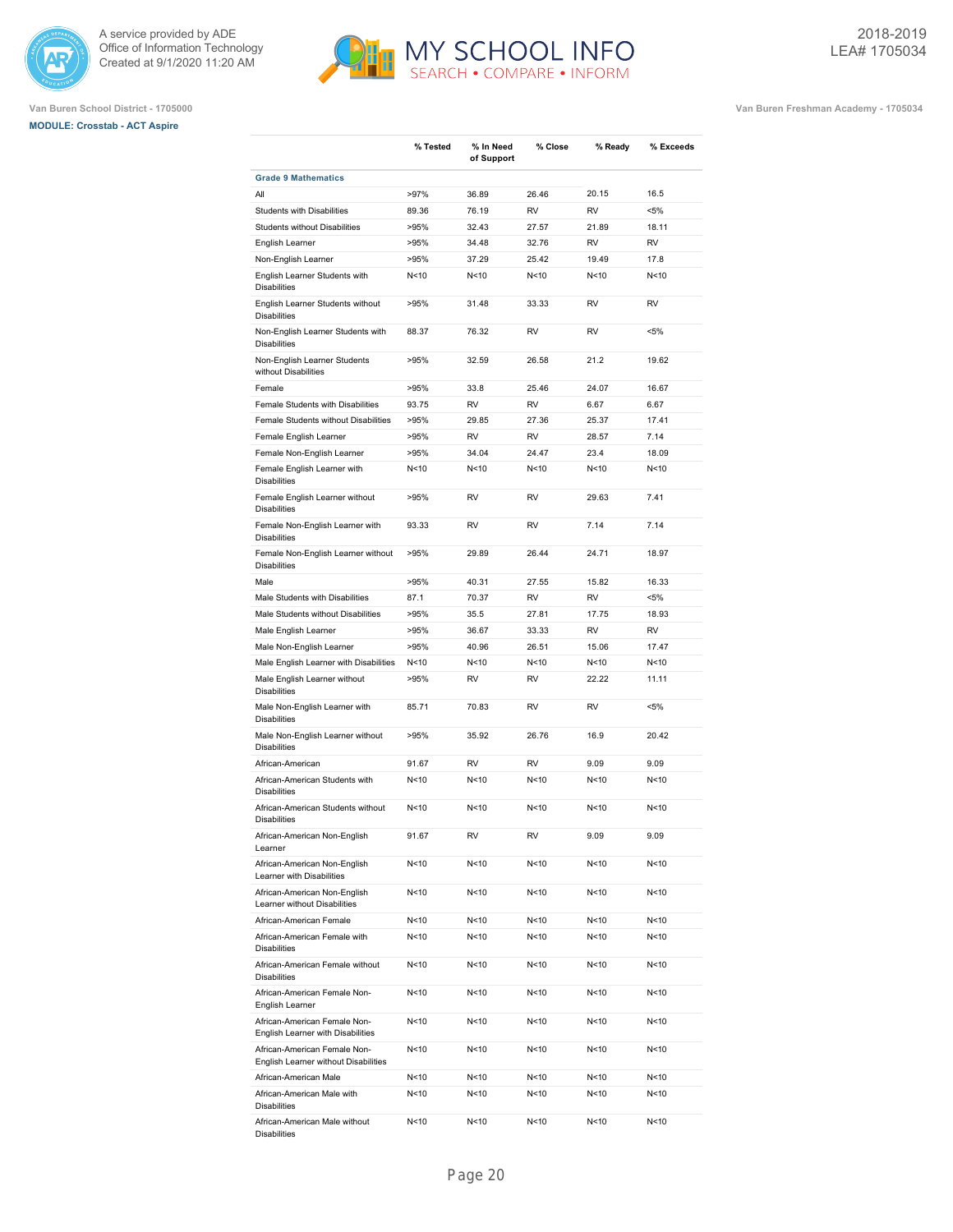



| African-American Male Non-English<br>Learner                      | N<10            | N<10      | N<10            | N <sub>10</sub> | N<10      |
|-------------------------------------------------------------------|-----------------|-----------|-----------------|-----------------|-----------|
| African-American Male Non-English<br>Learner with Disabilities    | N<10            | N<10      | N<10            | N<10            | N<10      |
| African-American Male Non-English<br>Learner without Disabilities | N <sub>10</sub> | N<10      | N<10            | N <sub>10</sub> | N<10      |
| Hispanic                                                          | >95%            | 37.31     | 34.33           | <b>RV</b>       | <b>RV</b> |
| Hispanic Students with Disabilities                               | N <sub>10</sub> | N<10      | N <sub>10</sub> | N <sub>10</sub> | N<10      |
| Hispanic Students without Disabilities                            | >95%            | 34.92     | 34.92           | <b>RV</b>       | <b>RV</b> |
| Hispanic English Learner                                          | >95%            | 38.78     | 30.61           | <b>RV</b>       | <b>RV</b> |
| Hispanic Non-English Learner                                      | 94.74           | <b>RV</b> | <b>RV</b>       | 16.67           | 5.56      |
| Hispanic English Learner with                                     | N <sub>10</sub> | N<10      | N <sub>10</sub> | N<10            | N<10      |
| <b>Disabilities</b>                                               |                 |           |                 |                 |           |
| Hispanic English Learner without<br><b>Disabilities</b>           | >95%            | 34.78     | 32.61           | <b>RV</b>       | <b>RV</b> |
| Hispanic Non-English Learner with<br><b>Disabilities</b>          | N <sub>10</sub> | N<10      | N <sub>10</sub> | N <sub>10</sub> | N<10      |
| Hispanic Non-English Learner without<br><b>Disabilities</b>       | 94.44           | <b>RV</b> | <b>RV</b>       | 17.65           | 5.88      |
| Hispanic Female                                                   | >95%            | 34.38     | 37.5            | <b>RV</b>       | <b>RV</b> |
| Hispanic Female with Disabilities                                 | N <sub>10</sub> | N<10      | N<10            | N <sub>10</sub> | N<10      |
| Hispanic Female without Disabilities                              | >95%            | 32.26     | 38.71           | <b>RV</b>       | <b>RV</b> |
| Hispanic Female English Learner                                   | >95%            | <b>RV</b> | <b>RV</b>       | 25              | 8.33      |
| Hispanic Female Non-English<br>Learner                            | N <sub>10</sub> | N<10      | N <sub>10</sub> | N <sub>10</sub> | N<10      |
| Hispanic Female English Learner with<br><b>Disabilities</b>       | N < 10          | N<10      | N <sub>10</sub> | N <sub>10</sub> | N<10      |
| Hispanic Female English Learner<br>without Disabilities           | >95%            | <b>RV</b> | <b>RV</b>       | 26.09           | 8.7       |
| Hispanic Female Non-English<br>Learner without Disabilities       | N <sub>10</sub> | N<10      | N <sub>10</sub> | N <sub>10</sub> | N<10      |
| Hispanic Male                                                     | >95%            | 40        | 31.43           | <b>RV</b>       | <b>RV</b> |
|                                                                   |                 |           |                 |                 |           |
| Hispanic Male with Disabilities                                   | N<10            | N<10      | N <sub>10</sub> | N <sub>10</sub> | N<10      |
| Hispanic Male without Disabilities                                | >95%            | 37.5      | 31.25           | <b>RV</b>       | <b>RV</b> |
| Hispanic Male English Learner                                     | >95%            | 44        | <b>RV</b>       | <b>RV</b>       | 8         |
| Hispanic Male Non-English Learner                                 | >95%            | <b>RV</b> | <b>RV</b>       | 30              | $< 5\%$   |
| Hispanic Male English Learner with<br><b>Disabilities</b>         | N <sub>10</sub> | N<10      | N <sub>10</sub> | N <sub>10</sub> | N<10      |
| Hispanic Male English Learner<br>without Disabilities             | >95%            | <b>RV</b> | <b>RV</b>       | 21.74           | 8.7       |
| Hispanic Male Non-English Learner<br>with Disabilities            | N<10            | N<10      | N <sub>10</sub> | N <sub>10</sub> | N<10      |
| Hispanic Male Non-English Learner<br>without Disabilities         | N <sub>10</sub> | N<10      | N<10            | N <sub>10</sub> | N<10      |
| Caucasian                                                         | >95%            | 37.63     | 24.37           | 19.71           | 18.28     |
| Caucasian Students with Disabilities                              | 91.18           | 77.42     | <b>RV</b>       | <b>RV</b>       | $< 5\%$   |
| Caucasian Students without<br><b>Disabilities</b>                 | >95%            | 32.66     | 25.81           | 21.37           | 20.16     |
| Caucasian Non-English Learner                                     | >95%            | 37.63     | 24.37           | 19.71           | 18.28     |
| Caucasian Non-English Learner with<br><b>Disabilities</b>         | 91.18           | 77.42     | RV              | RV              | <5%       |
| Caucasian Non-English Learner<br>without Disabilities             | >95%            | 32.66     | 25.81           | 21.37           | 20.16     |
| Caucasian Female                                                  | >95%            | 34.46     | 24.32           | 23.65           | 17.57     |
| Caucasian Female with Disabilities                                | 92.31           | RV        | RV              | 8.33            | 8.33      |
| Caucasian Female without Disabilities                             | >95%            | 30.15     | 26.47           | 25              | 18.38     |
| Caucasian Female Non-English                                      | >95%            | 34.46     | 24.32           | 23.65           | 17.57     |
| Learner<br>Caucasian Female Non-English                           | 92.31           | RV        | RV              | 8.33            | 8.33      |
| Learner with Disabilities<br>Caucasian Female Non-English         | >95%            | 30.15     | 26.47           | 25              | 18.38     |
| Learner without Disabilities                                      |                 |           |                 |                 |           |
| Caucasian Male                                                    | >95%            | 41.22     | 24.43           | 15.27           | 19.08     |
| Caucasian Male with Disabilities                                  | 90.48           | RV        | RV              | 5.26            | <5%       |
| Caucasian Male without Disabilities                               | >95%            | 35.71     | 25              | 16.96           | 22.32     |
| Caucasian Male Non-English Learner                                | >95%            | 41.22     | 24.43           | 15.27           | 19.08     |
| Caucasian Male Non-English Learner<br>with Disabilities           | 90.48           | RV        | RV              | 5.26            | <5%       |
| Caucasian Male Non-English Learner<br>without Disabilities        | >95%            | 35.71     | 25              | 16.96           | 22.32     |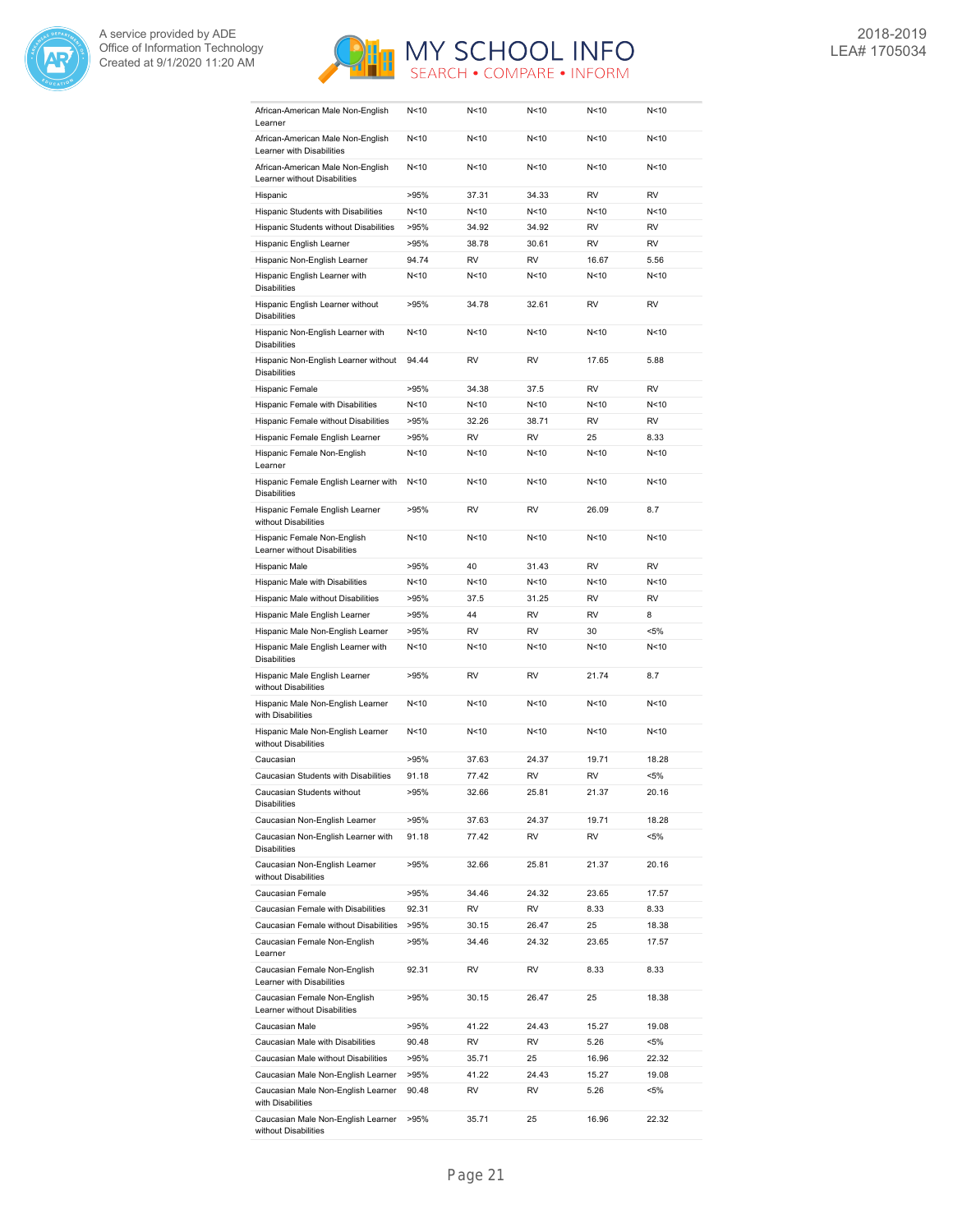





|                                                                      | % Tested        | % In Need<br>of Support | % Close         | % Ready         | % Exceeds |
|----------------------------------------------------------------------|-----------------|-------------------------|-----------------|-----------------|-----------|
| <b>Grade 9 Science</b>                                               |                 |                         |                 |                 |           |
| All                                                                  | >97%            | 44.28                   | 22.87           | 19.22           | 13.63     |
| <b>Students with Disabilities</b>                                    | 89.36           | 83.33                   | <b>RV</b>       | <b>RV</b>       | $< 5\%$   |
| <b>Students without Disabilities</b>                                 | >95%            | 39.84                   | 24.12           | 20.87           | 15.18     |
| English Learner                                                      | <b>RV</b>       | 39.66                   | 34.48           | <b>RV</b>       | <b>RV</b> |
| Non-English Learner                                                  | >95%            | 45.04                   | 20.96           | 18.7            | 15.3      |
| English Learner Students with<br><b>Disabilities</b>                 | N<10            | N<10                    | N<10            | N <sub>10</sub> | N<10      |
| English Learner Students without<br><b>Disabilities</b>              | <b>RV</b>       | 37.04                   | 35.19           | <b>RV</b>       | <b>RV</b> |
| Non-English Learner Students with<br><b>Disabilities</b>             | 88.37           | 84.21                   | <b>RV</b>       | RV              | $< 5\%$   |
| Non-English Learner Students<br>without Disabilities                 | >95%            | 40.32                   | 22.22           | 20.32           | 17.14     |
| Female                                                               | >95%            | 40.74                   | 23.61           | 21.76           | 13.89     |
| Female Students with Disabilities                                    | 93.75           | RV                      | RV              | $< 5\%$         | <5%       |
| Female Students without Disabilities                                 | >95%            | 37.31                   | 24.38           | 23.38           | 14.93     |
| Female English Learner                                               | >95%            | 39.29                   | RV              | RV              | $< 5\%$   |
| Female Non-English Learner                                           | >95%            | 40.96                   | 22.87           | 20.21           | 15.96     |
| Female English Learner with<br><b>Disabilities</b>                   | N<10            | N<10                    | N<10            | N<10            | N<10      |
| Female English Learner without<br><b>Disabilities</b>                | >95%            | 37.04                   | <b>RV</b>       | RV              | $< 5\%$   |
| Female Non-English Learner with<br><b>Disabilities</b>               | 93.33           | RV                      | RV              | $< 5\%$         | <5%       |
| Female Non-English Learner without<br><b>Disabilities</b>            | >95%            | 37.36                   | 23.56           | 21.84           | 17.24     |
| Male                                                                 | >95%            | 48.21                   | 22.05           | 16.41           | 13.33     |
| Male Students with Disabilities                                      | 87.1            | <b>RV</b>               | <b>RV</b>       | 7.41            | <5%       |
| Male Students without Disabilities                                   | >95%            | 42.86                   | 23.81           | 17.86           | 15.48     |
| Male English Learner                                                 | >95%            | 40                      | 40              | <b>RV</b>       | <b>RV</b> |
| Male Non-English Learner                                             | >95%            | 49.7                    | 18.79           | 16.97           | 14.55     |
| Male English Learner with Disabilities                               | N<10            | N<10                    | N < 10          | N <sub>10</sub> | N<10      |
| Male English Learner without<br><b>Disabilities</b>                  | >95%            | 37.04                   | 40.74           | <b>RV</b>       | <b>RV</b> |
| Male Non-English Learner with<br><b>Disabilities</b>                 | 85.71           | <b>RV</b>               | RV              | 8.33            | <5%       |
| Male Non-English Learner without<br><b>Disabilities</b>              | >95%            | 43.97                   | 20.57           | 18.44           | 17.02     |
| African-American                                                     | 91.67           | <b>RV</b>               | <b>RV</b>       | 9.09            | 9.09      |
| African-American Students with<br><b>Disabilities</b>                | N<10            | N<10                    | N<10            | N<10            | N<10      |
| African-American Students without<br><b>Disabilities</b>             | N <sub>10</sub> | N<10                    | N<10            | N <sub>10</sub> | N<10      |
| African-American Non-English<br>Learner                              | 91.67           | RV                      | RV              | 9.09            | 9.09      |
| African-American Non-English<br>Learner with Disabilities            | N<10            | N<10                    | N<10            | N<10            | N<10      |
| African-American Non-English<br>Learner without Disabilities         | N<10            | N<10                    | N<10            | N<10            | N<10      |
| African-American Female                                              | N <sub>10</sub> | N<10                    | N<10            | N<10            | N<10      |
| African-American Female with<br><b>Disabilities</b>                  | N <sub>10</sub> | N<10                    | N<10            | N<10            | N<10      |
| African-American Female without<br><b>Disabilities</b>               | N<10            | N<10                    | N<10            | N<10            | N<10      |
| African-American Female Non-<br>English Learner                      | N<10            | N<10                    | N <sub>10</sub> | N <sub>10</sub> | N<10      |
| African-American Female Non-<br>English Learner with Disabilities    | N<10            | N<10                    | N<10            | N <sub>10</sub> | N<10      |
| African-American Female Non-<br>English Learner without Disabilities | N<10            | N<10                    | N<10            | N<10            | N<10      |
| African-American Male                                                | N<10            | N<10                    | N<10            | N<10            | N<10      |
| African-American Male with<br><b>Disabilities</b>                    | N<10            | N<10                    | N<10            | N<10            | N<10      |
| African-American Male without<br><b>Disabilities</b>                 | N<10            | N<10                    | N<10            | N<10            | N<10      |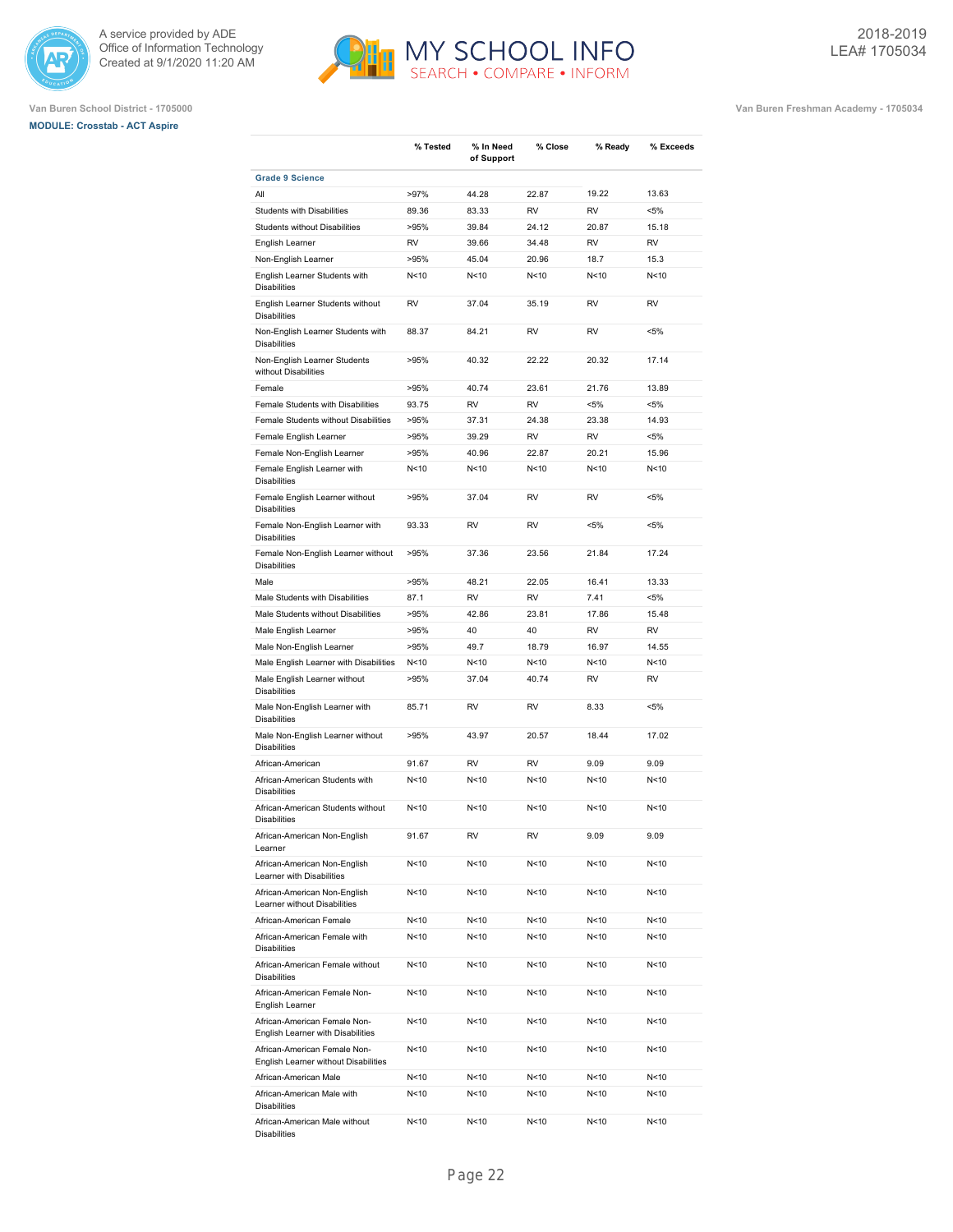



| African-American Male Non-English<br>Learner                      | N<10            | N < 10    | N<10            | N <sub>10</sub> | N<10      |
|-------------------------------------------------------------------|-----------------|-----------|-----------------|-----------------|-----------|
| African-American Male Non-English<br>Learner with Disabilities    | N<10            | N<10      | N<10            | N <sub>10</sub> | N<10      |
| African-American Male Non-English<br>Learner without Disabilities | N<10            | N<10      | N<10            | N <sub>10</sub> | N<10      |
| Hispanic                                                          | <b>RV</b>       | 44.78     | 34.33           | <b>RV</b>       | <b>RV</b> |
| Hispanic Students with Disabilities                               | N <sub>10</sub> | N<10      | N <sub>10</sub> | N <sub>10</sub> | N<10      |
| Hispanic Students without Disabilities                            | <b>RV</b>       | 42.86     | 34.92           | <b>RV</b>       | <b>RV</b> |
| Hispanic English Learner                                          | >95%            | 44.9      | 34.69           | <b>RV</b>       | <b>RV</b> |
| Hispanic Non-English Learner                                      | 94.74           | <b>RV</b> | <b>RV</b>       | 16.67           | 5.56      |
| Hispanic English Learner with                                     | N <sub>10</sub> | N<10      | N <sub>10</sub> | N<10            | N<10      |
| <b>Disabilities</b><br>Hispanic English Learner without           | >95%            | 41.3      | 36.96           | <b>RV</b>       | <b>RV</b> |
| <b>Disabilities</b>                                               |                 |           |                 |                 |           |
| Hispanic Non-English Learner with<br><b>Disabilities</b>          | N <sub>10</sub> | N<10      | N <sub>10</sub> | N <sub>10</sub> | N<10      |
| Hispanic Non-English Learner without<br><b>Disabilities</b>       | 94.44           | <b>RV</b> | <b>RV</b>       | 17.65           | 5.88      |
| Hispanic Female                                                   | >95%            | 43.75     | <b>RV</b>       | <b>RV</b>       | $< 5\%$   |
| Hispanic Female with Disabilities                                 | N <sub>10</sub> | N<10      | N <sub>10</sub> | N <sub>10</sub> | N<10      |
| Hispanic Female without Disabilities                              | >95%            | 41.94     | <b>RV</b>       | <b>RV</b>       | $< 5\%$   |
| Hispanic Female English Learner                                   | >95%            | 41.67     | <b>RV</b>       | <b>RV</b>       | $< 5\%$   |
| Hispanic Female Non-English<br>Learner                            | N <sub>10</sub> | N<10      | N <sub>10</sub> | N <sub>10</sub> | N<10      |
| Hispanic Female English Learner with<br><b>Disabilities</b>       | N < 10          | N<10      | N <sub>10</sub> | N <sub>10</sub> | N<10      |
| Hispanic Female English Learner<br>without Disabilities           | >95%            | <b>RV</b> | <b>RV</b>       | 30.43           | $< 5\%$   |
| Hispanic Female Non-English<br>Learner without Disabilities       | N <sub>10</sub> | N<10      | N<10            | N <sub>10</sub> | N<10      |
| Hispanic Male                                                     | >95%            | 45.71     | 40              | <b>RV</b>       | <b>RV</b> |
| Hispanic Male with Disabilities                                   | N <sub>10</sub> | N<10      | N <sub>10</sub> | N <sub>10</sub> | N<10      |
| Hispanic Male without Disabilities                                | >95%            | 43.75     | 40.63           | <b>RV</b>       | <b>RV</b> |
| Hispanic Male English Learner                                     | >95%            | 48        | 40              | <b>RV</b>       | <b>RV</b> |
| Hispanic Male Non-English Learner                                 | >95%            | <b>RV</b> | <b>RV</b>       | 20              | $< 5\%$   |
| Hispanic Male English Learner with<br><b>Disabilities</b>         | N < 10          | N<10      | N <sub>10</sub> | N <sub>10</sub> | N<10      |
| Hispanic Male English Learner<br>without Disabilities             | >95%            | 43.48     | 43.48           | <b>RV</b>       | <b>RV</b> |
| Hispanic Male Non-English Learner<br>with Disabilities            | N<10            | N<10      | N <sub>10</sub> | N<10            | N<10      |
| Hispanic Male Non-English Learner<br>without Disabilities         | N <sub>10</sub> | N<10      | N<10            | N <sub>10</sub> | N<10      |
| Caucasian                                                         | >95%            | 46.04     | 19.78           | 17.63           | 16.55     |
| Caucasian Students with Disabilities                              | 91.18           | <b>RV</b> | <b>RV</b>       | $< 5\%$         | $< 5\%$   |
| Caucasian Students without<br><b>Disabilities</b>                 | >95%            | 40.49     | 21.46           | 19.43           | 18.62     |
| Caucasian Non-English Learner                                     | >95%            | 46.04     | 19.78           | 17.63           | 16.55     |
| Caucasian Non-English Learner with                                | 91.18           | RV        | RV              | <5%             | <5%       |
| <b>Disabilities</b><br>Caucasian Non-English Learner              | >95%            | 40.49     | 21.46           | 19.43           | 18.62     |
| without Disabilities                                              |                 |           |                 |                 |           |
| Caucasian Female                                                  | >95%            | 42.57     | 22.3            | 18.24           | 16.89     |
| Caucasian Female with Disabilities                                | 92.31           | RV        | RV              | <5%             | <5%       |
| Caucasian Female without Disabilities                             | >95%            | 38.24     | 23.53           | 19.85           | 18.38     |
| Caucasian Female Non-English<br>Learner                           | >95%            | 42.57     | 22.3            | 18.24           | 16.89     |
| Caucasian Female Non-English<br>Learner with Disabilities         | 92.31           | RV        | RV              | $< 5\%$         | $< 5\%$   |
| Caucasian Female Non-English<br>Learner without Disabilities      | >95%            | 38.24     | 23.53           | 19.85           | 18.38     |
| Caucasian Male                                                    | >95%            | 50        | 16.92           | 16.92           | 16.15     |
| Caucasian Male with Disabilities                                  | 90.48           | RV        | RV              | 5.26            | <5%       |
| Caucasian Male without Disabilities                               | >95%            | 43.24     | 18.92           | 18.92           | 18.92     |
| Caucasian Male Non-English Learner                                | >95%            | 50        | 16.92           | 16.92           | 16.15     |
| Caucasian Male Non-English Learner<br>with Disabilities           | 90.48           | RV        | RV              | 5.26            | <5%       |
| Caucasian Male Non-English Learner<br>without Disabilities        | >95%            | 43.24     | 18.92           | 18.92           | 18.92     |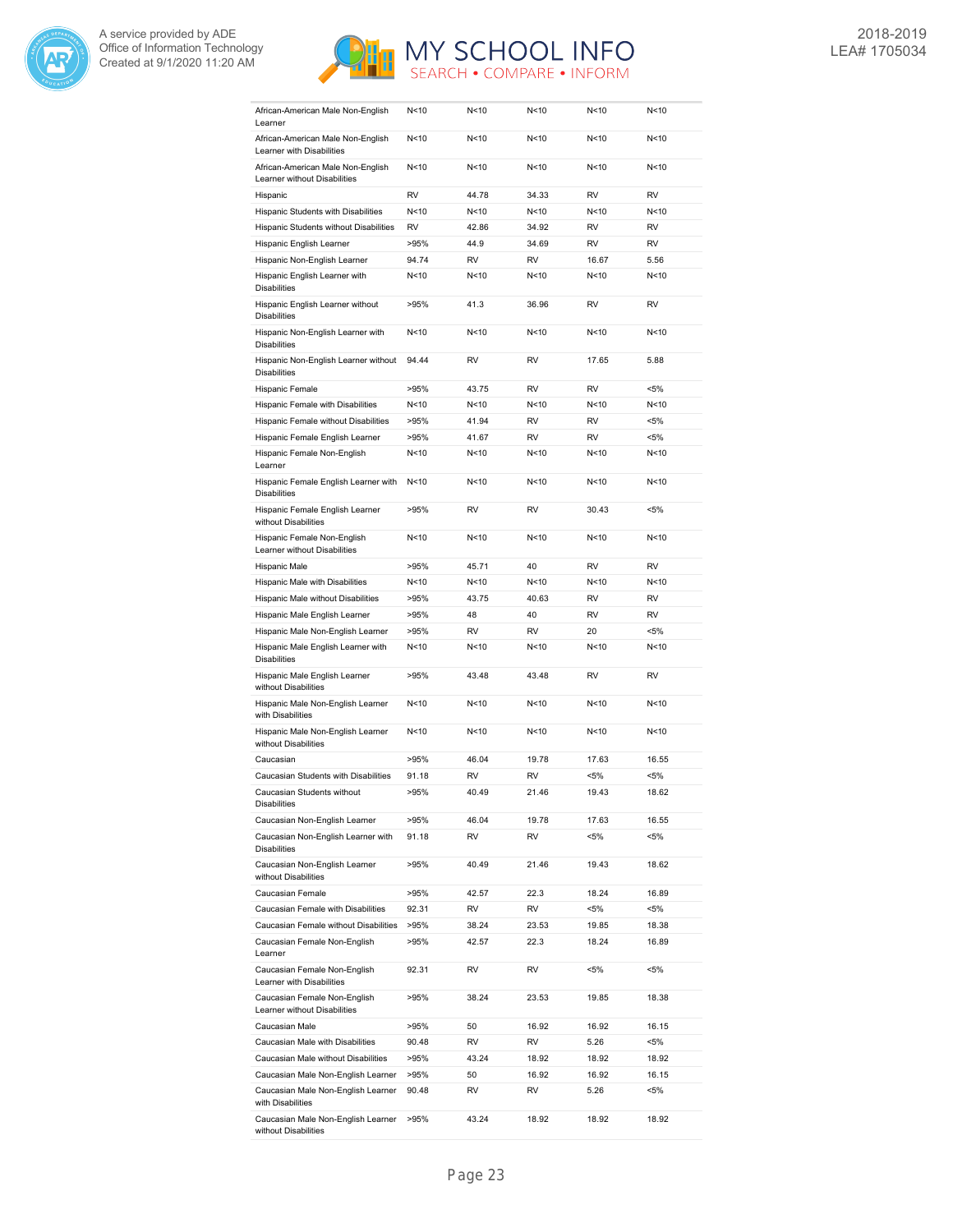

# **MODULE: Crosstab - ACT Aspire**



|                                                                      | % Tested        | % In Need<br>of Support  | % Close                  | % Ready         | % Exceeds       |
|----------------------------------------------------------------------|-----------------|--------------------------|--------------------------|-----------------|-----------------|
| Grade 10 English Language Arts (ELA)                                 |                 |                          |                          |                 |                 |
| All                                                                  | N <sub>10</sub> | N<10                     | N<10                     | N <sub>10</sub> | N <sub>10</sub> |
| <b>Students with Disabilities</b>                                    | N<10            | N<10                     | N<10                     | N<10            | N<10            |
| <b>Students without Disabilities</b>                                 | $\overline{a}$  | $\overline{a}$           | $\overline{a}$           | $\overline{a}$  | $\overline{a}$  |
| English Learner                                                      | $\overline{a}$  |                          | $\overline{\phantom{a}}$ | $\overline{a}$  | $\overline{a}$  |
| Non-English Learner                                                  | N <sub>10</sub> | N<10                     | N < 10                   | N <sub>10</sub> | N <sub>10</sub> |
| English Learner Students with<br><b>Disabilities</b>                 | $\overline{a}$  | $\overline{a}$           | $\overline{a}$           | $\overline{a}$  | $\overline{a}$  |
| English Learner Students without<br><b>Disabilities</b>              | $\overline{a}$  | $\overline{a}$           | $\overline{a}$           | $\overline{a}$  | $\overline{a}$  |
| Non-English Learner Students with<br><b>Disabilities</b>             | N<10            | N<10                     | N < 10                   | N <sub>10</sub> | N<10            |
| Non-English Learner Students<br>without Disabilities                 | $\overline{a}$  | $\overline{a}$           | $\overline{a}$           | $\overline{a}$  | $\overline{a}$  |
| Female                                                               | N <sub>10</sub> | N<10                     | N < 10                   | N <sub>10</sub> | N<10            |
| Female Students with Disabilities                                    | N <sub>10</sub> | N<10                     | N<10                     | N <sub>10</sub> | N<10            |
| Female Students without Disabilities                                 | $\overline{a}$  | $\overline{a}$           | $\overline{\phantom{a}}$ | $\overline{a}$  | $\overline{a}$  |
| Female English Learner                                               | $\overline{a}$  | $\overline{a}$           | $\overline{a}$           | $\overline{a}$  | $\overline{a}$  |
| Female Non-English Learner                                           | N <sub>10</sub> | N<10                     | N < 10                   | N <sub>10</sub> | N<10            |
| Female English Learner with<br><b>Disabilities</b>                   | $\overline{a}$  | $\overline{\phantom{a}}$ | $\overline{a}$           | $\overline{a}$  | $\overline{a}$  |
| Female English Learner without<br><b>Disabilities</b>                | $\overline{a}$  |                          | $\overline{\phantom{a}}$ | $\overline{a}$  | $\overline{a}$  |
| Female Non-English Learner with<br><b>Disabilities</b>               | N <sub>10</sub> | N<10                     | N<10                     | N <sub>10</sub> | N <sub>10</sub> |
| Female Non-English Learner without<br><b>Disabilities</b>            | $\overline{a}$  | $\overline{a}$           | $\overline{\phantom{a}}$ | $\overline{a}$  | $\overline{a}$  |
| Male                                                                 | N <sub>10</sub> | N<10                     | N<10                     | N <sub>10</sub> | N<10            |
| Male Students with Disabilities                                      | N <sub>10</sub> | N <sub>10</sub>          | N<10                     | N <sub>10</sub> | N<10            |
| Male Students without Disabilities                                   | $\overline{a}$  | $\overline{a}$           | $\overline{a}$           | $\overline{a}$  | $\overline{a}$  |
| Male English Learner                                                 | $\overline{a}$  | $\overline{a}$           | $\overline{a}$           | $\overline{a}$  | $\overline{a}$  |
| Male Non-English Learner                                             | N <sub>10</sub> | N <sub>10</sub>          | N<10                     | N <sub>10</sub> | N <sub>10</sub> |
| Male English Learner with Disabilities                               | $\overline{a}$  | $\overline{a}$           | $\overline{a}$           | $\overline{a}$  | $\overline{a}$  |
| Male English Learner without<br><b>Disabilities</b>                  | $\overline{a}$  | $\overline{a}$           | ---                      | ---             | ---             |
| Male Non-English Learner with<br><b>Disabilities</b>                 | N<10            | N<10                     | N < 10                   | N <sub>10</sub> | N<10            |
| Male Non-English Learner without<br><b>Disabilities</b>              | $\overline{a}$  | $\overline{a}$           | $\overline{a}$           | $\overline{a}$  | $\overline{a}$  |
| African-American                                                     | $\overline{a}$  | ---                      | $\overline{a}$           | $\overline{a}$  | $\overline{a}$  |
| African-American Students with<br><b>Disabilities</b>                | $\overline{a}$  | $\overline{a}$           | $\overline{a}$           | $\overline{a}$  | $\overline{a}$  |
| African-American Students without<br><b>Disabilities</b>             | $\overline{a}$  | $\overline{a}$           | $\overline{a}$           | $\overline{a}$  | $\overline{a}$  |
| African-American Non-English<br>Learner                              | ---             | ---                      | ---                      |                 |                 |
| African-American Non-English<br>Learner with Disabilities            | $\overline{a}$  | $\overline{a}$           | $\overline{a}$           | $\overline{a}$  | $\overline{a}$  |
| African-American Non-English<br>Learner without Disabilities         | $\overline{a}$  | $\overline{a}$           | $\overline{a}$           | $\overline{a}$  | $\overline{a}$  |
| African-American Female                                              | $\overline{a}$  | $\overline{a}$           | $\overline{a}$           | $\overline{a}$  | $---$           |
| African-American Female with<br><b>Disabilities</b>                  | $\overline{a}$  | ---                      | ---                      | $\overline{a}$  | $\overline{a}$  |
| African-American Female without<br><b>Disabilities</b>               | $\overline{a}$  | $\overline{a}$           | $\overline{a}$           | $\overline{a}$  | $\overline{a}$  |
| African-American Female Non-<br>English Learner                      | $\overline{a}$  | $\overline{a}$           | $\overline{a}$           | $\overline{a}$  | ---             |
| African-American Female Non-<br>English Learner with Disabilities    | $\overline{a}$  | $\overline{a}$           | $\overline{a}$           | $\overline{a}$  | $\overline{a}$  |
| African-American Female Non-<br>English Learner without Disabilities | $\overline{a}$  | $\overline{a}$           | $\overline{a}$           | ---             | ---             |
| African-American Male                                                | ---             | ---                      | ---                      | ---             | ---             |
| African-American Male with<br><b>Disabilities</b>                    | $\overline{a}$  | $\overline{\phantom{a}}$ | ---                      | $\overline{a}$  | $\overline{a}$  |
| African-American Male without<br><b>Disabilities</b>                 | ---             | ---                      | ---                      | ---             | ---             |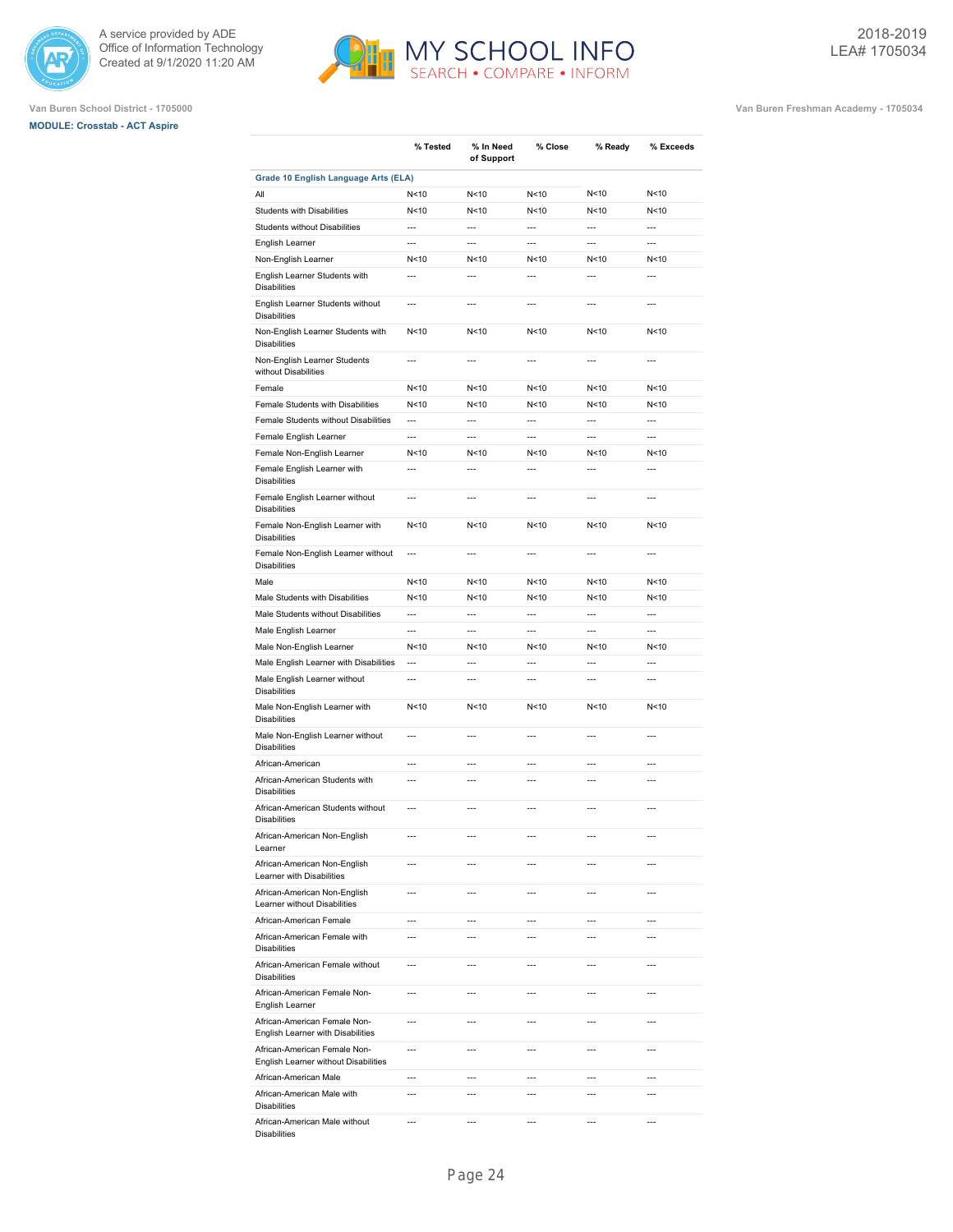



| African-American Male Non-English<br>Learner                                                  |                                    |                |                        |                 |                        |
|-----------------------------------------------------------------------------------------------|------------------------------------|----------------|------------------------|-----------------|------------------------|
| African-American Male Non-English                                                             | $\overline{a}$                     | $\overline{a}$ | $\overline{a}$         | ---             | $\overline{a}$         |
| Learner with Disabilities                                                                     |                                    |                |                        |                 |                        |
| African-American Male Non-English<br>Learner without Disabilities                             | $\overline{a}$                     | $\overline{a}$ | $\overline{a}$         | $\overline{a}$  | $\overline{a}$         |
| Hispanic                                                                                      | $\overline{a}$                     | $\overline{a}$ | $\overline{a}$         | $\overline{a}$  | $\overline{a}$         |
| Hispanic Students with Disabilities                                                           | $\overline{a}$                     | $\overline{a}$ | $\overline{a}$         | $\overline{a}$  | $\overline{a}$         |
| Hispanic Students without Disabilities                                                        | $\overline{a}$                     |                |                        | ---             | ---                    |
| Hispanic English Learner                                                                      | $\overline{a}$                     | ---            | ---                    | ---             | $\overline{a}$         |
| Hispanic Non-English Learner                                                                  |                                    |                |                        | ---             | $\overline{a}$         |
| Hispanic English Learner with<br><b>Disabilities</b>                                          |                                    |                |                        | ---             |                        |
| Hispanic English Learner without<br><b>Disabilities</b>                                       | ---                                | ---            |                        | ---             |                        |
| Hispanic Non-English Learner with                                                             | ---                                | ---            |                        | ---             |                        |
| <b>Disabilities</b><br>Hispanic Non-English Learner without                                   | $\overline{a}$                     | ---            | ---                    | ---             |                        |
| <b>Disabilities</b>                                                                           |                                    |                |                        |                 |                        |
| Hispanic Female                                                                               | $\overline{a}$                     | $\overline{a}$ | $\overline{a}$         | $\overline{a}$  | $\overline{a}$         |
| Hispanic Female with Disabilities                                                             | $\overline{a}$                     | $\overline{a}$ |                        | $\overline{a}$  | $\overline{a}$         |
| Hispanic Female without Disabilities                                                          | $\overline{a}$                     | ---            | $\overline{a}$         | ---             | $\overline{a}$         |
| Hispanic Female English Learner                                                               | $\overline{a}$                     |                |                        | ---             | $\overline{a}$         |
| Hispanic Female Non-English<br>Learner                                                        | ---                                | ---            | ---                    | ---             |                        |
| Hispanic Female English Learner with<br><b>Disabilities</b>                                   | $\overline{a}$                     |                |                        | ---             |                        |
| Hispanic Female English Learner<br>without Disabilities                                       | ---                                | ---            |                        | ---             |                        |
| Hispanic Female Non-English<br>Learner without Disabilities                                   | $\overline{a}$                     | $\overline{a}$ | $\overline{a}$         | $\overline{a}$  | $\overline{a}$         |
| Hispanic Male                                                                                 | $\overline{a}$                     | $\overline{a}$ | $\overline{a}$         | $\overline{a}$  | $\overline{a}$         |
| Hispanic Male with Disabilities                                                               | $\overline{a}$                     | $\overline{a}$ | $\overline{a}$         | $\overline{a}$  | $\overline{a}$         |
| Hispanic Male without Disabilities                                                            | $\overline{a}$                     | $\overline{a}$ | $\overline{a}$         | $\overline{a}$  | $\overline{a}$         |
|                                                                                               |                                    |                |                        |                 |                        |
|                                                                                               | $\overline{a}$                     |                |                        | ---             | $\overline{a}$         |
| Hispanic Male English Learner                                                                 |                                    |                |                        |                 |                        |
| Hispanic Male Non-English Learner                                                             | $\overline{a}$                     | ---            | ---                    | ---             | ---                    |
| Hispanic Male English Learner with<br><b>Disabilities</b>                                     | $\overline{a}$                     |                | $\overline{a}$         |                 | ---                    |
| Hispanic Male English Learner<br>without Disabilities                                         | ---                                |                | $\overline{a}$         | $\overline{a}$  |                        |
| Hispanic Male Non-English Learner<br>with Disabilities                                        | $\overline{a}$                     |                | $\overline{a}$         |                 | ---                    |
| Hispanic Male Non-English Learner<br>without Disabilities                                     | $\overline{a}$                     | $\overline{a}$ | $\overline{a}$         | $\overline{a}$  | $\overline{a}$         |
| Caucasian                                                                                     | N<10                               | N<10           | N <sub>10</sub>        | N <sub>10</sub> | N <sub>10</sub>        |
| Caucasian Students with Disabilities                                                          | N<10                               | N<10           | N<10                   | N <sub>10</sub> | N<10                   |
| Caucasian Students without<br><b>Disabilities</b>                                             |                                    |                |                        |                 |                        |
| Caucasian Non-English Learner                                                                 | N < 10                             | N<10           | N<10                   | N<10            | N < 10                 |
| Caucasian Non-English Learner with<br><b>Disabilities</b>                                     | N<10                               | N<10           | N<10                   | N<10            | N<10                   |
| Caucasian Non-English Learner<br>without Disabilities                                         | ---                                | ---            | ---                    | ---             | ---                    |
| Caucasian Female                                                                              | N < 10                             | N<10           | N<10                   | N<10            | N<10                   |
| Caucasian Female with Disabilities                                                            | N < 10                             | N<10           | N<10                   | N<10            | N<10                   |
|                                                                                               | $\overline{a}$                     | ---            | ---                    | ---             | ---                    |
| Caucasian Female without Disabilities<br>Caucasian Female Non-English                         | N < 10                             | N<10           | N<10                   | N<10            | N<10                   |
| Learner<br>Caucasian Female Non-English                                                       | N < 10                             | N<10           | N<10                   | N<10            | N<10                   |
| Learner with Disabilities<br>Caucasian Female Non-English                                     | $\overline{a}$                     | $\overline{a}$ | $\overline{a}$         | ---             | $\overline{a}$         |
| Learner without Disabilities                                                                  |                                    |                |                        |                 |                        |
| Caucasian Male                                                                                | N<10                               | N<10           | N < 10                 | N<10            | N<10                   |
| Caucasian Male with Disabilities                                                              | N<10                               | N<10           | N<10                   | N<10            | N<10                   |
| Caucasian Male without Disabilities                                                           | $\overline{\phantom{a}}$           | $\overline{a}$ | $\overline{a}$         | $\overline{a}$  | $\overline{a}$         |
| Caucasian Male Non-English Learner                                                            | N <sub>10</sub>                    | N<10           | N<10                   | N<10            | N<10                   |
| Caucasian Male Non-English Learner<br>with Disabilities<br>Caucasian Male Non-English Learner | N < 10<br>$\overline{\phantom{a}}$ | N<10<br>---    | N<10<br>$\overline{a}$ | N<10<br>---     | N<10<br>$\overline{a}$ |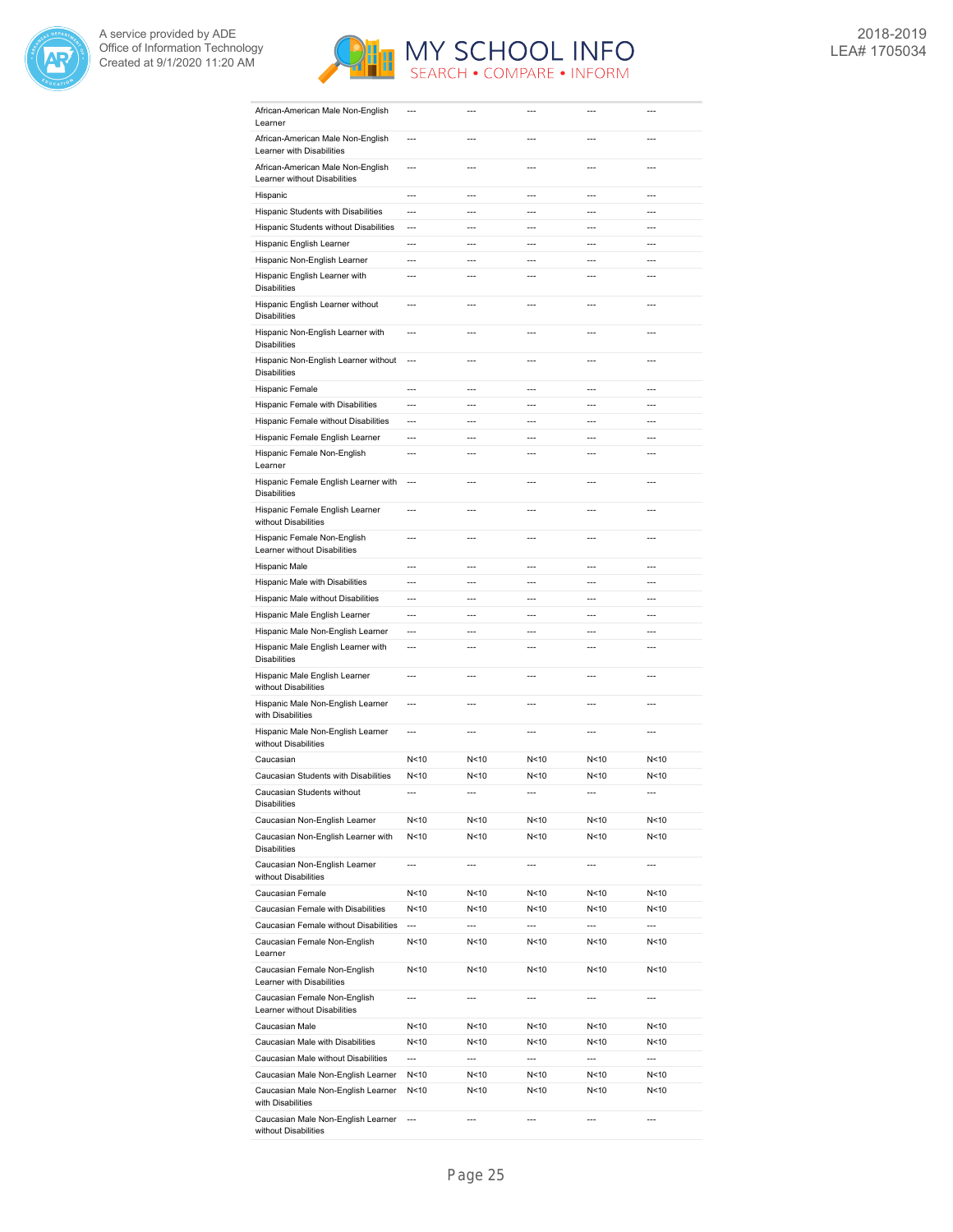





|                                                                      | % Tested        | % In Need<br>of Support | % Close         | % Ready        | % Exceeds       |
|----------------------------------------------------------------------|-----------------|-------------------------|-----------------|----------------|-----------------|
| <b>Grade 10 Mathematics</b>                                          |                 |                         |                 |                |                 |
| All                                                                  | N<10            | N < 10                  | N<10            | N<10           | N<10            |
| Students with Disabilities                                           | N <sub>10</sub> | N<10                    | N<10            | N < 10         | N<10            |
| Students without Disabilities                                        | $\overline{a}$  | $\overline{a}$          | $\overline{a}$  | $\overline{a}$ | $\overline{a}$  |
| English Learner                                                      | $\overline{a}$  | $\overline{a}$          | $\overline{a}$  | $\overline{a}$ | $\overline{a}$  |
| Non-English Learner                                                  | N<10            | N < 10                  | N < 10          | N < 10         | N<10            |
| English Learner Students with<br><b>Disabilities</b>                 | $\overline{a}$  | $\overline{a}$          | $\overline{a}$  | $\overline{a}$ | $\overline{a}$  |
| English Learner Students without<br><b>Disabilities</b>              | $\overline{a}$  | $\overline{a}$          | $\overline{a}$  | $\overline{a}$ | $\overline{a}$  |
| Non-English Learner Students with<br><b>Disabilities</b>             | N <sub>10</sub> | N<10                    | N <sub>10</sub> | N < 10         | N <sub>10</sub> |
| Non-English Learner Students<br>without Disabilities                 | $\overline{a}$  | $\overline{a}$          | $\overline{a}$  | $\overline{a}$ | $\overline{a}$  |
| Female                                                               | N<10            | N < 10                  | N < 10          | N < 10         | N < 10          |
| Female Students with Disabilities                                    | N<10            | N < 10                  | N<10            | N < 10         | N < 10          |
| Female Students without Disabilities                                 | $\overline{a}$  | $\overline{a}$          | $\overline{a}$  | $\overline{a}$ | $\overline{a}$  |
| Female English Learner                                               | $\overline{a}$  | $\overline{a}$          | $\overline{a}$  | $\overline{a}$ | $\overline{a}$  |
| Female Non-English Learner                                           | N<10            | N<10                    | N <sub>10</sub> | N < 10         | N<10            |
| Female English Learner with                                          | $\overline{a}$  | $\overline{a}$          | $\overline{a}$  | $\overline{a}$ | $\overline{a}$  |
| <b>Disabilities</b>                                                  |                 |                         |                 |                |                 |
| Female English Learner without<br><b>Disabilities</b>                | $\overline{a}$  | $\overline{a}$          | $\overline{a}$  | $\overline{a}$ | $\overline{a}$  |
| Female Non-English Learner with<br><b>Disabilities</b>               | N<10            | N < 10                  | N < 10          | N < 10         | N<10            |
| Female Non-English Learner without<br><b>Disabilities</b>            | $\overline{a}$  | $\overline{a}$          | $---$           | $\overline{a}$ | $\overline{a}$  |
| Male                                                                 | N<10            | N < 10                  | N < 10          | N < 10         | N<10            |
| Male Students with Disabilities                                      | N<10            | N<10                    | N<10            | N<10           | N<10            |
| Male Students without Disabilities                                   | $\overline{a}$  | $\overline{a}$          | $\overline{a}$  | $\overline{a}$ | $\overline{a}$  |
| Male English Learner                                                 | $\overline{a}$  | $\overline{a}$          | $\overline{a}$  | $\overline{a}$ | $\overline{a}$  |
| Male Non-English Learner                                             | N<10            | N < 10                  | N < 10          | N < 10         | N<10            |
| Male English Learner with Disabilities                               | $\overline{a}$  | $\overline{a}$          | $\overline{a}$  | $\overline{a}$ | $\overline{a}$  |
| Male English Learner without<br><b>Disabilities</b>                  | $\overline{a}$  | $---$                   | $\overline{a}$  | ---            | $\overline{a}$  |
| Male Non-English Learner with<br><b>Disabilities</b>                 | N <sub>10</sub> | N < 10                  | N < 10          | N < 10         | N<10            |
| Male Non-English Learner without<br><b>Disabilities</b>              | $\overline{a}$  | $\overline{a}$          | $---$           | $\overline{a}$ | $\overline{a}$  |
| African-American                                                     | $\overline{a}$  | $\overline{a}$          | $---$           | $\overline{a}$ | $\overline{a}$  |
| African-American Students with<br><b>Disabilities</b>                | $\overline{a}$  | $\overline{a}$          | $\overline{a}$  | $\overline{a}$ | $\overline{a}$  |
| African-American Students without<br><b>Disabilities</b>             | $\overline{a}$  | $\overline{a}$          | $\overline{a}$  | $\overline{a}$ | $\overline{a}$  |
| African-American Non-English<br>Learner                              |                 |                         |                 | ---            |                 |
| African-American Non-English<br>Learner with Disabilities            | $\overline{a}$  | ---                     | ---             | ---            | $\overline{a}$  |
| African-American Non-English<br>Learner without Disabilities         | $\overline{a}$  | ---                     | ---             | ---            | $\overline{a}$  |
| African-American Female                                              | $\overline{a}$  | ---                     | ---             | ---            | ---             |
| African-American Female with<br><b>Disabilities</b>                  | ---             | ---                     | ---             | ---            | ---             |
| African-American Female without<br><b>Disabilities</b>               | ---             | ---                     | ---             | ---            | ---             |
| African-American Female Non-<br>English Learner                      | $\overline{a}$  | $\overline{a}$          | ---             | $\overline{a}$ | $\overline{a}$  |
| African-American Female Non-<br>English Learner with Disabilities    | $\overline{a}$  | $\overline{a}$          | $\overline{a}$  | $\overline{a}$ | $\overline{a}$  |
| African-American Female Non-<br>English Learner without Disabilities | $\overline{a}$  | $\overline{a}$          | $\overline{a}$  | $\overline{a}$ | $\overline{a}$  |
| African-American Male                                                | $\overline{a}$  | $---$                   | $\overline{a}$  | $\overline{a}$ | $\overline{a}$  |
| African-American Male with<br><b>Disabilities</b>                    | $\overline{a}$  | $\overline{a}$          | $\overline{a}$  | $\overline{a}$ | $\overline{a}$  |
| African-American Male without<br><b>Disabilities</b>                 | $---$           | $\overline{a}$          | $\overline{a}$  | ---            | ---             |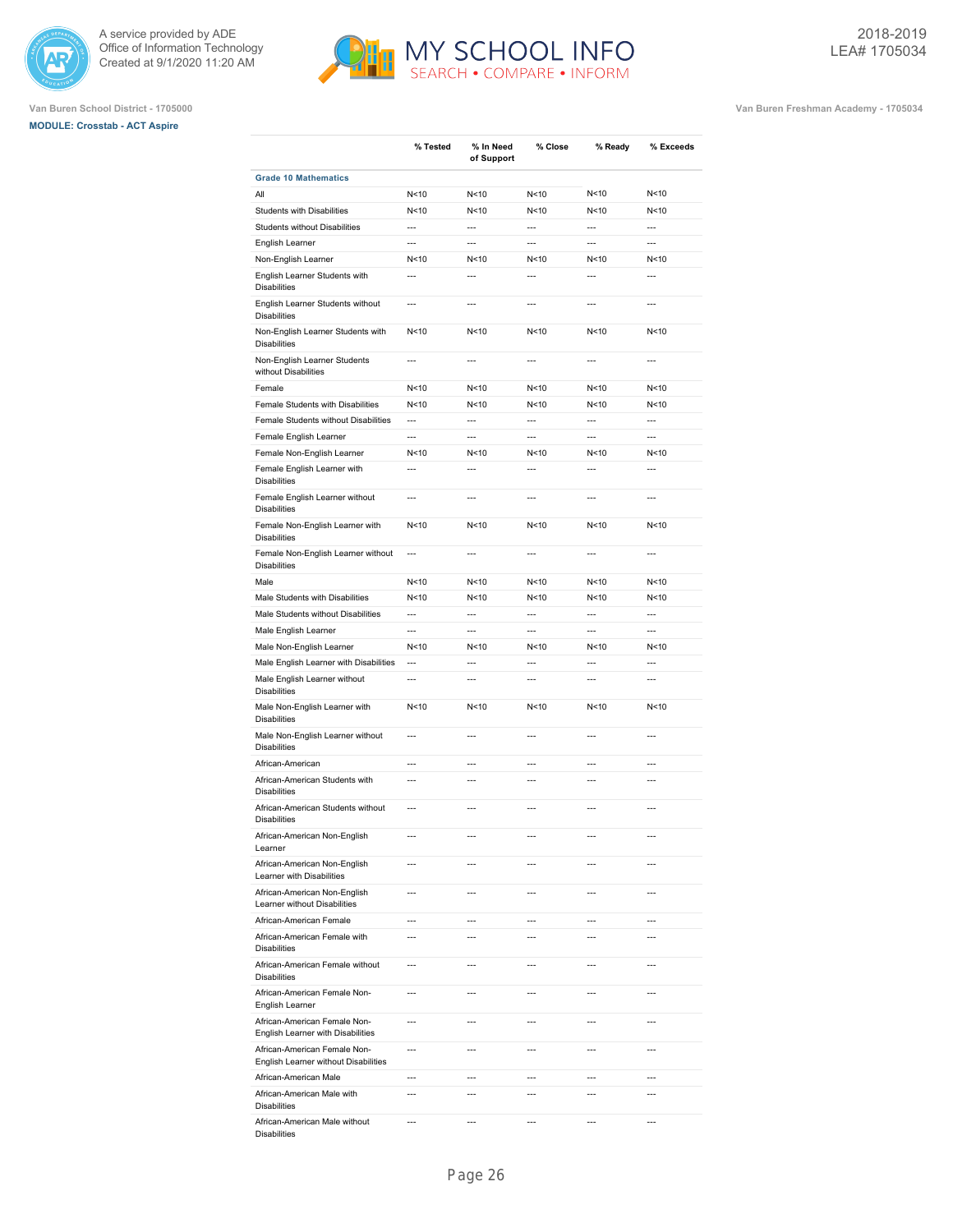



| African-American Male Non-English<br>Learner                   | $\overline{a}$           |                 |                 |                 | ---                      |
|----------------------------------------------------------------|--------------------------|-----------------|-----------------|-----------------|--------------------------|
| African-American Male Non-English                              | $\overline{a}$           | $\overline{a}$  | $\overline{a}$  | $\overline{a}$  | $\overline{a}$           |
| Learner with Disabilities<br>African-American Male Non-English | $\overline{a}$           | $\overline{a}$  | $\overline{a}$  | $\overline{a}$  | ---                      |
| Learner without Disabilities                                   |                          |                 |                 |                 |                          |
| Hispanic                                                       | $---$                    | $\overline{a}$  | $\overline{a}$  | $\overline{a}$  | $\overline{a}$           |
| Hispanic Students with Disabilities                            | $\overline{a}$           | $\overline{a}$  | $\overline{a}$  | $\overline{a}$  | $\overline{a}$           |
| Hispanic Students without Disabilities                         | $\overline{a}$           | $\overline{a}$  | $\overline{a}$  | $\overline{a}$  | $\overline{a}$           |
| Hispanic English Learner                                       | $\overline{a}$           | $\overline{a}$  | $\overline{a}$  | $\overline{a}$  | $\overline{a}$           |
| Hispanic Non-English Learner                                   | $\overline{a}$           | $\overline{a}$  | $\overline{a}$  | $\overline{a}$  | $\overline{a}$           |
| Hispanic English Learner with<br><b>Disabilities</b>           | $\overline{a}$           | $\overline{a}$  | $\overline{a}$  | $\overline{a}$  | $\overline{a}$           |
| Hispanic English Learner without<br><b>Disabilities</b>        | $\overline{a}$           | $\overline{a}$  | $\overline{a}$  | $\overline{a}$  | ---                      |
| Hispanic Non-English Learner with<br><b>Disabilities</b>       | $\overline{a}$           | $\overline{a}$  | $\overline{a}$  | $\overline{a}$  | $\overline{a}$           |
| Hispanic Non-English Learner without<br><b>Disabilities</b>    | $\overline{a}$           | $\overline{a}$  | $\overline{a}$  | $\overline{a}$  | $\overline{a}$           |
| Hispanic Female                                                | $---$                    | $\overline{a}$  | $\overline{a}$  | $\overline{a}$  | $---$                    |
| Hispanic Female with Disabilities                              | $---$                    | $\overline{a}$  | $\overline{a}$  | $\overline{a}$  | ---                      |
| Hispanic Female without Disabilities                           | $\overline{\phantom{a}}$ | $\overline{a}$  | $\overline{a}$  | $\overline{a}$  | $\overline{a}$           |
| Hispanic Female English Learner                                | $\overline{a}$           | $\overline{a}$  | $\overline{a}$  | $\overline{a}$  | $\overline{a}$           |
| Hispanic Female Non-English<br>Learner                         | $\overline{a}$           | $\overline{a}$  | $\overline{a}$  | $\overline{a}$  | $\overline{a}$           |
| Hispanic Female English Learner with<br><b>Disabilities</b>    | $\overline{a}$           | $\overline{a}$  | $\overline{a}$  | $\overline{a}$  | $\overline{a}$           |
| Hispanic Female English Learner<br>without Disabilities        | $\overline{a}$           | $\overline{a}$  | $\overline{a}$  | $\overline{a}$  | ---                      |
| Hispanic Female Non-English<br>Learner without Disabilities    | $---$                    | $\overline{a}$  | $\overline{a}$  | $\overline{a}$  | $---$                    |
| Hispanic Male                                                  | $---$                    | $\overline{a}$  | $\overline{a}$  | $\overline{a}$  | $---$                    |
| Hispanic Male with Disabilities                                | $---$                    | $\overline{a}$  | $\overline{a}$  | $\overline{a}$  | ---                      |
| Hispanic Male without Disabilities                             | $\overline{a}$           | $\overline{a}$  | $\overline{a}$  | ---             | $\overline{a}$           |
| Hispanic Male English Learner                                  | $\overline{a}$           | $\overline{a}$  | $\overline{a}$  | $\overline{a}$  | $\overline{a}$           |
| Hispanic Male Non-English Learner                              | $\overline{a}$           | $\overline{a}$  | $\overline{a}$  | $\overline{a}$  | $\overline{a}$           |
| Hispanic Male English Learner with<br><b>Disabilities</b>      | $\overline{a}$           |                 |                 |                 | $\overline{a}$           |
| Hispanic Male English Learner<br>without Disabilities          | $\overline{a}$           | $\overline{a}$  |                 |                 |                          |
| Hispanic Male Non-English Learner<br>with Disabilities         | $\overline{a}$           |                 |                 |                 | $\overline{a}$           |
| Hispanic Male Non-English Learner<br>without Disabilities      | $\overline{a}$           | $\overline{a}$  | $\overline{a}$  | $\overline{a}$  | $\overline{a}$           |
| Caucasian                                                      | N <sub>10</sub>          | N<10            | N<10            | N <sub>10</sub> | N <sub>10</sub>          |
| Caucasian Students with Disabilities                           | N<10                     | N <sub>10</sub> | N <sub>10</sub> | N <sub>10</sub> | N<10                     |
| Caucasian Students without<br><b>Disabilities</b>              |                          |                 |                 |                 |                          |
| Caucasian Non-English Learner                                  | N < 10                   | N<10            | N<10            | N<10            | N<10                     |
| Caucasian Non-English Learner with<br><b>Disabilities</b>      | N<10                     | N<10            | N<10            | N<10            | N<10                     |
| Caucasian Non-English Learner<br>without Disabilities          | $\overline{\phantom{a}}$ | ---             | ---             | ---             | $\overline{\phantom{a}}$ |
| Caucasian Female                                               | N < 10                   | N<10            | N <sub>10</sub> | N<10            | N<10                     |
| Caucasian Female with Disabilities                             | N < 10                   | N<10            | N<10            | N <sub>10</sub> | N<10                     |
| Caucasian Female without Disabilities                          | $\overline{\phantom{a}}$ | $\overline{a}$  | $\overline{a}$  | ---             | ---                      |
| Caucasian Female Non-English<br>Learner                        | N<10                     | N<10            | N<10            | N<10            | N<10                     |
| Caucasian Female Non-English<br>Learner with Disabilities      | N < 10                   | N<10            | N<10            | N<10            | N < 10                   |
| Caucasian Female Non-English<br>Learner without Disabilities   | ---                      | ---             | ---             | ---             | ---                      |
| Caucasian Male                                                 | N < 10                   | N<10            | N<10            | N<10            | N<10                     |
| Caucasian Male with Disabilities                               | N < 10                   | N<10            | N<10            | N<10            | N<10                     |
| Caucasian Male without Disabilities                            | $---$                    | $\overline{a}$  | $\overline{a}$  | ---             | ---                      |
| Caucasian Male Non-English Learner                             | N<10                     | N<10            | N<10            | N<10            | N<10                     |
| Caucasian Male Non-English Learner                             | N<10                     | N<10            | N<10            | N<10            | N<10                     |
| with Disabilities<br>Caucasian Male Non-English Learner        |                          |                 |                 |                 |                          |
|                                                                | $\overline{\phantom{a}}$ | ---             | $---$           | ---             | $---$                    |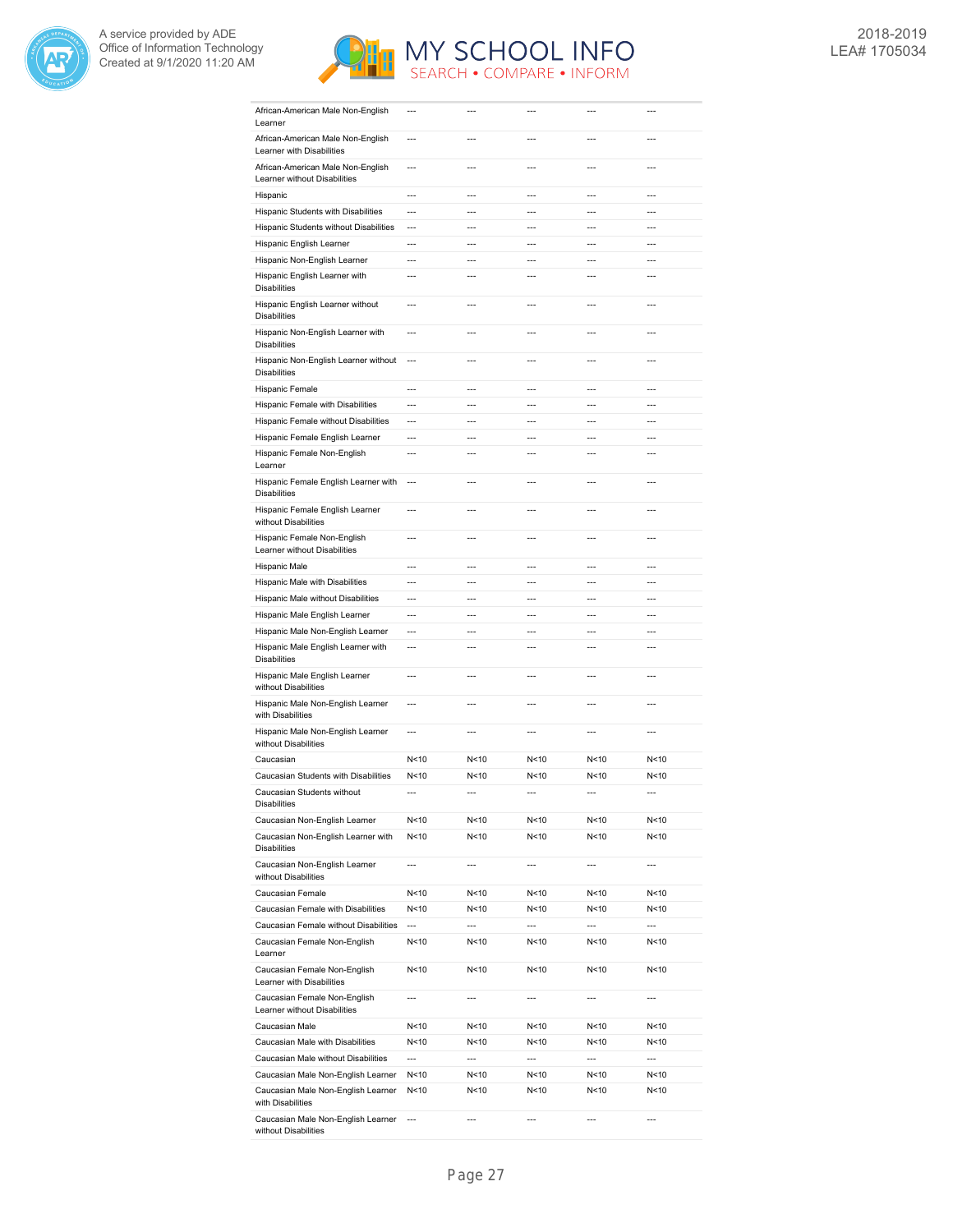







|                                                                      | % Tested       | % In Need<br>of Support  | % Close        | % Ready        | % Exceeds      |
|----------------------------------------------------------------------|----------------|--------------------------|----------------|----------------|----------------|
| <b>Grade 10 Science</b>                                              |                |                          |                |                |                |
| All                                                                  | $\overline{a}$ | $\overline{a}$           | $\overline{a}$ | ---            | $---$          |
| <b>Students with Disabilities</b>                                    | $\overline{a}$ | $\overline{a}$           | $\overline{a}$ | $\overline{a}$ | $\overline{a}$ |
| Students without Disabilities                                        | $\overline{a}$ | $\overline{a}$           | $\overline{a}$ | $\overline{a}$ | $\overline{a}$ |
| English Learner                                                      | $---$          | $---$                    | $\overline{a}$ | $\overline{a}$ | $\overline{a}$ |
| Non-English Learner                                                  | $\overline{a}$ | $\overline{a}$           | $\overline{a}$ | $\overline{a}$ | $\overline{a}$ |
| English Learner Students with<br><b>Disabilities</b>                 | $\overline{a}$ | $\overline{a}$           | $\overline{a}$ | $\overline{a}$ | $\overline{a}$ |
| English Learner Students without<br><b>Disabilities</b>              | $\overline{a}$ | $\overline{a}$           | $\overline{a}$ | ---            | $\overline{a}$ |
| Non-English Learner Students with<br><b>Disabilities</b>             | $\overline{a}$ | $\overline{a}$           | $\overline{a}$ | ---            | $\overline{a}$ |
| Non-English Learner Students<br>without Disabilities                 | $\overline{a}$ | $\overline{a}$           | $\overline{a}$ | ---            | $\overline{a}$ |
| Female                                                               | $\overline{a}$ | $---$                    | $\overline{a}$ | $\overline{a}$ | $\overline{a}$ |
| Female Students with Disabilities                                    | $\overline{a}$ | $\overline{a}$           | $\overline{a}$ | $\overline{a}$ | $\overline{a}$ |
| Female Students without Disabilities                                 | $\overline{a}$ | $\overline{a}$           | $\overline{a}$ | $\overline{a}$ | $\overline{a}$ |
| Female English Learner                                               | $\overline{a}$ | $\overline{a}$           | $\overline{a}$ | $\overline{a}$ | $\overline{a}$ |
| Female Non-English Learner                                           | $\overline{a}$ | $\overline{a}$           | $\overline{a}$ | ---            | $\overline{a}$ |
| Female English Learner with<br><b>Disabilities</b>                   | $\overline{a}$ | $\overline{a}$           | $\overline{a}$ | $\overline{a}$ | $\overline{a}$ |
| Female English Learner without<br><b>Disabilities</b>                | $\overline{a}$ | $\overline{a}$           | $\overline{a}$ | ---            | $\overline{a}$ |
| Female Non-English Learner with<br><b>Disabilities</b>               | $\overline{a}$ | $\overline{a}$           | $\overline{a}$ | ---            | $\overline{a}$ |
| Female Non-English Learner without<br><b>Disabilities</b>            | $\overline{a}$ | $\overline{a}$           | $\overline{a}$ | ---            | $\overline{a}$ |
| Male                                                                 | $\overline{a}$ | $---$                    | $\overline{a}$ | $\overline{a}$ | $---$          |
| Male Students with Disabilities                                      | $\overline{a}$ | $\overline{a}$           | $\overline{a}$ | ---            | $\overline{a}$ |
| Male Students without Disabilities                                   | $\overline{a}$ | $\overline{a}$           | $\overline{a}$ | $\overline{a}$ | $\overline{a}$ |
| Male English Learner                                                 | $---$          | $---$                    | $\overline{a}$ | $\overline{a}$ | $\overline{a}$ |
| Male Non-English Learner                                             | $\overline{a}$ | $\overline{a}$           | $\overline{a}$ | $\overline{a}$ | $\overline{a}$ |
| Male English Learner with Disabilities                               | $\overline{a}$ | $\overline{a}$           | $\overline{a}$ | $\overline{a}$ | $\overline{a}$ |
| Male English Learner without<br><b>Disabilities</b>                  | $\overline{a}$ | $\overline{a}$           | $\overline{a}$ | $\overline{a}$ | $\overline{a}$ |
| Male Non-English Learner with<br><b>Disabilities</b>                 | $\overline{a}$ | $\overline{a}$           | $\overline{a}$ | $\overline{a}$ | $\overline{a}$ |
| Male Non-English Learner without<br><b>Disabilities</b>              | $\overline{a}$ | $\overline{a}$           | $\overline{a}$ | $\overline{a}$ | $\overline{a}$ |
| African-American                                                     | $\overline{a}$ | $\overline{a}$           | $\overline{a}$ | $\overline{a}$ | $---$          |
| African-American Students with<br><b>Disabilities</b>                | $\overline{a}$ | $\overline{a}$           | $\overline{a}$ | ---            | $\overline{a}$ |
| African-American Students without<br><b>Disabilities</b>             | $---$          | $---$                    | $\overline{a}$ | ---            | $\overline{a}$ |
| African-American Non-English<br>Learner                              |                |                          |                |                |                |
| African-American Non-English<br>Learner with Disabilities            | $\overline{a}$ | $\overline{a}$           | $\overline{a}$ | $\overline{a}$ | $---$          |
| African-American Non-English<br>Learner without Disabilities         | $\overline{a}$ | $---$                    | $\overline{a}$ | $\overline{a}$ | $---$          |
| African-American Female                                              | $\overline{a}$ | $\overline{a}$           | $\overline{a}$ | ---            | $\overline{a}$ |
| African-American Female with<br><b>Disabilities</b>                  | $\overline{a}$ | $\overline{a}$           | $\overline{a}$ | $\overline{a}$ | $\overline{a}$ |
| African-American Female without<br><b>Disabilities</b>               | $\overline{a}$ | $\overline{a}$           | $\overline{a}$ | $\overline{a}$ | $\overline{a}$ |
| African-American Female Non-<br>English Learner                      | $\overline{a}$ | ---                      | $\overline{a}$ | ---            | ---            |
| African-American Female Non-<br>English Learner with Disabilities    | ---            | ---                      | $\overline{a}$ | ---            | ---            |
| African-American Female Non-<br>English Learner without Disabilities | ---            | $\overline{a}$           | $\overline{a}$ | ---            | ---            |
| African-American Male                                                | $\overline{a}$ | $\overline{\phantom{a}}$ | $\overline{a}$ | $\overline{a}$ | $\overline{a}$ |
| African-American Male with<br><b>Disabilities</b>                    | ---            | $\overline{a}$           | ---            | ---            | ---            |
| African-American Male without<br>Disabilities                        | $\overline{a}$ | $\overline{a}$           | $\overline{a}$ | $\overline{a}$ | $\overline{a}$ |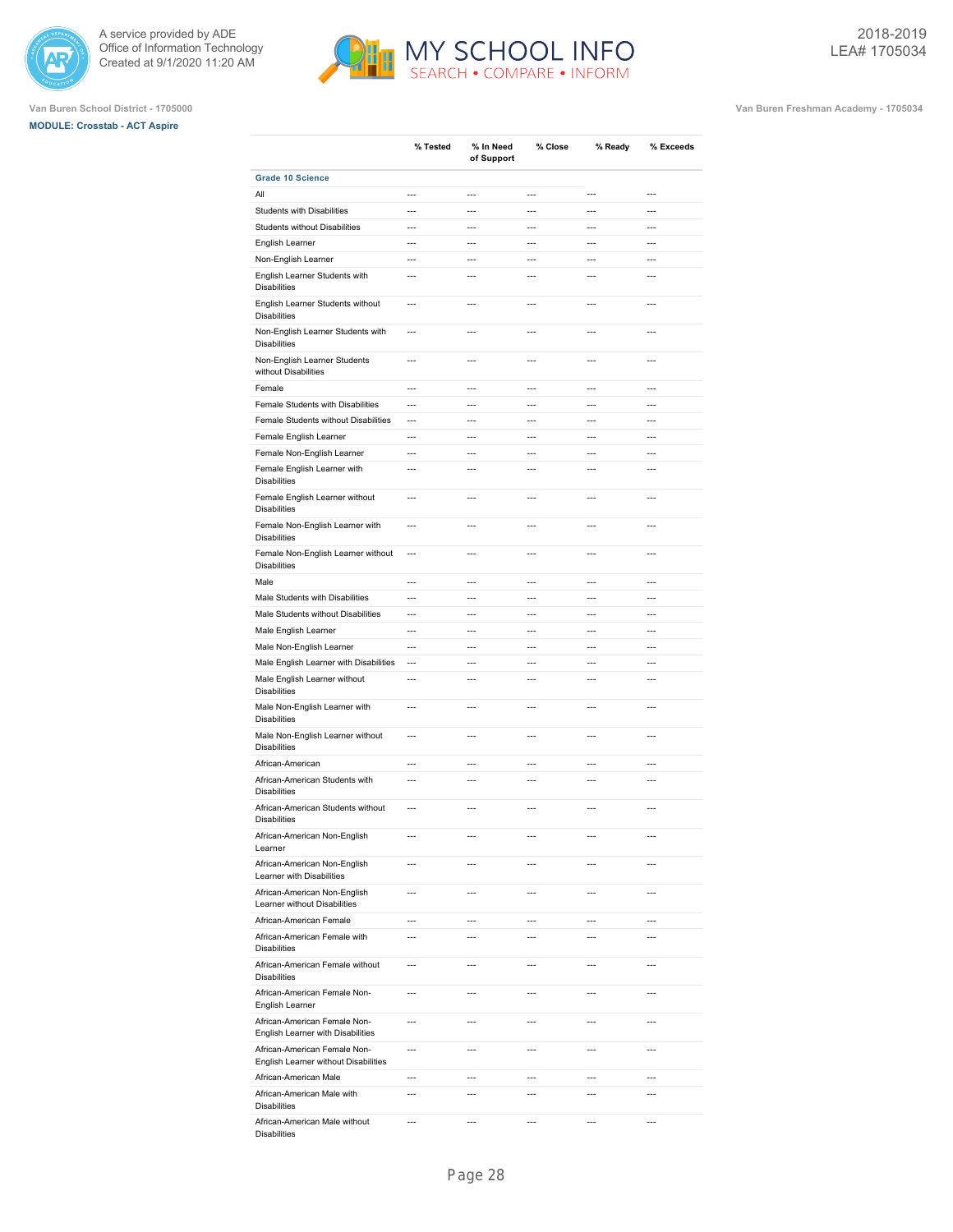



| African-American Male Non-English<br>Learner                            | $\overline{a}$ | $\overline{a}$ |                | $\overline{a}$ | $\overline{a}$ |
|-------------------------------------------------------------------------|----------------|----------------|----------------|----------------|----------------|
| African-American Male Non-English                                       | $\overline{a}$ | $\overline{a}$ | $\overline{a}$ | $\overline{a}$ | $\overline{a}$ |
| Learner with Disabilities<br>African-American Male Non-English          | $\overline{a}$ | $---$          | $\overline{a}$ | $---$          | $\overline{a}$ |
| Learner without Disabilities                                            |                |                |                |                |                |
| Hispanic                                                                | $\overline{a}$ | $---$          | $\overline{a}$ | $---$          | $\overline{a}$ |
| Hispanic Students with Disabilities                                     | $\overline{a}$ | $---$          | $\overline{a}$ | $---$          | $\overline{a}$ |
| Hispanic Students without Disabilities                                  | $\overline{a}$ | $\overline{a}$ | $\overline{a}$ | $\overline{a}$ | $\overline{a}$ |
| Hispanic English Learner                                                | $\overline{a}$ | $\overline{a}$ | $\overline{a}$ | $\overline{a}$ | $\overline{a}$ |
| Hispanic Non-English Learner                                            | $\overline{a}$ | $\overline{a}$ | $\overline{a}$ | $\overline{a}$ | $\overline{a}$ |
| Hispanic English Learner with<br><b>Disabilities</b>                    | $\overline{a}$ | $\overline{a}$ | $\overline{a}$ | $\overline{a}$ | $\overline{a}$ |
| Hispanic English Learner without                                        | $\overline{a}$ | $\overline{a}$ | $\overline{a}$ | $\overline{a}$ | ---            |
| <b>Disabilities</b><br>Hispanic Non-English Learner with                | $\overline{a}$ | $\overline{a}$ | $\overline{a}$ | $\overline{a}$ | $\overline{a}$ |
| <b>Disabilities</b><br>Hispanic Non-English Learner without             | $\overline{a}$ | $\overline{a}$ | $\overline{a}$ | $\overline{a}$ | $\overline{a}$ |
| <b>Disabilities</b>                                                     |                |                |                |                |                |
| Hispanic Female                                                         | $\overline{a}$ | $---$          | $\overline{a}$ | $---$          | $---$          |
| Hispanic Female with Disabilities                                       | $\overline{a}$ | $\overline{a}$ | $\overline{a}$ | ---            | $\overline{a}$ |
| Hispanic Female without Disabilities                                    | $\overline{a}$ | $\overline{a}$ | $\overline{a}$ | $\overline{a}$ | $\overline{a}$ |
| Hispanic Female English Learner                                         | $\overline{a}$ | $\overline{a}$ | $\overline{a}$ | $\overline{a}$ | $\overline{a}$ |
| Hispanic Female Non-English                                             | $\overline{a}$ | $\overline{a}$ | $\overline{a}$ | $\overline{a}$ | $\overline{a}$ |
| Learner<br>Hispanic Female English Learner with                         | $\overline{a}$ | $\overline{a}$ | $\overline{a}$ | $\overline{a}$ | $\overline{a}$ |
| <b>Disabilities</b>                                                     |                |                |                |                |                |
| Hispanic Female English Learner<br>without Disabilities                 | $\overline{a}$ | $\overline{a}$ | $\overline{a}$ | $\overline{a}$ | ---            |
| Hispanic Female Non-English<br>Learner without Disabilities             | ---            | $---$          | $\overline{a}$ | $---$          | $---$          |
| Hispanic Male                                                           | $\overline{a}$ | $---$          | $\overline{a}$ | $---$          | $---$          |
| Hispanic Male with Disabilities                                         | $\overline{a}$ | $\overline{a}$ | $\overline{a}$ | ---            | $\overline{a}$ |
| Hispanic Male without Disabilities                                      | $\overline{a}$ | $---$          | $\overline{a}$ | $\overline{a}$ | $\overline{a}$ |
| Hispanic Male English Learner                                           | $\overline{a}$ | $\overline{a}$ | $\overline{a}$ | $\overline{a}$ | $\overline{a}$ |
|                                                                         |                |                |                |                |                |
|                                                                         | $\overline{a}$ | $\overline{a}$ | $\overline{a}$ | $\overline{a}$ | $\overline{a}$ |
| Hispanic Male Non-English Learner<br>Hispanic Male English Learner with | $\overline{a}$ | $\overline{a}$ |                | $\overline{a}$ | $\overline{a}$ |
| <b>Disabilities</b>                                                     |                |                |                |                |                |
| Hispanic Male English Learner<br>without Disabilities                   | $\overline{a}$ | $\overline{a}$ | $\overline{a}$ | $\overline{a}$ |                |
| Hispanic Male Non-English Learner<br>with Disabilities                  | $\overline{a}$ |                |                | $\overline{a}$ | $\overline{a}$ |
| Hispanic Male Non-English Learner<br>without Disabilities               | $\overline{a}$ | $-$ --         | $\overline{a}$ | $---$          | $\overline{a}$ |
| Caucasian                                                               | $\overline{a}$ | $\overline{a}$ | $\overline{a}$ | $\overline{a}$ | $\overline{a}$ |
| Caucasian Students with Disabilities                                    | $\overline{a}$ | $\overline{a}$ | $\overline{a}$ | $\overline{a}$ | $\overline{a}$ |
| Caucasian Students without<br><b>Disabilities</b>                       |                |                |                |                |                |
|                                                                         | $\overline{a}$ | $---$          | ---            | $---$          | $---$          |
| Caucasian Non-English Learner<br>Caucasian Non-English Learner with     | $\overline{a}$ | $---$          | $\overline{a}$ | $---$          | $---$          |
| Disabilities<br>Caucasian Non-English Learner                           | $\overline{a}$ | $---$          | $\overline{a}$ | $---$          | $---$          |
| without Disabilities                                                    |                |                |                |                |                |
| Caucasian Female                                                        | $---$          | $---$          | $\overline{a}$ | $---$          | $---$          |
| Caucasian Female with Disabilities                                      | $\overline{a}$ | $---$          | $\overline{a}$ | ---            | $---$          |
| Caucasian Female without Disabilities                                   | $---$          | $---$          | $\overline{a}$ | $---$          | $---$          |
| Caucasian Female Non-English<br>Learner                                 | $\overline{a}$ | $\overline{a}$ | $\overline{a}$ | $\overline{a}$ | $\overline{a}$ |
| Caucasian Female Non-English<br>Learner with Disabilities               | $\overline{a}$ | $---$          | $\overline{a}$ | $---$          | $---$          |
| Caucasian Female Non-English<br>Learner without Disabilities            | $\overline{a}$ | $---$          | $---$          | $---$          | $---$          |
| Caucasian Male                                                          | $\overline{a}$ | $---$          | $---$          | $---$          | $---$          |
| Caucasian Male with Disabilities                                        | $\overline{a}$ | $---$          | $\overline{a}$ | $---$          | $---$          |
|                                                                         | $\overline{a}$ | $---$          | $\overline{a}$ | ---            | $---$          |
| Caucasian Male without Disabilities                                     |                |                |                |                |                |
| Caucasian Male Non-English Learner                                      | $---$          | $---$          | $\overline{a}$ | $---$          | $---$          |
| Caucasian Male Non-English Learner<br>with Disabilities                 | $\overline{a}$ | $\overline{a}$ | $\overline{a}$ | $\overline{a}$ | $\overline{a}$ |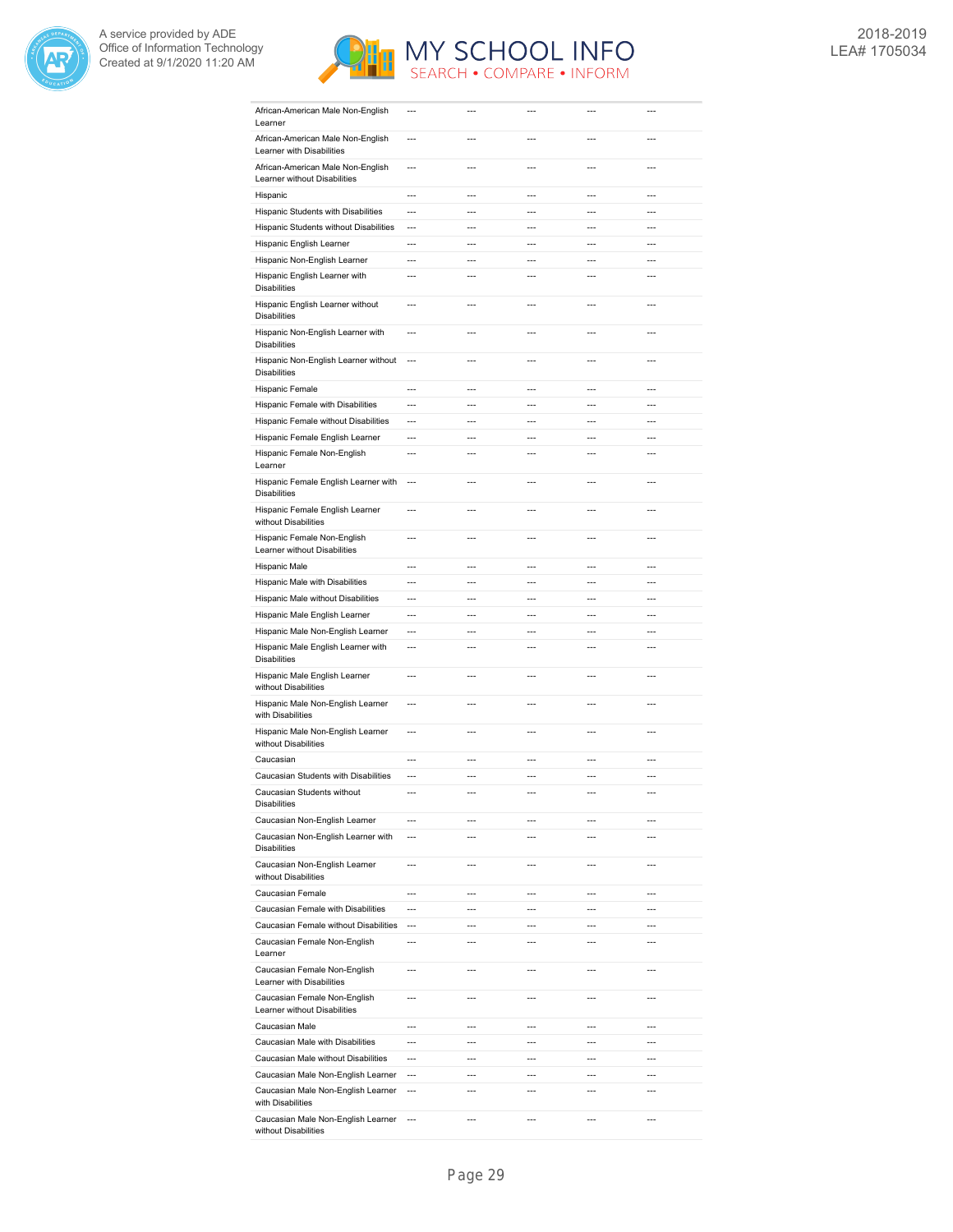





**Van Buren School District - 1705000 Van Buren Freshman Academy - 1705034**

|                                                                      | % Tested        | % In Need<br>of Support | % Close         | % Ready         | % Exceeds |
|----------------------------------------------------------------------|-----------------|-------------------------|-----------------|-----------------|-----------|
| All Grades English Language Arts (ELA)                               |                 |                         |                 |                 |           |
| All                                                                  | >97%            | 36.8                    | 17.19           | 23.49           | 22.52     |
| <b>Students with Disabilities</b>                                    | 89.8            | 79.55                   | <b>RV</b>       | <b>RV</b>       | $< 5\%$   |
| <b>Students without Disabilities</b>                                 | >95%            | 31.71                   | 17.89           | 25.47           | 24.93     |
| English Learner                                                      | >95%            | 32.76                   | <b>RV</b>       | 31.03           | <b>RV</b> |
| Non-English Learner                                                  | >95%            | 37.46                   | 15.49           | 22.25           | 24.79     |
| English Learner Students with<br><b>Disabilities</b>                 | N<10            | N<10                    | N <sub>10</sub> | N <sub>10</sub> | N<10      |
| English Learner Students without<br><b>Disabilities</b>              | >95%            | <b>RV</b>               | 29.63           | 33.33           | <b>RV</b> |
| Non-English Learner Students with<br><b>Disabilities</b>             | 88.89           | 77.5                    | <b>RV</b>       | <b>RV</b>       | $< 5\%$   |
| Non-English Learner Students<br>without Disabilities                 | >95%            | 32.38                   | 15.87           | 24.13           | 27.62     |
| Female                                                               | >95%            | 26.27                   | 16.59           | 27.65           | 29.49     |
| Female Students with Disabilities                                    | 94.12           | <b>RV</b>               | <b>RV</b>       | 6.25            | $< 5\%$   |
| Female Students without Disabilities                                 | >95%            | 21.39                   | 17.41           | 29.35           | 31.84     |
| Female English Learner                                               | >95%            | <b>RV</b>               | <b>RV</b>       | 46.43           | 10.71     |
| Female Non-English Learner                                           | >95%            | 26.98                   | 15.87           | 24.87           | 32.28     |
| Female English Learner with<br><b>Disabilities</b>                   | N<10            | N<10                    | N <sub>10</sub> | N <sub>10</sub> | N<10      |
| Female English Learner without<br><b>Disabilities</b>                | >95%            | <b>RV</b>               | <b>RV</b>       | 48.15           | 11.11     |
| Female Non-English Learner with<br><b>Disabilities</b>               | 93.75           | <b>RV</b>               | <b>RV</b>       | 6.67            | $< 5\%$   |
| Female Non-English Learner without<br><b>Disabilities</b>            | >95%            | 21.84                   | 16.67           | 26.44           | 35.06     |
| Male                                                                 | >95%            | 48.47                   | 17.86           | 18.88           | 14.8      |
| Male Students with Disabilities                                      | 87.5            | 75                      | <b>RV</b>       | <b>RV</b>       | $< 5\%$   |
| Male Students without Disabilities                                   | >95%            | 44.05                   | 18.45           | 20.83           | 16.67     |
| Male English Learner                                                 | >95%            | 43.33                   | 33.33           | <b>RV</b>       | <b>RV</b> |
| Male Non-English Learner                                             | >95%            | 49.4                    | 15.06           | 19.28           | 16.27     |
| Male English Learner with Disabilities                               | N<10            | N<10                    | N < 10          | N<10            | N<10      |
| Male English Learner without<br><b>Disabilities</b>                  | >95%            | 37.04                   | 37.04           | RV              | <b>RV</b> |
| Male Non-English Learner with<br><b>Disabilities</b>                 | 86.21           | 72                      | <b>RV</b>       | <b>RV</b>       | $< 5\%$   |
| Male Non-English Learner without<br><b>Disabilities</b>              | >95%            | 45.39                   | 14.89           | 21.28           | 18.44     |
| African-American                                                     | 91.67           | <b>RV</b>               | <b>RV</b>       | 18.18           | 9.09      |
| African-American Students with<br><b>Disabilities</b>                | N<10            | N<10                    | N <sub>10</sub> | N <sub>10</sub> | N<10      |
| African-American Students without<br><b>Disabilities</b>             | N <sub>10</sub> | N <sub>10</sub>         | N < 10          | N <sub>10</sub> | N<10      |
| African-American Non-English<br>Learner                              | 91.67           | RV                      | RV              | 18.18           | 9.09      |
| African-American Non-English<br>Learner with Disabilities            | N<10            | N<10                    | N<10            | N<10            | N<10      |
| African-American Non-English<br>Learner without Disabilities         | N<10            | N<10                    | N<10            | N <sub>10</sub> | N<10      |
| African-American Female                                              | N<10            | N<10                    | N<10            | N<10            | N<10      |
| African-American Female with<br><b>Disabilities</b>                  | N <sub>10</sub> | N <sub>10</sub>         | N<10            | N<10            | N<10      |
| African-American Female without<br><b>Disabilities</b>               | N<10            | N<10                    | N<10            | N <sub>10</sub> | N<10      |
| African-American Female Non-<br>English Learner                      | N<10            | N<10                    | N<10            | N<10            | N<10      |
| African-American Female Non-<br>English Learner with Disabilities    | N<10            | N<10                    | N<10            | N<10            | N<10      |
| African-American Female Non-<br>English Learner without Disabilities | N<10            | N<10                    | N<10            | N<10            | N<10      |
| African-American Male                                                | N<10            | N<10                    | N<10            | N<10            | N<10      |
| African-American Male with<br><b>Disabilities</b>                    | N<10            | N<10                    | N<10            | N<10            | N<10      |
| African-American Male without                                        | N<10            | N<10                    | N<10            | N<10            | N<10      |

Disabilities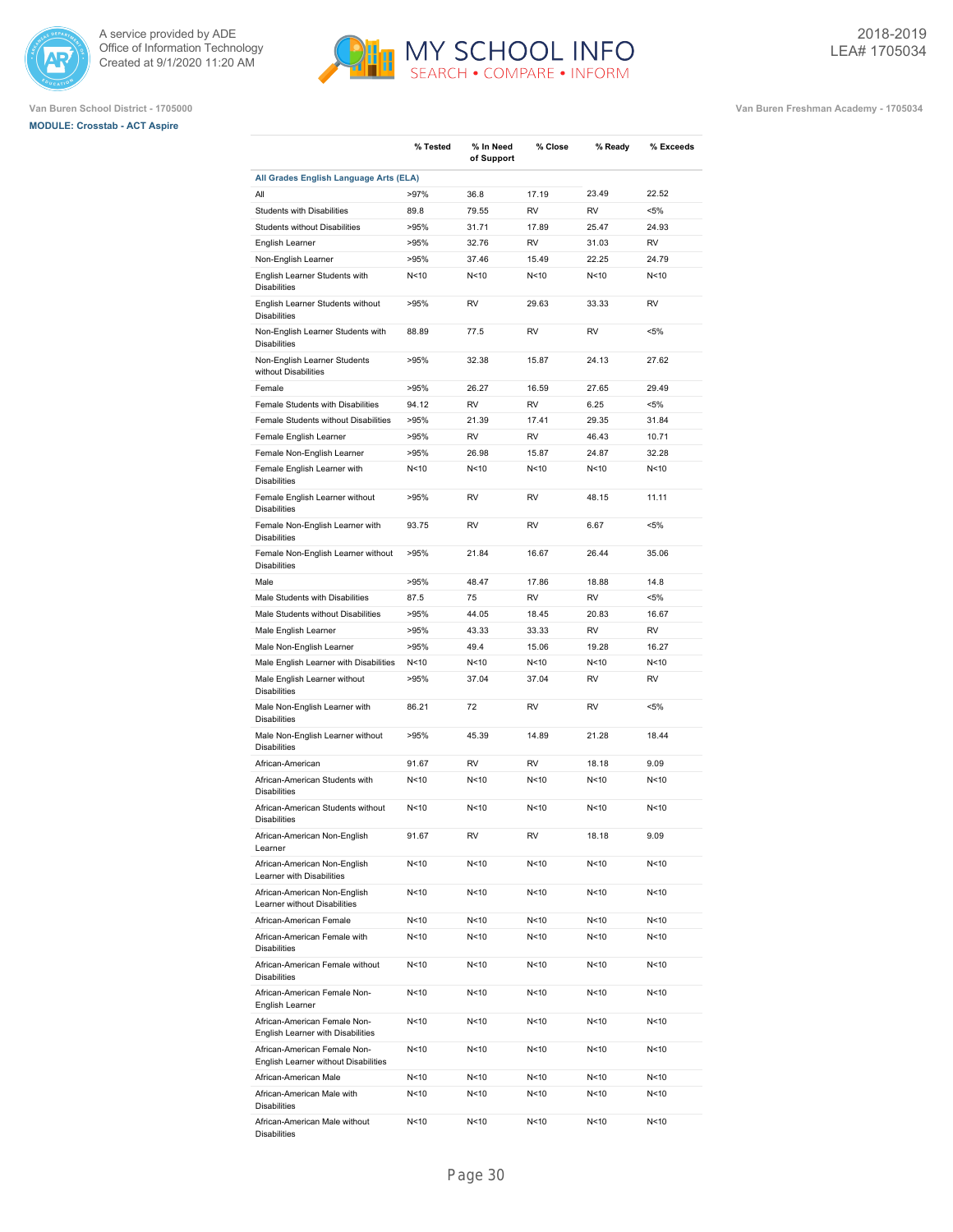



| African-American Male Non-English<br>Learner                      | N<10            | N<10      | N<10            | N<10            | N<10      |
|-------------------------------------------------------------------|-----------------|-----------|-----------------|-----------------|-----------|
| African-American Male Non-English<br>Learner with Disabilities    | N<10            | N<10      | N<10            | N <sub>10</sub> | N<10      |
| African-American Male Non-English<br>Learner without Disabilities | N < 10          | N<10      | N <sub>10</sub> | N <sub>10</sub> | N<10      |
| Hispanic                                                          | >95%            | 32.84     | <b>RV</b>       | 32.84           | <b>RV</b> |
| Hispanic Students with Disabilities                               | N<10            | N<10      | N<10            | N <sub>10</sub> | N<10      |
| Hispanic Students without Disabilities                            | >95%            | 30.16     | <b>RV</b>       | 34.92           | <b>RV</b> |
| Hispanic English Learner                                          | >95%            | 32.65     | <b>RV</b>       | 30.61           | <b>RV</b> |
| Hispanic Non-English Learner                                      | 94.74           | <b>RV</b> | <b>RV</b>       | 38.89           | 5.56      |
| Hispanic English Learner with<br><b>Disabilities</b>              | N <sub>10</sub> | N<10      | N <sub>10</sub> | N<10            | N<10      |
| Hispanic English Learner without<br><b>Disabilities</b>           | >95%            | RV        | 30.43           | 32.61           | <b>RV</b> |
| Hispanic Non-English Learner with<br><b>Disabilities</b>          | N<10            | N<10      | N<10            | N<10            | N<10      |
| Hispanic Non-English Learner without<br><b>Disabilities</b>       | 94.44           | RV        | <b>RV</b>       | 41.18           | 5.88      |
| Hispanic Female                                                   | >95%            | <b>RV</b> | <b>RV</b>       | 50              | 9.38      |
| Hispanic Female with Disabilities                                 | N<10            | N<10      | N<10            | N <sub>10</sub> | N<10      |
| Hispanic Female without Disabilities                              | >95%            | <b>RV</b> | <b>RV</b>       | 51.61           | 9.68      |
| Hispanic Female English Learner                                   | >95%            | <b>RV</b> | <b>RV</b>       | 45.83           | 12.5      |
| Hispanic Female Non-English                                       | N<10            | N<10      | N<10            | N<10            | N<10      |
| Learner<br>Hispanic Female English Learner with                   | N <sub>10</sub> | N<10      | N <sub>10</sub> | N<10            | N<10      |
| <b>Disabilities</b><br>Hispanic Female English Learner            | >95%            | RV        | RV              | 47.83           | 13.04     |
| without Disabilities<br>Hispanic Female Non-English               | N < 10          | N<10      | N<10            | N<10            | N<10      |
| Learner without Disabilities<br>Hispanic Male                     | >95%            | 42.86     | 34.29           | <b>RV</b>       | <b>RV</b> |
| Hispanic Male with Disabilities                                   | N<10            | N<10      | N<10            | N <sub>10</sub> | N<10      |
| Hispanic Male without Disabilities                                | >95%            | 40.63     | 34.38           | <b>RV</b>       | <b>RV</b> |
| Hispanic Male English Learner                                     | >95%            | 44        | <b>RV</b>       | <b>RV</b>       | $< 5\%$   |
| Hispanic Male Non-English Learner                                 | >95%            | RV        | <b>RV</b>       | 20              | 10        |
| Hispanic Male English Learner with<br><b>Disabilities</b>         | N<10            | N<10      | N<10            | N<10            | N<10      |
| Hispanic Male English Learner                                     |                 |           |                 |                 |           |
| without Disabilities                                              | >95%            | RV        | RV              | 17.39           | $< 5\%$   |
| Hispanic Male Non-English Learner<br>with Disabilities            | N<10            | N<10      | N<10            | N<10            | N<10      |
| Hispanic Male Non-English Learner<br>without Disabilities         | N<10            | N<10      | N<10            | N <sub>10</sub> | N<10      |
| Caucasian                                                         | >95%            | 38.21     | 16.07           | 20.71           | 25        |
| Caucasian Students with Disabilities                              | 91.67           | <b>RV</b> | RV              | $< 5\%$         | $< 5\%$   |
| Caucasian Students without<br><b>Disabilities</b>                 | >95%            | 31.98     | 17              | 23.08           | 27.94     |
| Caucasian Non-English Learner                                     | >95%            | 38.21     | 16.07           | 20.71           | 25        |
| Caucasian Non-English Learner with<br><b>Disabilities</b>         | 91.67           | RV        | RV              | <5%             | <5%       |
| Caucasian Non-English Learner<br>without Disabilities             | >95%            | 31.98     | 17              | 23.08           | 27.94     |
| Caucasian Female                                                  | >95%            | 28.19     | 17.45           | 22.82           | 31.54     |
| Caucasian Female with Disabilities                                | 92.86           | RV        | RV              | $< 5\%$         | <5%       |
| Caucasian Female without Disabilities                             | >95%            | 22.06     | 18.38           | 25              | 34.56     |
| Caucasian Female Non-English<br>Learner                           | >95%            | 28.19     | 17.45           | 22.82           | 31.54     |
| Caucasian Female Non-English<br>Learner with Disabilities         | 92.86           | RV        | RV              | $< 5\%$         | <5%       |
| Caucasian Female Non-English<br>Learner without Disabilities      | >95%            | 22.06     | 18.38           | 25              | 34.56     |
| Caucasian Male                                                    | >95%            | 49.62     | 14.5            | 18.32           | 17.56     |
| Caucasian Male with Disabilities                                  | 90.91           | RV        | RV              | 5               | 5         |
| Caucasian Male without Disabilities                               | >95%            | 44.14     | 15.32           | 20.72           | 19.82     |
| Caucasian Male Non-English Learner                                | >95%            | 49.62     | 14.5            | 18.32           | 17.56     |
| Caucasian Male Non-English Learner<br>with Disabilities           | 90.91           | RV        | RV              | 5               | 5         |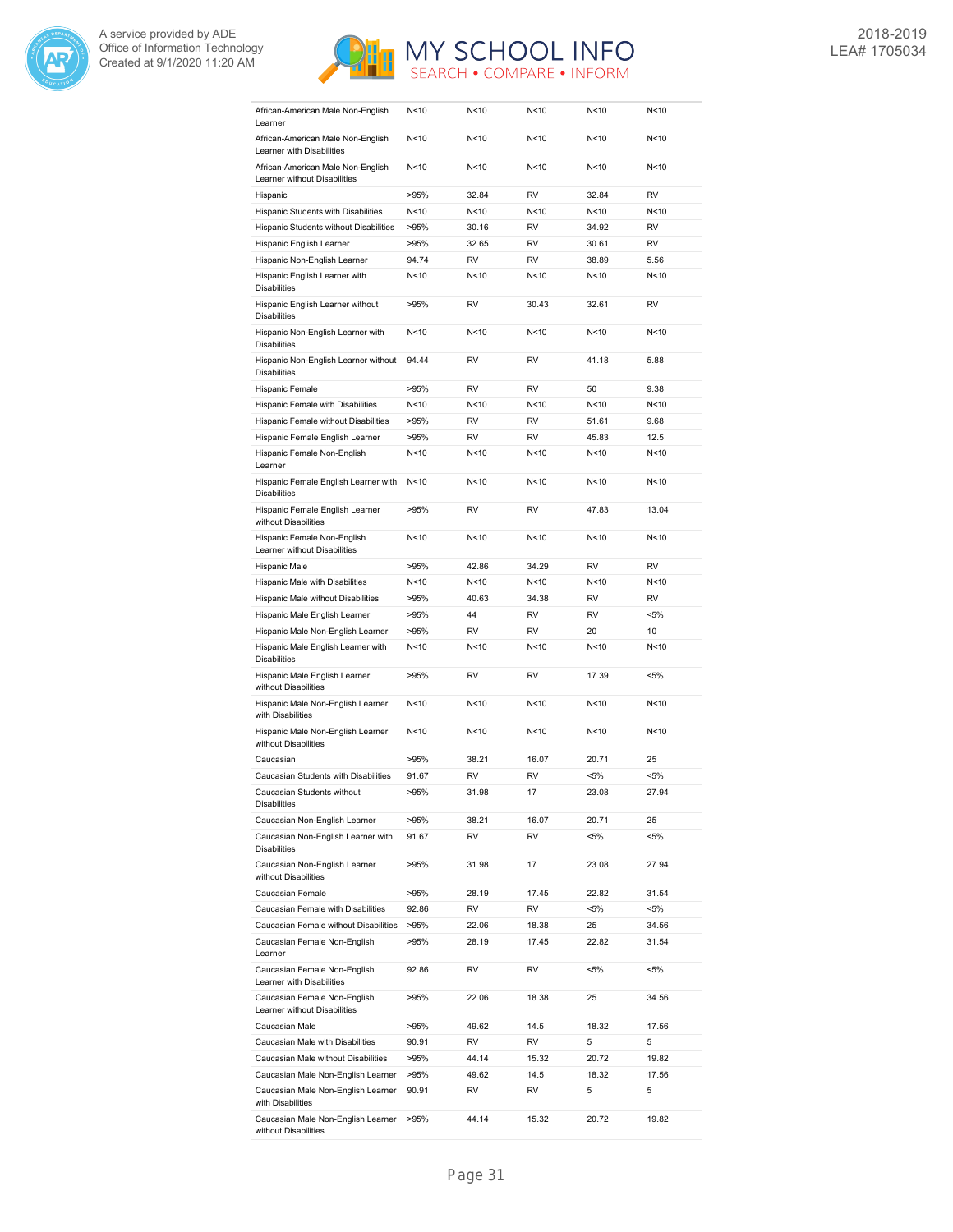





|                                                                      | % Tested        | % In Need<br>of Support | % Close         | % Ready         | % Exceeds |
|----------------------------------------------------------------------|-----------------|-------------------------|-----------------|-----------------|-----------|
| <b>All Grades Mathematics</b>                                        |                 |                         |                 |                 |           |
| All                                                                  | >97%            | 36.96                   | 26.57           | 20.05           | 16.43     |
| Students with Disabilities                                           | 89.8            | 75                      | <b>RV</b>       | <b>RV</b>       | $< 5\%$   |
| Students without Disabilities                                        | >95%            | 32.43                   | 27.57           | 21.89           | 18.11     |
| English Learner                                                      | >95%            | 34.48                   | 32.76           | <b>RV</b>       | <b>RV</b> |
| Non-English Learner                                                  | >95%            | 37.36                   | 25.56           | 19.38           | 17.7      |
| English Learner Students with<br><b>Disabilities</b>                 | N <sub>10</sub> | N<10                    | N <sub>10</sub> | N <sub>10</sub> | N<10      |
| English Learner Students without<br><b>Disabilities</b>              | >95%            | 31.48                   | 33.33           | <b>RV</b>       | <b>RV</b> |
| Non-English Learner Students with<br><b>Disabilities</b>             | 88.89           | 75                      | <b>RV</b>       | <b>RV</b>       | $< 5\%$   |
| Non-English Learner Students<br>without Disabilities                 | >95%            | 32.59                   | 26.58           | 21.2            | 19.62     |
| Female                                                               | >95%            | 34.1                    | 25.35           | 23.96           | 16.59     |
| Female Students with Disabilities                                    | 94.12           | <b>RV</b>               | <b>RV</b>       | 6.25            | 6.25      |
| Female Students without Disabilities                                 | >95%            | 29.85                   | 27.36           | 25.37           | 17.41     |
| Female English Learner                                               | >95%            | <b>RV</b>               | <b>RV</b>       | 28.57           | 7.14      |
| Female Non-English Learner                                           | >95%            | 34.39                   | 24.34           | 23.28           | 17.99     |
| Female English Learner with<br><b>Disabilities</b>                   | N <sub>10</sub> | N<10                    | N <sub>10</sub> | N <sub>10</sub> | N<10      |
| Female English Learner without<br><b>Disabilities</b>                | >95%            | <b>RV</b>               | <b>RV</b>       | 29.63           | 7.41      |
| Female Non-English Learner with<br><b>Disabilities</b>               | 93.75           | <b>RV</b>               | <b>RV</b>       | 6.67            | 6.67      |
| Female Non-English Learner without<br><b>Disabilities</b>            | >95%            | 29.89                   | 26.44           | 24.71           | 18.97     |
| Male                                                                 | >95%            | 40.1                    | 27.92           | 15.74           | 16.24     |
| Male Students with Disabilities                                      | 87.5            | 67.86                   | <b>RV</b>       | <b>RV</b>       | $< 5\%$   |
| Male Students without Disabilities                                   | >95%            | 35.5                    | 27.81           | 17.75           | 18.93     |
| Male English Learner                                                 | >95%            | 36.67                   | 33.33           | <b>RV</b>       | <b>RV</b> |
| Male Non-English Learner                                             | >95%            | 40.72                   | 26.95           | 14.97           | 17.37     |
| Male English Learner with Disabilities                               | N <sub>10</sub> | N<10                    | N<10            | N <sub>10</sub> | N<10      |
| Male English Learner without<br><b>Disabilities</b>                  | >95%            | <b>RV</b>               | <b>RV</b>       | 22.22           | 11.11     |
| Male Non-English Learner with<br><b>Disabilities</b>                 | 86.21           | 68                      | <b>RV</b>       | <b>RV</b>       | $< 5\%$   |
| Male Non-English Learner without<br><b>Disabilities</b>              | >95%            | 35.92                   | 26.76           | 16.9            | 20.42     |
| African-American                                                     | 91.67           | <b>RV</b>               | <b>RV</b>       | 9.09            | 9.09      |
| African-American Students with<br><b>Disabilities</b>                | N <sub>10</sub> | N<10                    | N <sub>10</sub> | N <sub>10</sub> | N<10      |
| African-American Students without<br><b>Disabilities</b>             | N<10            | N<10                    | N<10            | N<10            | N<10      |
| African-American Non-English<br>Learner                              | 91.67           | RV                      | RV              | 9.09            | 9.09      |
| African-American Non-English<br>Learner with Disabilities            | N<10            | N<10                    | N<10            | N<10            | N<10      |
| African-American Non-English<br>Learner without Disabilities         | N<10            | N<10                    | N<10            | N<10            | N<10      |
| African-American Female                                              | N<10            | N<10                    | N<10            | N<10            | N<10      |
| African-American Female with<br><b>Disabilities</b>                  | N<10            | N<10                    | N<10            | N<10            | N<10      |
| African-American Female without<br><b>Disabilities</b>               | N<10            | N<10                    | N<10            | N<10            | N<10      |
| African-American Female Non-<br>English Learner                      | N<10            | N<10                    | N<10            | N<10            | N<10      |
| African-American Female Non-<br>English Learner with Disabilities    | N<10            | N<10                    | N<10            | N<10            | N<10      |
| African-American Female Non-<br>English Learner without Disabilities | N<10            | N<10                    | N<10            | N<10            | N<10      |
| African-American Male                                                | N <sub>10</sub> | N<10                    | N<10            | N <sub>10</sub> | N<10      |
| African-American Male with<br><b>Disabilities</b>                    | N<10            | N<10                    | N<10            | N<10            | N<10      |
| African-American Male without<br>Disabilities                        | N <sub>10</sub> | N<10                    | N<10            | N<10            | N<10      |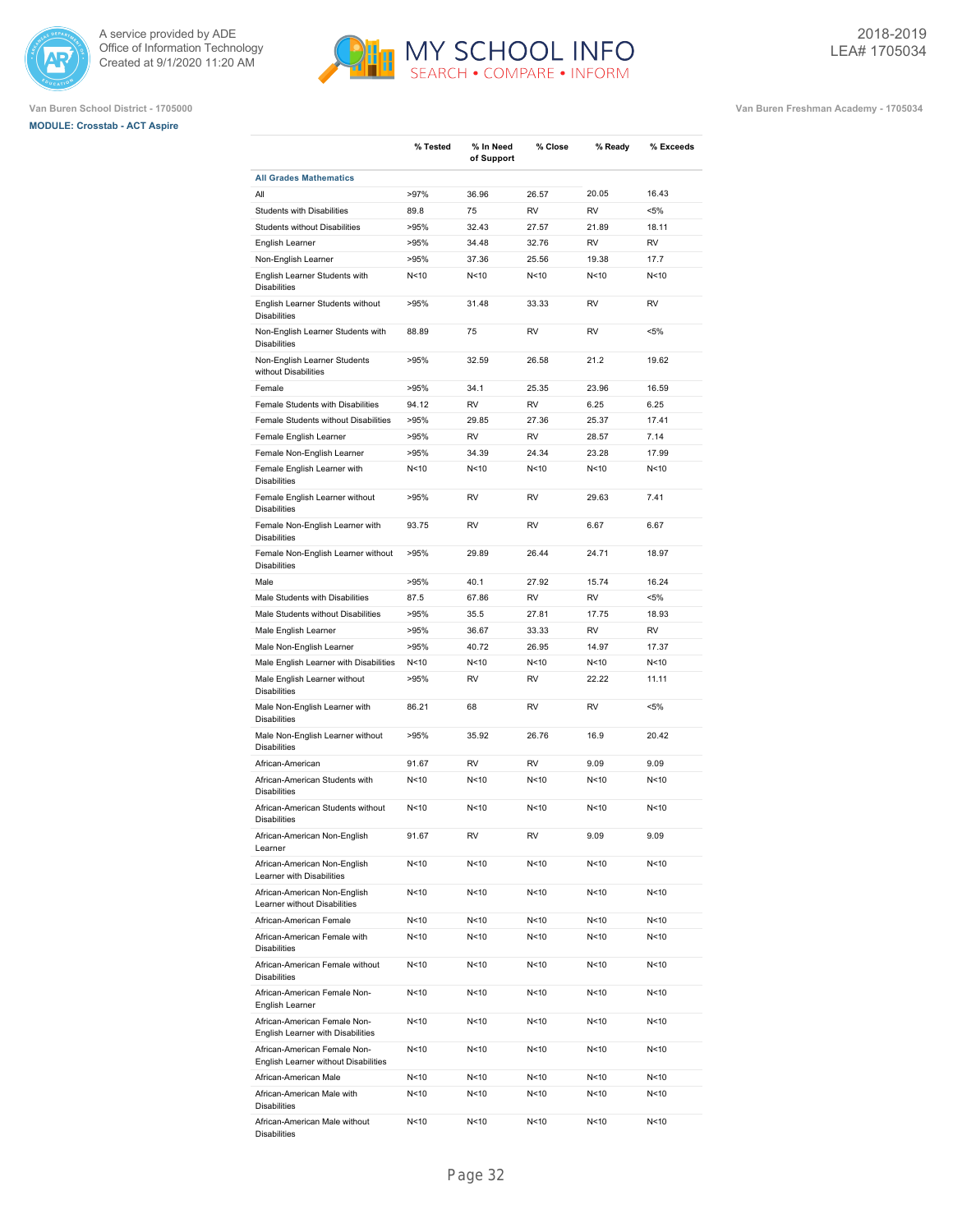



| African-American Male Non-English<br>Learner                          | N <sub>10</sub> | N<10           | N<10               | N < 10             | N<10             |
|-----------------------------------------------------------------------|-----------------|----------------|--------------------|--------------------|------------------|
| African-American Male Non-English<br>Learner with Disabilities        | N<10            | N<10           | N<10               | N <sub>10</sub>    | N<10             |
| African-American Male Non-English<br>Learner without Disabilities     | N <sub>10</sub> | N<10           | N <sub>10</sub>    | N <sub>10</sub>    | N<10             |
| Hispanic                                                              | >95%            | 37.31          | 34.33              | <b>RV</b>          | <b>RV</b>        |
| Hispanic Students with Disabilities                                   | N <sub>10</sub> | N<10           | N <sub>10</sub>    | N <sub>10</sub>    | N<10             |
| Hispanic Students without Disabilities                                | >95%            | 34.92          | 34.92              | <b>RV</b>          | <b>RV</b>        |
| Hispanic English Learner                                              | >95%            | 38.78          | 30.61              | <b>RV</b>          | <b>RV</b>        |
| Hispanic Non-English Learner                                          | 94.74           | <b>RV</b>      | <b>RV</b>          | 16.67              | 5.56             |
| Hispanic English Learner with                                         | N<10            | N<10           | N<10               | N<10               | N<10             |
| <b>Disabilities</b><br>Hispanic English Learner without               | >95%            | 34.78          | 32.61              | <b>RV</b>          | <b>RV</b>        |
| <b>Disabilities</b><br>Hispanic Non-English Learner with              | N < 10          | N<10           | N<10               | N <sub>10</sub>    | N<10             |
| <b>Disabilities</b>                                                   |                 |                |                    |                    |                  |
| Hispanic Non-English Learner without<br><b>Disabilities</b>           | 94.44           | <b>RV</b>      | <b>RV</b>          | 17.65              | 5.88             |
| Hispanic Female                                                       | >95%            | 34.38          | 37.5               | <b>RV</b>          | <b>RV</b>        |
| Hispanic Female with Disabilities                                     | N <sub>10</sub> | N<10           | N <sub>10</sub>    | N <sub>10</sub>    | N<10             |
| Hispanic Female without Disabilities                                  | >95%            | 32.26          | 38.71              | <b>RV</b>          | <b>RV</b>        |
| Hispanic Female English Learner                                       | >95%            | <b>RV</b>      | <b>RV</b>          | 25                 | 8.33             |
| Hispanic Female Non-English<br>Learner                                | N<10            | N<10           | N <sub>10</sub>    | N <sub>10</sub>    | N<10             |
| Hispanic Female English Learner with<br><b>Disabilities</b>           | N < 10          | N<10           | N<10               | N <sub>10</sub>    | N<10             |
| Hispanic Female English Learner<br>without Disabilities               | >95%            | <b>RV</b>      | <b>RV</b>          | 26.09              | 8.7              |
| Hispanic Female Non-English<br>Learner without Disabilities           | N <sub>10</sub> | N<10           | N <sub>10</sub>    | N <sub>10</sub>    | N<10             |
| Hispanic Male                                                         | >95%            | 40             | 31.43              | <b>RV</b>          | <b>RV</b>        |
| Hispanic Male with Disabilities                                       | N <sub>10</sub> | N<10           | N <sub>10</sub>    | N <sub>10</sub>    | N<10             |
| Hispanic Male without Disabilities                                    | >95%            | 37.5           | 31.25              | <b>RV</b>          | <b>RV</b>        |
| Hispanic Male English Learner                                         | >95%            | 44             | <b>RV</b>          | <b>RV</b>          | 8                |
| Hispanic Male Non-English Learner                                     | >95%            | <b>RV</b>      | RV                 | 30                 | <5%              |
| Hispanic Male English Learner with<br><b>Disabilities</b>             | N<10            | N<10           | N < 10             | N < 10             | N<10             |
|                                                                       |                 |                |                    |                    |                  |
| Hispanic Male English Learner<br>without Disabilities                 | >95%            | RV             | RV                 | 21.74              | 8.7              |
| Hispanic Male Non-English Learner<br>with Disabilities                | N < 10          | N<10           | N < 10             | N <sub>10</sub>    | N<10             |
| Hispanic Male Non-English Learner<br>without Disabilities             | N <sub>10</sub> | N<10           | N <sub>10</sub>    | N <sub>10</sub>    | N<10             |
| Caucasian                                                             | >95%            | 37.72          | 24.56              | 19.57              | 18.15            |
|                                                                       |                 |                |                    |                    |                  |
| Caucasian Students with Disabilities<br>Caucasian Students without    | 91.67<br>>95%   | 75.76<br>32.66 | <b>RV</b><br>25.81 | <b>RV</b><br>21.37 | $< 5\%$<br>20.16 |
| <b>Disabilities</b>                                                   |                 |                |                    |                    |                  |
| Caucasian Non-English Learner<br>Caucasian Non-English Learner with   | >95%<br>91.67   | 37.72<br>75.76 | 24.56<br>RV        | 19.57<br>RV        | 18.15<br><5%     |
| <b>Disabilities</b><br>Caucasian Non-English Learner                  | >95%            | 32.66          | 25.81              | 21.37              | 20.16            |
| without Disabilities                                                  |                 |                |                    |                    |                  |
| Caucasian Female                                                      | >95%            | 34.9           | 24.16              | 23.49              | 17.45            |
| Caucasian Female with Disabilities                                    | 92.86           | RV             | RV                 | 7.69               | 7.69             |
| Caucasian Female without Disabilities<br>Caucasian Female Non-English | >95%<br>>95%    | 30.15<br>34.9  | 26.47<br>24.16     | 25<br>23.49        | 18.38<br>17.45   |
| Learner<br>Caucasian Female Non-English                               | 92.86           | RV             | RV                 | 7.69               | 7.69             |
| Learner with Disabilities<br>Caucasian Female Non-English             | >95%            | 30.15          | 26.47              | 25                 | 18.38            |
| Learner without Disabilities                                          |                 |                |                    |                    |                  |
| Caucasian Male                                                        | >95%            | 40.91          | 25                 | 15.15              | 18.94            |
| Caucasian Male with Disabilities                                      | 90.91           | RV             | RV                 | 5                  | <5%              |
| Caucasian Male without Disabilities                                   | >95%            | 35.71          | 25                 | 16.96              | 22.32            |
| Caucasian Male Non-English Learner                                    | >95%            | 40.91          | 25                 | 15.15              | 18.94            |
| Caucasian Male Non-English Learner<br>with Disabilities               | 90.91           | RV             | RV                 | 5                  | <5%              |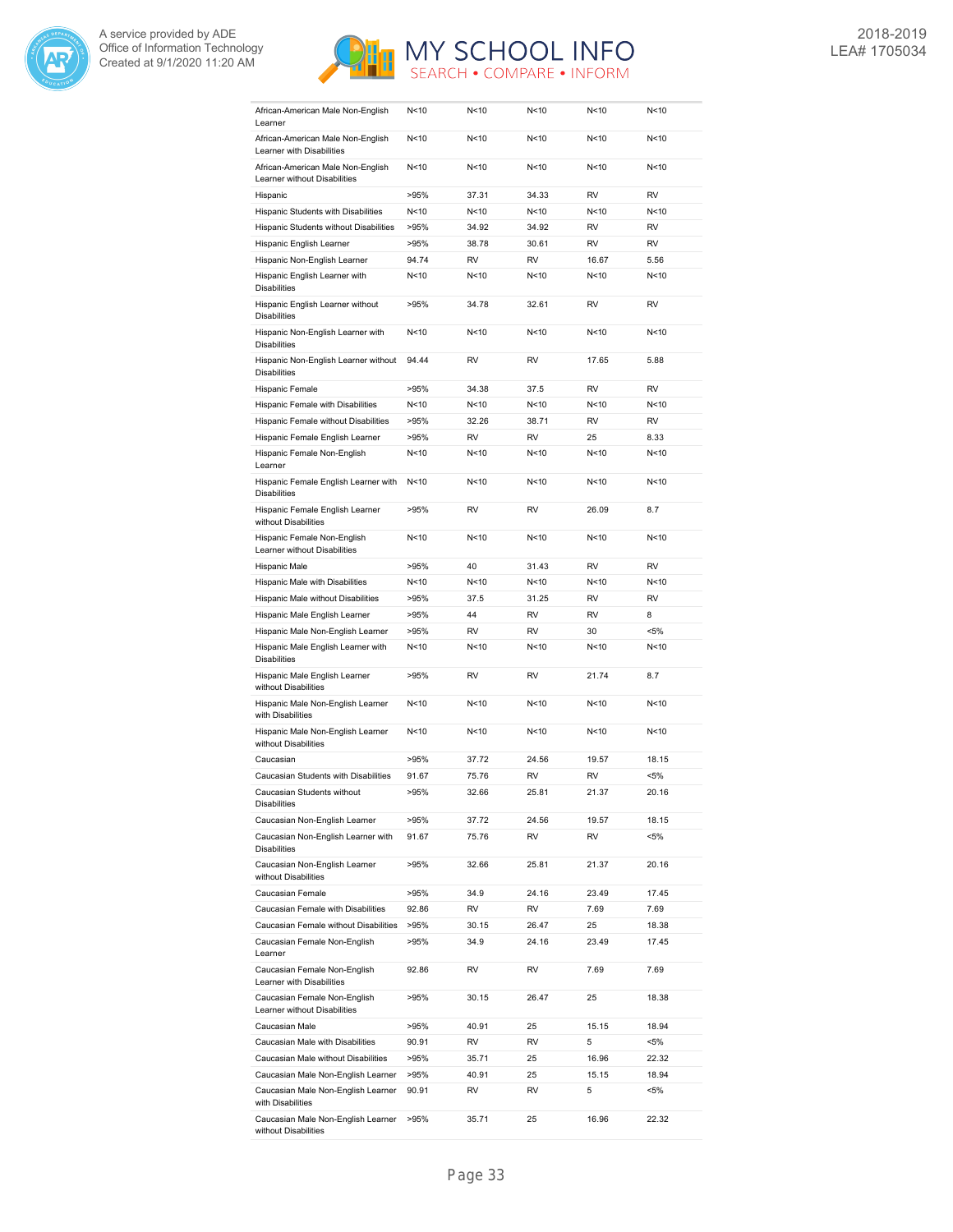





|                                                                      | % Tested        | % In Need<br>of Support | % Close   | % Ready         | % Exceeds |
|----------------------------------------------------------------------|-----------------|-------------------------|-----------|-----------------|-----------|
| <b>All Grades Science</b>                                            |                 |                         |           |                 |           |
| All                                                                  | >97%            | 44.28                   | 22.87     | 19.22           | 13.63     |
| <b>Students with Disabilities</b>                                    | 89.36           | 83.33                   | <b>RV</b> | <b>RV</b>       | $< 5\%$   |
| Students without Disabilities                                        | >95%            | 39.84                   | 24.12     | 20.87           | 15.18     |
| English Learner                                                      | <b>RV</b>       | 39.66                   | 34.48     | <b>RV</b>       | <b>RV</b> |
| Non-English Learner                                                  | >95%            | 45.04                   | 20.96     | 18.7            | 15.3      |
| English Learner Students with<br><b>Disabilities</b>                 | N<10            | N<10                    | N<10      | N <sub>10</sub> | N<10      |
| English Learner Students without<br><b>Disabilities</b>              | <b>RV</b>       | 37.04                   | 35.19     | <b>RV</b>       | <b>RV</b> |
| Non-English Learner Students with<br><b>Disabilities</b>             | 88.37           | 84.21                   | <b>RV</b> | <b>RV</b>       | $< 5\%$   |
| Non-English Learner Students<br>without Disabilities                 | >95%            | 40.32                   | 22.22     | 20.32           | 17.14     |
| Female                                                               | >95%            | 40.74                   | 23.61     | 21.76           | 13.89     |
| Female Students with Disabilities                                    | 93.75           | RV                      | <b>RV</b> | $< 5\%$         | <5%       |
| Female Students without Disabilities                                 | >95%            | 37.31                   | 24.38     | 23.38           | 14.93     |
| Female English Learner                                               | >95%            | 39.29                   | <b>RV</b> | <b>RV</b>       | $< 5\%$   |
| Female Non-English Learner                                           | >95%            | 40.96                   | 22.87     | 20.21           | 15.96     |
| Female English Learner with<br><b>Disabilities</b>                   | N<10            | N<10                    | N < 10    | N < 10          | N<10      |
| Female English Learner without<br><b>Disabilities</b>                | >95%            | 37.04                   | <b>RV</b> | <b>RV</b>       | $< 5\%$   |
| Female Non-English Learner with<br><b>Disabilities</b>               | 93.33           | RV                      | <b>RV</b> | $< 5\%$         | $< 5\%$   |
| Female Non-English Learner without<br><b>Disabilities</b>            | >95%            | 37.36                   | 23.56     | 21.84           | 17.24     |
| Male                                                                 | >95%            | 48.21                   | 22.05     | 16.41           | 13.33     |
| Male Students with Disabilities                                      | 87.1            | <b>RV</b>               | <b>RV</b> | 7.41            | $< 5\%$   |
| Male Students without Disabilities                                   | >95%            | 42.86                   | 23.81     | 17.86           | 15.48     |
| Male English Learner                                                 | >95%            | 40                      | 40        | <b>RV</b>       | <b>RV</b> |
| Male Non-English Learner                                             | >95%            | 49.7                    | 18.79     | 16.97           | 14.55     |
| Male English Learner with Disabilities                               | N<10            | N<10                    | N < 10    | N <sub>10</sub> | N<10      |
| Male English Learner without<br><b>Disabilities</b>                  | >95%            | 37.04                   | 40.74     | <b>RV</b>       | <b>RV</b> |
| Male Non-English Learner with<br><b>Disabilities</b>                 | 85.71           | <b>RV</b>               | <b>RV</b> | 8.33            | $< 5\%$   |
| Male Non-English Learner without<br><b>Disabilities</b>              | >95%            | 43.97                   | 20.57     | 18.44           | 17.02     |
| African-American                                                     | 91.67           | <b>RV</b>               | <b>RV</b> | 9.09            | 9.09      |
| African-American Students with<br><b>Disabilities</b>                | N<10            | N<10                    | N < 10    | N <sub>10</sub> | N<10      |
| African-American Students without<br><b>Disabilities</b>             | N <sub>10</sub> | N <sub>10</sub>         | N < 10    | N <sub>10</sub> | N<10      |
| African-American Non-English<br>Learner                              | 91.67           | RV                      | RV        | 9.09            | 9.09      |
| African-American Non-English<br>Learner with Disabilities            | N<10            | N<10                    | N<10      | N<10            | N<10      |
| African-American Non-English<br>Learner without Disabilities         | N<10            | N<10                    | N<10      | N<10            | N<10      |
| African-American Female                                              | N<10            | N<10                    | N<10      | N<10            | N<10      |
| African-American Female with<br><b>Disabilities</b>                  | N <sub>10</sub> | N<10                    | N<10      | N<10            | N<10      |
| African-American Female without<br><b>Disabilities</b>               | N<10            | N<10                    | N<10      | N<10            | N<10      |
| African-American Female Non-<br>English Learner                      | N<10            | N<10                    | N<10      | N<10            | N<10      |
| African-American Female Non-<br>English Learner with Disabilities    | N<10            | N<10                    | N<10      | N <sub>10</sub> | N<10      |
| African-American Female Non-<br>English Learner without Disabilities | N<10            | N<10                    | N<10      | N<10            | N<10      |
| African-American Male                                                | N<10            | N<10                    | N<10      | N<10            | N<10      |
| African-American Male with<br><b>Disabilities</b>                    | N<10            | N<10                    | N<10      | N<10            | N<10      |
| African-American Male without<br><b>Disabilities</b>                 | N<10            | N<10                    | N < 10    | N<10            | N<10      |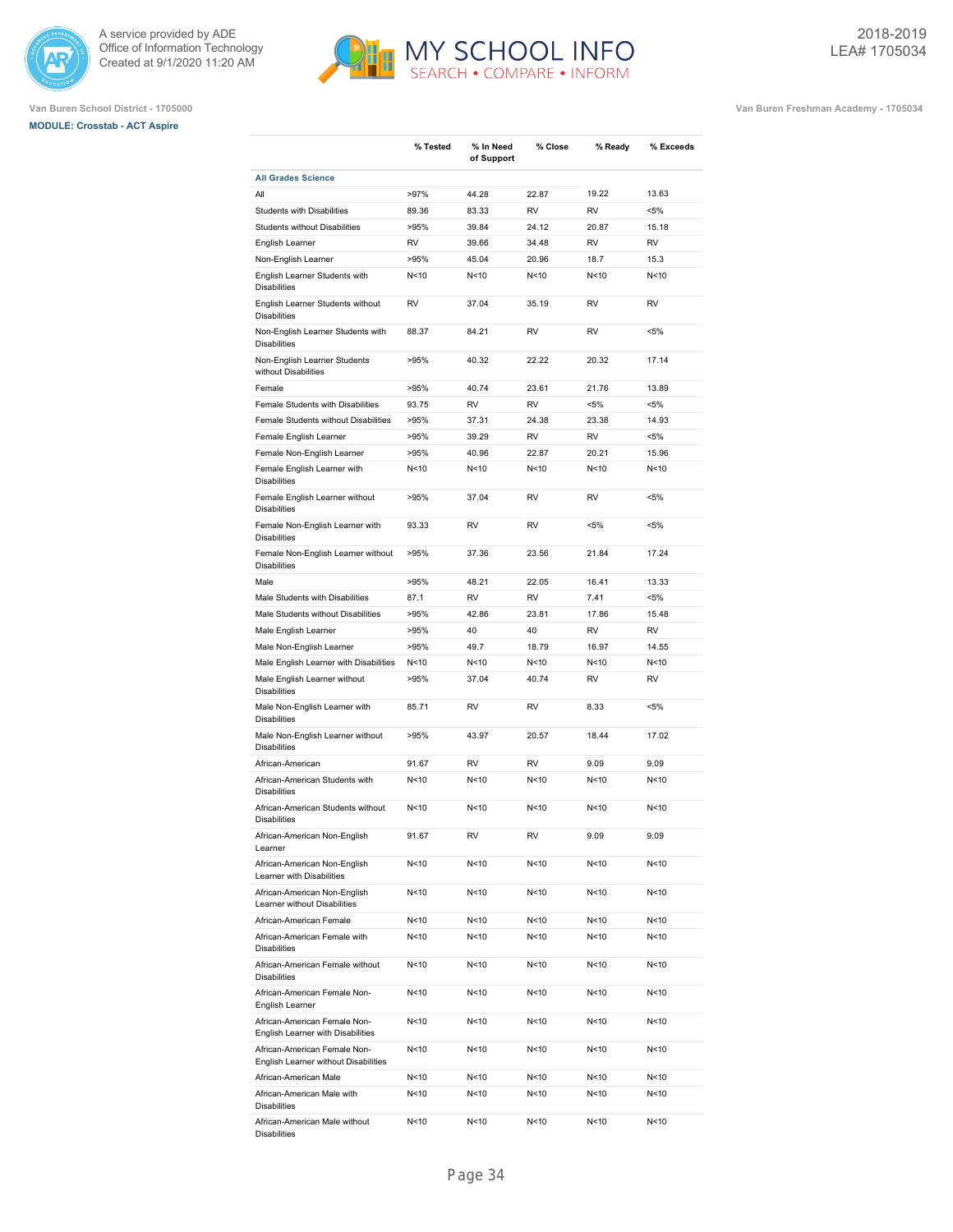



| African-American Male Non-English<br>Learner                      | N<10            | N < 10    | N<10            | N <sub>10</sub> | N<10      |
|-------------------------------------------------------------------|-----------------|-----------|-----------------|-----------------|-----------|
| African-American Male Non-English<br>Learner with Disabilities    | N<10            | N<10      | N<10            | N <sub>10</sub> | N<10      |
| African-American Male Non-English<br>Learner without Disabilities | N<10            | N<10      | N<10            | N <sub>10</sub> | N<10      |
| Hispanic                                                          | <b>RV</b>       | 44.78     | 34.33           | <b>RV</b>       | <b>RV</b> |
| Hispanic Students with Disabilities                               | N <sub>10</sub> | N<10      | N <sub>10</sub> | N <sub>10</sub> | N<10      |
| Hispanic Students without Disabilities                            | <b>RV</b>       | 42.86     | 34.92           | <b>RV</b>       | <b>RV</b> |
| Hispanic English Learner                                          | >95%            | 44.9      | 34.69           | <b>RV</b>       | <b>RV</b> |
| Hispanic Non-English Learner                                      | 94.74           | <b>RV</b> | <b>RV</b>       | 16.67           | 5.56      |
| Hispanic English Learner with                                     | N <sub>10</sub> | N<10      | N <sub>10</sub> | N<10            | N<10      |
| <b>Disabilities</b><br>Hispanic English Learner without           | >95%            | 41.3      | 36.96           | <b>RV</b>       | <b>RV</b> |
| <b>Disabilities</b>                                               |                 |           |                 |                 |           |
| Hispanic Non-English Learner with<br><b>Disabilities</b>          | N <sub>10</sub> | N<10      | N <sub>10</sub> | N <sub>10</sub> | N<10      |
| Hispanic Non-English Learner without<br><b>Disabilities</b>       | 94.44           | <b>RV</b> | <b>RV</b>       | 17.65           | 5.88      |
| Hispanic Female                                                   | >95%            | 43.75     | <b>RV</b>       | <b>RV</b>       | $< 5\%$   |
| Hispanic Female with Disabilities                                 | N <sub>10</sub> | N<10      | N <sub>10</sub> | N <sub>10</sub> | N<10      |
| Hispanic Female without Disabilities                              | >95%            | 41.94     | <b>RV</b>       | <b>RV</b>       | $< 5\%$   |
| Hispanic Female English Learner                                   | >95%            | 41.67     | <b>RV</b>       | <b>RV</b>       | $< 5\%$   |
| Hispanic Female Non-English<br>Learner                            | N <sub>10</sub> | N<10      | N <sub>10</sub> | N <sub>10</sub> | N<10      |
| Hispanic Female English Learner with<br><b>Disabilities</b>       | N < 10          | N<10      | N <sub>10</sub> | N <sub>10</sub> | N<10      |
| Hispanic Female English Learner<br>without Disabilities           | >95%            | <b>RV</b> | <b>RV</b>       | 30.43           | $< 5\%$   |
| Hispanic Female Non-English<br>Learner without Disabilities       | N <sub>10</sub> | N<10      | N<10            | N <sub>10</sub> | N<10      |
| Hispanic Male                                                     | >95%            | 45.71     | 40              | <b>RV</b>       | <b>RV</b> |
| Hispanic Male with Disabilities                                   | N <sub>10</sub> | N<10      | N <sub>10</sub> | N <sub>10</sub> | N<10      |
| Hispanic Male without Disabilities                                | >95%            | 43.75     | 40.63           | <b>RV</b>       | <b>RV</b> |
| Hispanic Male English Learner                                     | >95%            | 48        | 40              | <b>RV</b>       | <b>RV</b> |
| Hispanic Male Non-English Learner                                 | >95%            | <b>RV</b> | <b>RV</b>       | 20              | $< 5\%$   |
| Hispanic Male English Learner with                                | N < 10          | N<10      | N <sub>10</sub> | N <sub>10</sub> | N<10      |
| <b>Disabilities</b><br>Hispanic Male English Learner              | >95%            | 43.48     | 43.48           | <b>RV</b>       | <b>RV</b> |
| without Disabilities<br>Hispanic Male Non-English Learner         | N<10            | N<10      | N <sub>10</sub> | N<10            | N<10      |
| with Disabilities<br>Hispanic Male Non-English Learner            | N <sub>10</sub> | N<10      | N<10            | N <sub>10</sub> | N<10      |
| without Disabilities                                              |                 |           |                 |                 |           |
| Caucasian                                                         | >95%            | 46.04     | 19.78           | 17.63           | 16.55     |
| Caucasian Students with Disabilities                              | 91.18           | <b>RV</b> | <b>RV</b>       | $< 5\%$         | $< 5\%$   |
| Caucasian Students without<br><b>Disabilities</b>                 | >95%            | 40.49     | 21.46           | 19.43           | 18.62     |
| Caucasian Non-English Learner                                     | >95%            | 46.04     | 19.78           | 17.63           | 16.55     |
| Caucasian Non-English Learner with<br><b>Disabilities</b>         | 91.18           | RV        | RV              | <5%             | <5%       |
| Caucasian Non-English Learner<br>without Disabilities             | >95%            | 40.49     | 21.46           | 19.43           | 18.62     |
| Caucasian Female                                                  | >95%            | 42.57     | 22.3            | 18.24           | 16.89     |
| Caucasian Female with Disabilities                                | 92.31           | RV        | RV              | <5%             | <5%       |
| Caucasian Female without Disabilities                             | >95%            | 38.24     | 23.53           | 19.85           | 18.38     |
| Caucasian Female Non-English<br>Learner                           | >95%            | 42.57     | 22.3            | 18.24           | 16.89     |
| Caucasian Female Non-English<br>Learner with Disabilities         | 92.31           | RV        | RV              | $< 5\%$         | $< 5\%$   |
| Caucasian Female Non-English<br>Learner without Disabilities      | >95%            | 38.24     | 23.53           | 19.85           | 18.38     |
| Caucasian Male                                                    | >95%            | 50        | 16.92           | 16.92           | 16.15     |
| Caucasian Male with Disabilities                                  | 90.48           | RV        | RV              | 5.26            | <5%       |
| Caucasian Male without Disabilities                               | >95%            | 43.24     | 18.92           | 18.92           | 18.92     |
| Caucasian Male Non-English Learner                                | >95%            | 50        | 16.92           | 16.92           | 16.15     |
| Caucasian Male Non-English Learner                                | 90.48           | RV        | RV              | 5.26            | <5%       |
| with Disabilities                                                 |                 |           |                 |                 |           |
| Caucasian Male Non-English Learner<br>without Disabilities        | >95%            | 43.24     | 18.92           | 18.92           | 18.92     |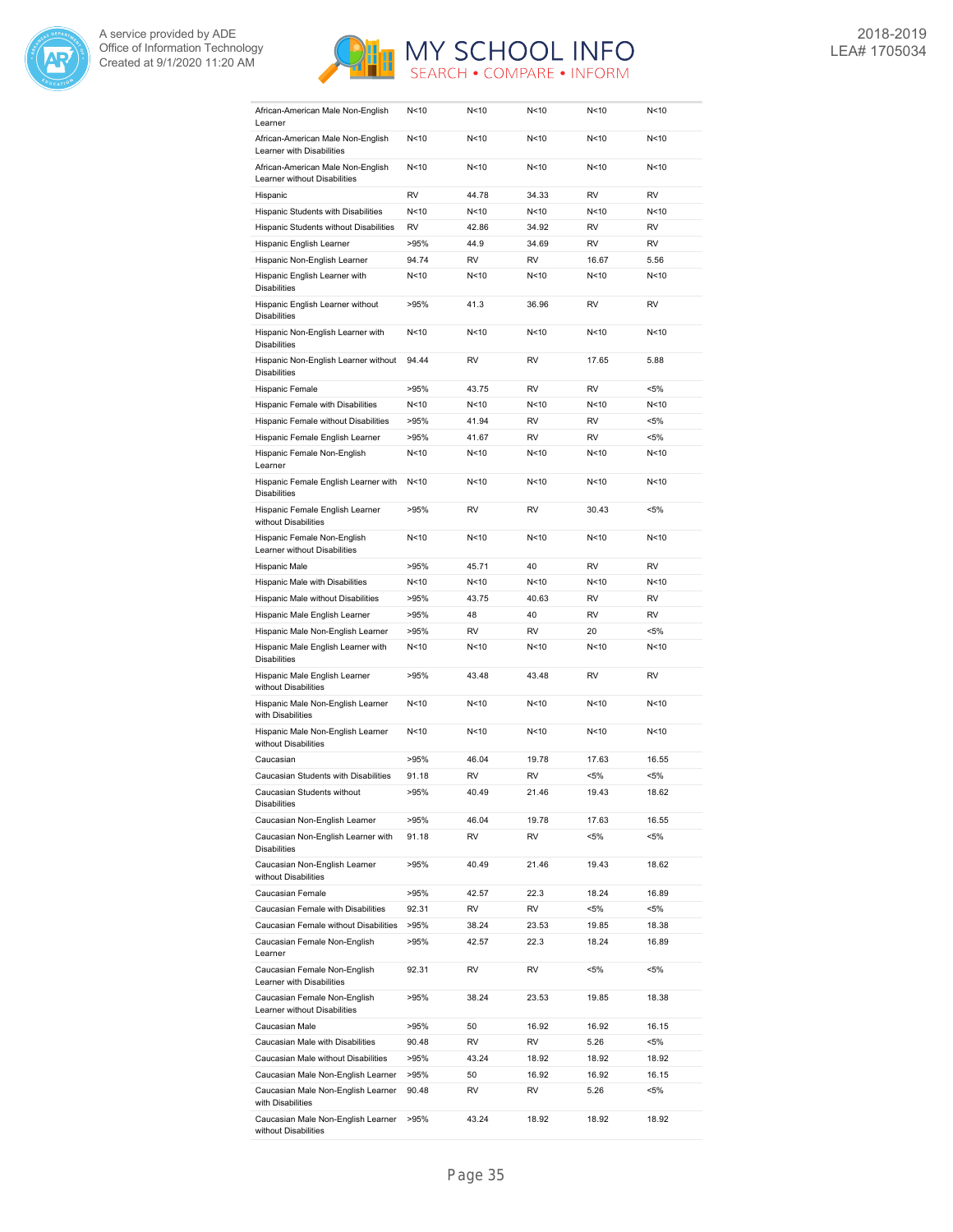

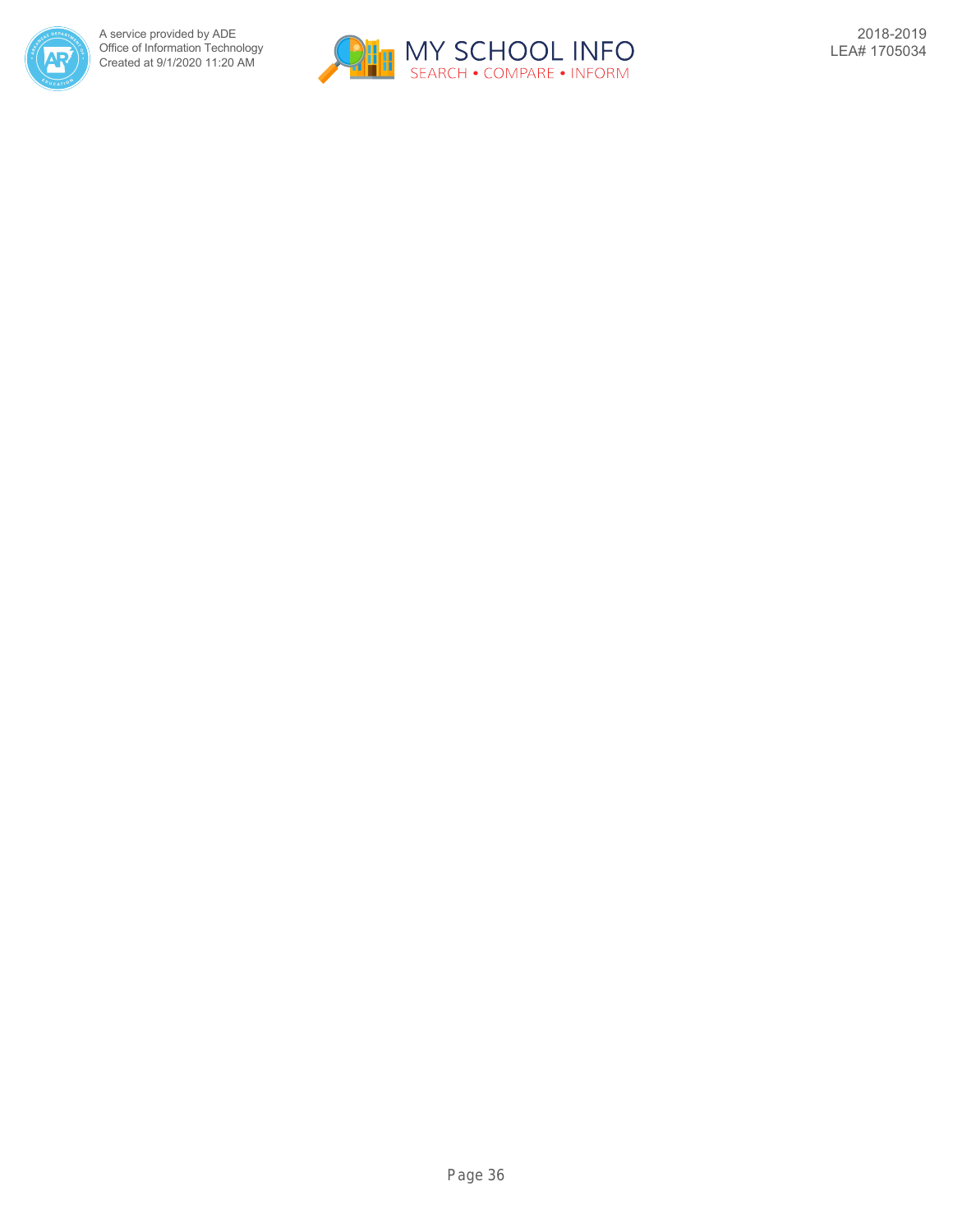



**MODULE: Crosstab - Graduation Rates**



**Van Buren School District - 1705000 Van Buren Freshman Academy - 1705034**

**Four Year Graduation Rates** Four Year Graduation Rates are not available.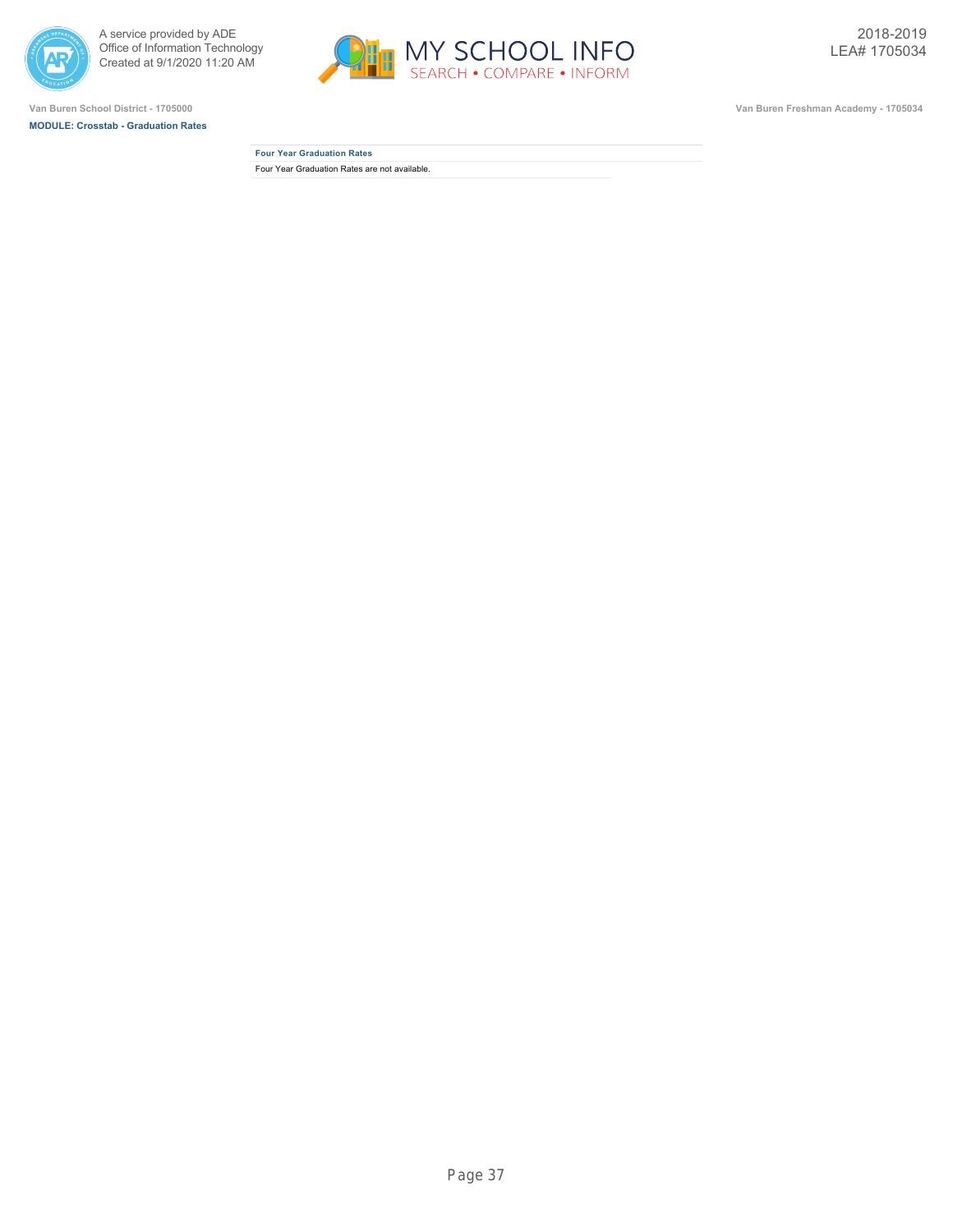



**MODULE: Crosstab - Graduation Rates**



**Van Buren School District - 1705000 Van Buren Freshman Academy - 1705034**

**Five Year Graduation Rates** Five Year Graduation Rates are not available.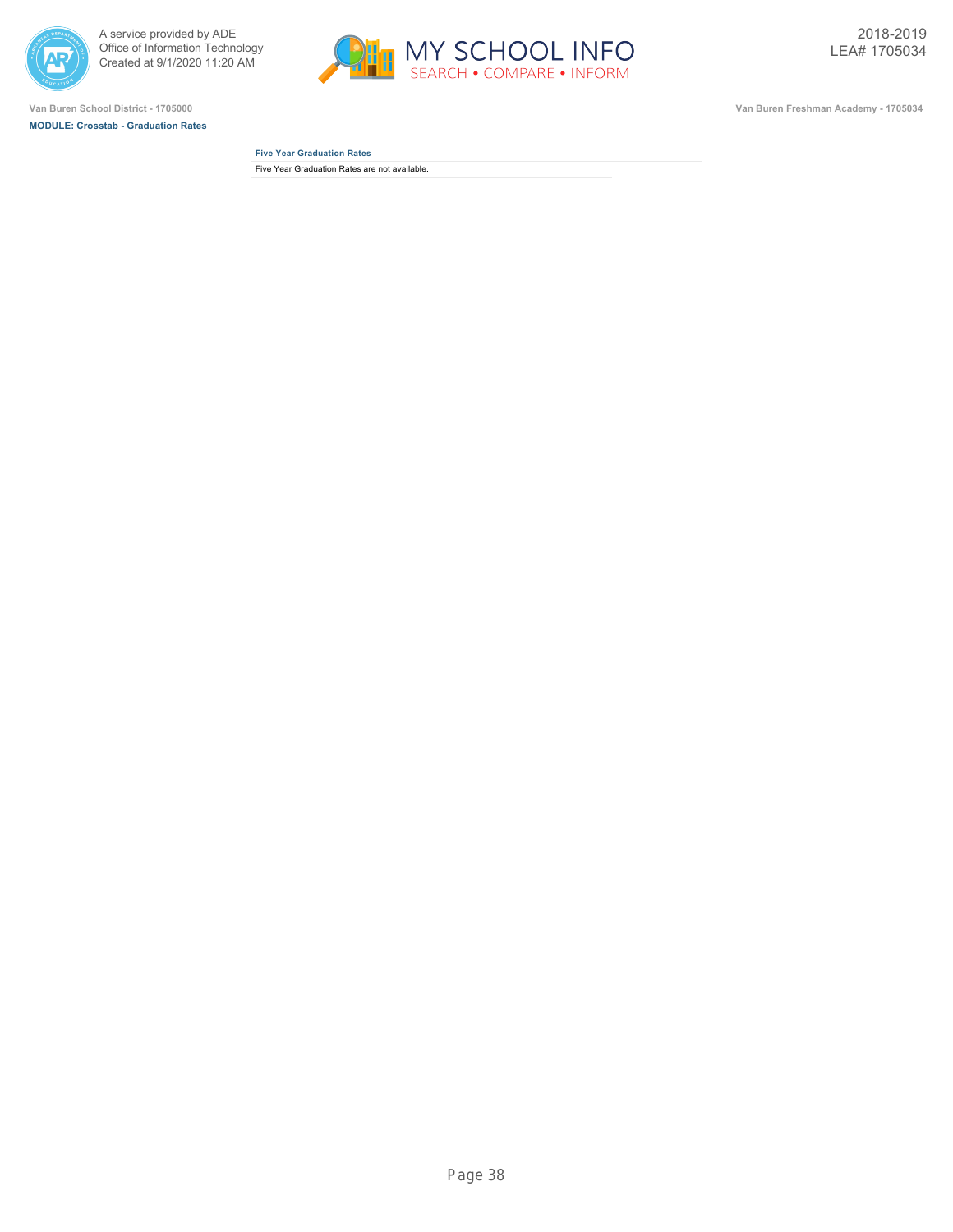



# **Van Buren School District - 1705000 Van Buren Freshman Academy - 1705034**

**MODULE: Crosstab - Growth**

|                                                                                      | Mean Math<br><b>VAS</b> | Mean ELA<br><b>VAS</b> | Mean<br>Content<br>VAS | Mean<br>Science<br>VAS | Mean ELP<br>VAS         | Mean<br>Content<br>w/ELP VAS |
|--------------------------------------------------------------------------------------|-------------------------|------------------------|------------------------|------------------------|-------------------------|------------------------------|
| Grade 9                                                                              |                         |                        |                        |                        |                         |                              |
| All                                                                                  | 84.13                   | 80.82                  | 82.49                  | 80.97                  | 90.13                   | 83.06                        |
| <b>Students with Disabilities</b>                                                    | 84.84                   | 84.93                  | 84.88                  | 83.27                  | N<10                    | ---                          |
| <b>Students without Disabilities</b>                                                 | 84.07                   | 80.46                  | 82.28                  | 80.77                  | 90.13                   | 82.92                        |
| English Learner                                                                      | 87.86                   | 85.31                  | 86.58                  | 84.45                  | 90.13                   | 88.33                        |
| Non-English Learner                                                                  | 83.79                   | 80.4                   | 82.11                  | 80.64                  | N < 10                  | ---                          |
| English Learner Students without Disabilities                                        | 87.86                   | 85.31                  | 86.58                  | 84.45                  | 90.13                   | 88.33                        |
| Non-English Learner Students with Disabilities                                       | 84.84                   | 84.93                  | 84.88                  | 83.27                  | N < 10                  | ---                          |
| Non-English Learner Students without Disabilities                                    | 83.69                   | 79.97                  | 81.85                  | 80.4                   | N<10                    | ---                          |
| Female                                                                               | 84.03                   | 80.85                  | 82.44                  | 80.63                  | 86.16                   | 82.61                        |
| Female Students with Disabilities                                                    | 80.33                   | 85.2                   | 82.76                  | 84.84                  | N < 10                  | ---                          |
| Female Students without Disabilities                                                 | 84.22                   | 80.63                  | 82.42                  | 80.41                  | 86.16                   | 82.61                        |
| Female English Learner                                                               | 86.2                    | 84.08                  | 85.14                  | 79.78                  | 86.16                   | 85.62                        |
| Female Non-English Learner                                                           | 83.91                   | 80.67                  | 82.29                  | 80.67                  | N<10                    | $\overline{a}$               |
| Female English Learner without Disabilities                                          | 86.2                    | 84.08                  | 85.14                  | 79.78                  | 86.16                   | 85.62                        |
| Female Non-English Learner with Disabilities                                         | 80.33                   | 85.2                   | 82.76                  | 84.84                  | N<10                    | $---$                        |
| Female Non-English Learner without Disabilities                                      | 84.1                    | 80.42                  | 82.26                  | 80.45                  | N < 10                  | ---                          |
| Male                                                                                 | 84.25                   | 80.78                  | 82.53                  | 81.34                  | 91.94                   | 83.52                        |
| Male Students with Disabilities<br>Male Students without Disabilities                | 86.99                   | 84.8                   | 85.89<br>82.11         | 82.49                  | N < 10                  | ---                          |
|                                                                                      | 83.9                    | 80.27                  |                        | 81.2                   | 91.94                   | 83.26                        |
| Male English Learner                                                                 | 88.69                   | 85.93                  | 87.31                  | 86.79                  | 91.94                   | 89.62                        |
| Male Non-English Learner                                                             | 83.65                   | 80.09                  | 81.9                   | 80.6                   | N<10                    | ---                          |
| Male English Learner without Disabilities                                            | 88.69                   | 85.93                  | 87.31                  | 86.79                  | 91.94                   | 89.62                        |
| Male Non-English Learner with Disabilities                                           | 86.99                   | 84.8                   | 85.89                  | 82.49                  | N<10                    | ---                          |
| Male Non-English Learner without Disabilities                                        | 83.17                   | 79.4                   | 81.32                  | 80.34                  | N <sub>10</sub>         | ---                          |
| African-American                                                                     | 80.34                   | 78.05                  | 79.2                   | 77.15                  | N < 10                  | ---                          |
| African-American Students with Disabilities                                          | N<10                    | N<10                   | N < 10                 | N<10                   | N < 10                  | ---                          |
| African-American Students without Disabilities                                       | N<10                    | N<10                   | N < 10                 | N<10                   | N <sub>10</sub>         | ---                          |
| African-American Non-English Learner                                                 | 80.34                   | 78.05                  | 79.2                   | 77.15                  | N <sub>10</sub>         | ---<br>$---$                 |
| African-American Non-English Learner with Disabilities                               | N<10<br>N<10            | N<10                   | N<10                   | N<10                   | N <sub>10</sub>         | $---$                        |
| African-American Non-English Learner without Disabilities<br>African-American Female |                         | N<10                   | N<10                   | N<10                   | N<10<br>N <sub>10</sub> | $---$                        |
| African-American Female without Disabilities                                         | N<10<br>N < 10          | N<10<br>N<10           | N<10<br>N<10           | N<10<br>N<10           | N <sub>10</sub>         | $---$                        |
| African-American Female Non-English Learner                                          | N<10                    | N<10                   | N < 10                 | N<10                   | N<10                    | $\overline{a}$               |
| African-American Female Non-English Learner without                                  | N < 10                  | N<10                   | N<10                   | N<10                   | N<10                    | $\overline{a}$               |
| <b>Disabilities</b>                                                                  |                         |                        |                        |                        |                         |                              |
| African-American Male                                                                | N<10                    | N < 10                 | N < 10                 | N<10                   | N<10                    | $---$                        |
| African-American Male with Disabilities                                              | N<10                    | N<10                   | N < 10                 | N < 10                 | N < 10                  | ---                          |
| African-American Male without Disabilities                                           | N<10                    | N<10                   | N < 10                 | N<10                   | N<10                    | ---                          |
| African-American Male Non-English Learner                                            | N<10                    | N<10                   | N < 10                 | N <sub>10</sub>        | N<10                    | $\overline{a}$               |
| African-American Male Non-English Learner with Disabilities                          | N<10                    | N<10                   | N<10                   | N<10                   | N<10                    |                              |
| African-American Male Non-English Learner without                                    | N<10                    | N<10                   | N < 10                 | N<10                   | N < 10                  | ---                          |
| <b>Disabilities</b>                                                                  |                         |                        |                        |                        |                         |                              |
| Hispanic                                                                             | 84.95                   | 81.49                  | 83.22                  | 80.32                  | 89.32                   | 85.1                         |
| Hispanic Students with Disabilities                                                  | N<10                    | N<10                   | N < 10                 | N<10                   | N <sub>10</sub>         | ---                          |
| Hispanic Students without Disabilities                                               | 85.3                    | 81.32                  | 83.31                  | 80.02                  | 89.32                   | 85.22                        |
| Hispanic English Learner                                                             | 86.62                   | 83.87                  | 85.24                  | 82.17                  | 89.32                   | 87.28                        |
| Hispanic Non-English Learner                                                         | 83.6                    | 79.58                  | 81.59                  | 78.83                  | N <sub>10</sub>         | ---                          |
| Hispanic English Learner without Disabilities                                        | 86.62                   | 83.87                  | 85.24                  | 82.17                  | 89.32                   | 87.28                        |
| Hispanic Non-English Learner with Disabilities                                       | N<10                    | N<10                   | N<10                   | N<10                   | N <sub>10</sub>         | ---                          |
| Hispanic Non-English Learner without Disabilities                                    | 84.14                   | 79.08                  | 81.61                  | 78.14                  | N<10                    | ---                          |
| Hispanic Female                                                                      | 84.36                   | 80.39                  | 82.37                  | 79.26                  | 86.16                   | 83.27                        |
| Hispanic Female with Disabilities                                                    | N <sub>10</sub>         | N<10                   | N<10                   | N<10                   | N<10                    | ---                          |
| Hispanic Female without Disabilities                                                 | 84.5                    | 79.86                  | 82.18                  | 78.91                  | 86.16                   | 83.15                        |
| Hispanic Female English Learner                                                      | 86.27                   | 84.17                  | 85.22                  | 78.92                  | 86.16                   | 85.69                        |
| Hispanic Female Non-English Learner                                                  | 83.49                   | 78.67                  | 81.08                  | 79.42                  | N<10                    | ---                          |
| Hispanic Female English Learner without Disabilities                                 | 86.27                   | 84.17                  | 85.22                  | 78.92                  | 86.16                   | 85.69                        |
| Hispanic Female Non-English Learner with Disabilities                                | N<10                    | N<10                   | N<10                   | N<10                   | N <sub>10</sub>         | ---                          |
| Hispanic Female Non-English Learner without Disabilities                             | 83.66                   | 77.8                   | 80.73                  | 78.9                   | N<10                    | ---                          |
| Hispanic Male                                                                        | 85.52                   | 82.56                  | 84.04                  | 81.34                  | 90.98                   | 86.58                        |
| Hispanic Male with Disabilities                                                      | N<10                    | N<10                   | N < 10                 | N<10                   | N <sub>10</sub>         | ---                          |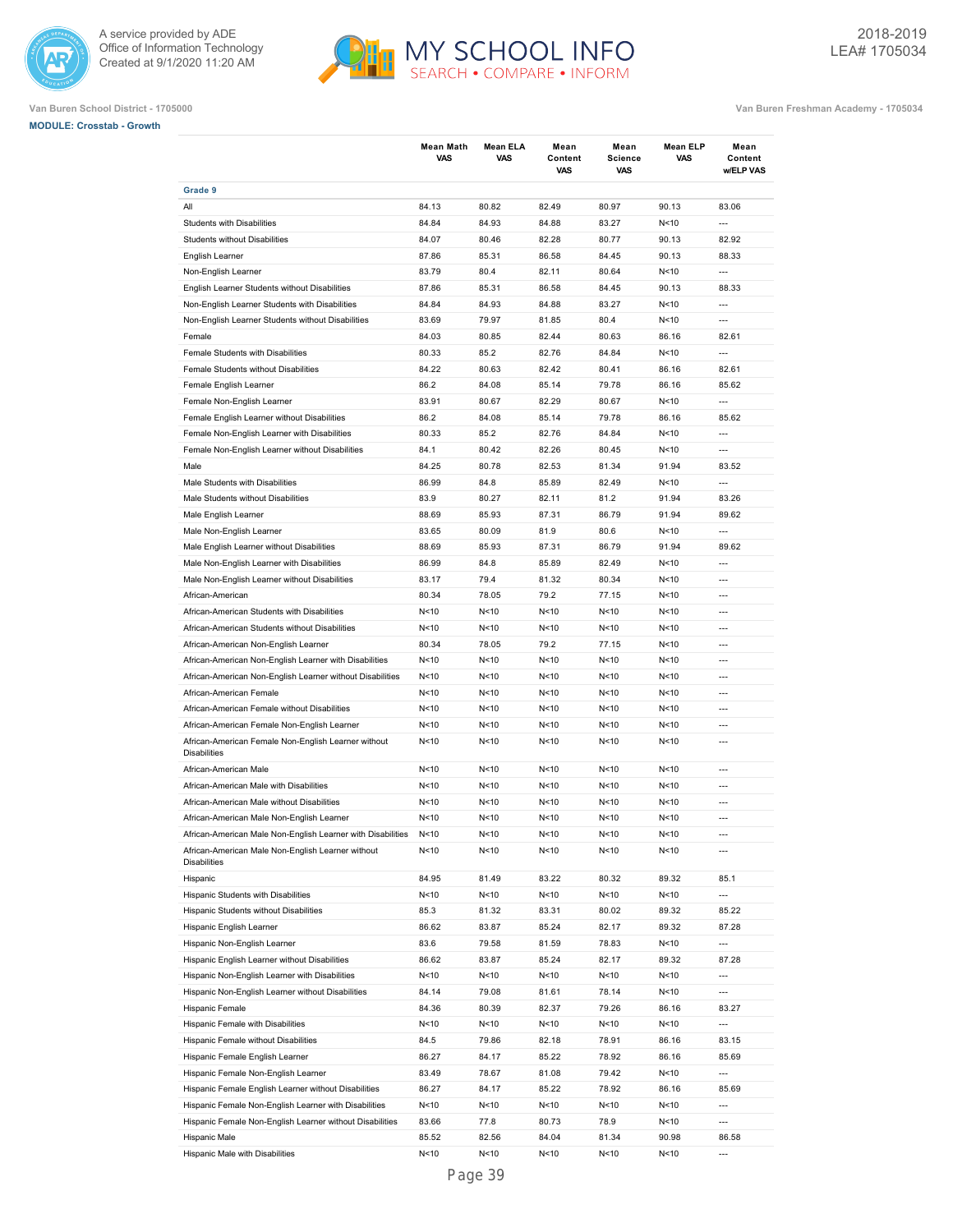

| Hispanic Male without Disabilities                        | 86.1                           | 82.78                         | 84.44                  | 81.14                         | 90.98                         | 86.93                        |
|-----------------------------------------------------------|--------------------------------|-------------------------------|------------------------|-------------------------------|-------------------------------|------------------------------|
| Hispanic Male English Learner                             | 86.81                          | 83.71                         | 85.26                  | 83.87                         | 90.98                         | 88.12                        |
| Hispanic Male Non-English Learner                         | 83.78                          | 81                            | 82.39                  | 77.91                         | N < 10                        | $\overline{a}$               |
| Hispanic Male English Learner without Disabilities        | 86.81                          | 83.71                         | 85.26                  | 83.87                         | 90.98                         | 88.12                        |
| Hispanic Male Non-English Learner with Disabilities       | N<10                           | N < 10                        | N<10                   | N<10                          | N < 10                        | ---                          |
| Hispanic Male Non-English Learner without Disabilities    | 84.99                          | 81.31                         | 83.15                  | 76.82                         | N < 10                        | $\overline{\phantom{a}}$     |
| Caucasian                                                 | 83.89                          | 80.34                         | 82.13                  | 80.57                         | N<10                          | $---$                        |
| Caucasian Students with Disabilities                      | 86.07                          | 82.09                         | 84.08                  | 81.87                         | N<10                          | ---                          |
| Caucasian Students without Disabilities                   | 83.69                          | 80.18                         | 81.95                  | 80.45                         | N < 10                        | $\overline{a}$               |
| Caucasian Non-English Learner                             | 83.89                          | 80.34                         | 82.13                  | 80.57                         | N<10                          | $\overline{a}$               |
| Caucasian Non-English Learner with Disabilities           | 86.07                          | 82.09                         | 84.08                  | 81.87                         | N<10                          | $\overline{a}$               |
| Caucasian Non-English Learner without Disabilities        | 83.69                          | 80.18                         | 81.95                  | 80.45                         | N<10                          | $\overline{a}$               |
| Caucasian Female                                          | 84.03                          | 81.12                         | 82.58                  | 80.95                         | N < 10                        | $\overline{\phantom{a}}$     |
| Caucasian Female with Disabilities                        | N < 10                         | N <sub>10</sub>               | N<10                   | N<10                          | N<10                          | ---                          |
| Caucasian Female without Disabilities                     | 84.19                          | 81.09                         | 82.64                  | 80.71                         | N<10                          | $\overline{\phantom{a}}$     |
| Caucasian Female Non-English Learner                      | 84.03                          | 81.12                         | 82.58                  | 80.95                         | N < 10                        | $\overline{\phantom{a}}$     |
| Caucasian Female Non-English Learner with Disabilities    | N < 10                         | N < 10                        | N<10                   | N<10                          | N < 10                        | $---$                        |
| Caucasian Female Non-English Learner without Disabilities | 84.19                          | 81.09                         | 82.64                  | 80.71                         | N<10                          | $\overline{a}$               |
| Caucasian Male                                            | 83.72                          | 79.45                         | 81.63                  | 80.12                         | N<10                          | $\overline{a}$               |
| Caucasian Male with Disabilities                          | 88.74                          | 82.35                         | 85.54                  | 80.05                         | N<10                          | $\overline{\phantom{a}}$     |
| Caucasian Male without Disabilities                       | 83.09                          | 79.08                         | 81.13                  | 80.13                         | N < 10                        | $\overline{a}$               |
| Caucasian Male Non-English Learner                        | 83.72                          | 79.45                         | 81.63                  | 80.12                         | N<10                          | $\overline{\phantom{a}}$     |
| Caucasian Male Non-English Learner with Disabilities      | 88.74                          | 82.35                         | 85.54                  | 80.05                         | N < 10                        | $\overline{a}$               |
| Caucasian Male Non-English Learner without Disabilities   | 83.09                          | 79.08                         | 81.13                  | 80.13                         | N < 10                        | ---                          |
|                                                           | <b>Mean Math</b><br><b>VAS</b> | <b>Mean ELA</b><br><b>VAS</b> | Mean<br>Content<br>VAS | Mean<br><b>Science</b><br>VAS | <b>Mean ELP</b><br><b>VAS</b> | Mean<br>Content<br>w/ELP VAS |
| <b>All Grades</b>                                         |                                |                               |                        |                               |                               |                              |
| All                                                       | 84.13                          | 80.82                         | 82.49                  | 80.97                         | 90.13                         | 83.06                        |
| <b>Students with Disabilities</b>                         | 84.84                          | 84.93                         | 84.88                  | 83.27                         | N < 10                        | $\overline{a}$               |
| <b>Students without Disabilities</b>                      | 84.07                          | 80.46                         | 82.28                  | 80.77                         | 90.13                         | 82.92                        |
| English Learner                                           | 87.86                          | 85.31                         | 86.58                  | 84.45                         | 90.13                         | 88.33                        |
| Non-English Learner                                       | 83.79                          | 80.4                          | 82.11                  | 80.64                         | N < 10                        | $\overline{a}$               |

| <b>Students without Disabilities</b>                                       | 84.07  | 80.46           | 82.28           | 80.77           | 90.13           | 82.92          |
|----------------------------------------------------------------------------|--------|-----------------|-----------------|-----------------|-----------------|----------------|
| English Learner                                                            | 87.86  | 85.31           | 86.58           | 84.45           | 90.13           | 88.33          |
| Non-English Learner                                                        | 83.79  | 80.4            | 82.11           | 80.64           | N <sub>10</sub> | ---            |
| English Learner Students without Disabilities                              | 87.86  | 85.31           | 86.58           | 84.45           | 90.13           | 88.33          |
| Non-English Learner Students with Disabilities                             | 84.84  | 84.93           | 84.88           | 83.27           | N <sub>10</sub> | $---$          |
| Non-English Learner Students without Disabilities                          | 83.69  | 79.97           | 81.85           | 80.4            | N <sub>10</sub> | ---            |
| Female                                                                     | 84.03  | 80.85           | 82.44           | 80.63           | 86.16           | 82.61          |
| Female Students with Disabilities                                          | 80.33  | 85.2            | 82.76           | 84.84           | N <sub>10</sub> | ---            |
| Female Students without Disabilities                                       | 84.22  | 80.63           | 82.42           | 80.41           | 86.16           | 82.61          |
| Female English Learner                                                     | 86.2   | 84.08           | 85.14           | 79.78           | 86.16           | 85.62          |
| Female Non-English Learner                                                 | 83.91  | 80.67           | 82.29           | 80.67           | N<10            | ---            |
| Female English Learner without Disabilities                                | 86.2   | 84.08           | 85.14           | 79.78           | 86.16           | 85.62          |
| Female Non-English Learner with Disabilities                               | 80.33  | 85.2            | 82.76           | 84.84           | N <sub>10</sub> | ---            |
| Female Non-English Learner without Disabilities                            | 84.1   | 80.42           | 82.26           | 80.45           | N<10            | $\overline{a}$ |
| Male                                                                       | 84.25  | 80.78           | 82.53           | 81.34           | 91.94           | 83.52          |
| Male Students with Disabilities                                            | 86.99  | 84.8            | 85.89           | 82.49           | N<10            | ---            |
| Male Students without Disabilities                                         | 83.9   | 80.27           | 82.11           | 81.2            | 91.94           | 83.26          |
| Male English Learner                                                       | 88.69  | 85.93           | 87.31           | 86.79           | 91.94           | 89.62          |
| Male Non-English Learner                                                   | 83.65  | 80.09           | 81.9            | 80.6            | N<10            | ---            |
| Male English Learner without Disabilities                                  | 88.69  | 85.93           | 87.31           | 86.79           | 91.94           | 89.62          |
| Male Non-English Learner with Disabilities                                 | 86.99  | 84.8            | 85.89           | 82.49           | N <sub>10</sub> | ---            |
| Male Non-English Learner without Disabilities                              | 83.17  | 79.4            | 81.32           | 80.34           | N <sub>10</sub> | ---            |
| African-American                                                           | 80.34  | 78.05           | 79.2            | 77.15           | N <sub>10</sub> | $---$          |
| African-American Students with Disabilities                                | N < 10 | N <sub>10</sub> | N<10            | N<10            | N <sub>10</sub> | ---            |
| African-American Students without Disabilities                             | N < 10 | N <sub>10</sub> | N<10            | N<10            | N <sub>10</sub> | ---            |
| African-American Non-English Learner                                       | 80.34  | 78.05           | 79.2            | 77.15           | N <sub>10</sub> | ---            |
| African-American Non-English Learner with Disabilities                     | N<10   | N <sub>10</sub> | N<10            | N < 10          | N <sub>10</sub> | ---            |
| African-American Non-English Learner without Disabilities                  | N < 10 | N <sub>10</sub> | N<10            | N < 10          | N <sub>10</sub> | ---            |
| African-American Female                                                    | N < 10 | N < 10          | N<10            | N<10            | N<10            | ---            |
| African-American Female without Disabilities                               | N < 10 | N<10            | N<10            | N<10            | N<10            | ---            |
| African-American Female Non-English Learner                                | N < 10 | N < 10          | N<10            | N<10            | N<10            | ---            |
| African-American Female Non-English Learner without<br><b>Disabilities</b> | N < 10 | N < 10          | N<10            | N<10            | N<10            | ---            |
| African-American Male                                                      | N < 10 | N <sub>10</sub> | N<10            | N<10            | N <sub>10</sub> | ---            |
| African-American Male with Disabilities                                    | N < 10 | N < 10          | N<10            | N<10            | N <sub>10</sub> | ---            |
| African-American Male without Disabilities                                 | N < 10 | N <sub>10</sub> | N <sub>10</sub> | N <sub>10</sub> | N <sub>10</sub> | ---            |